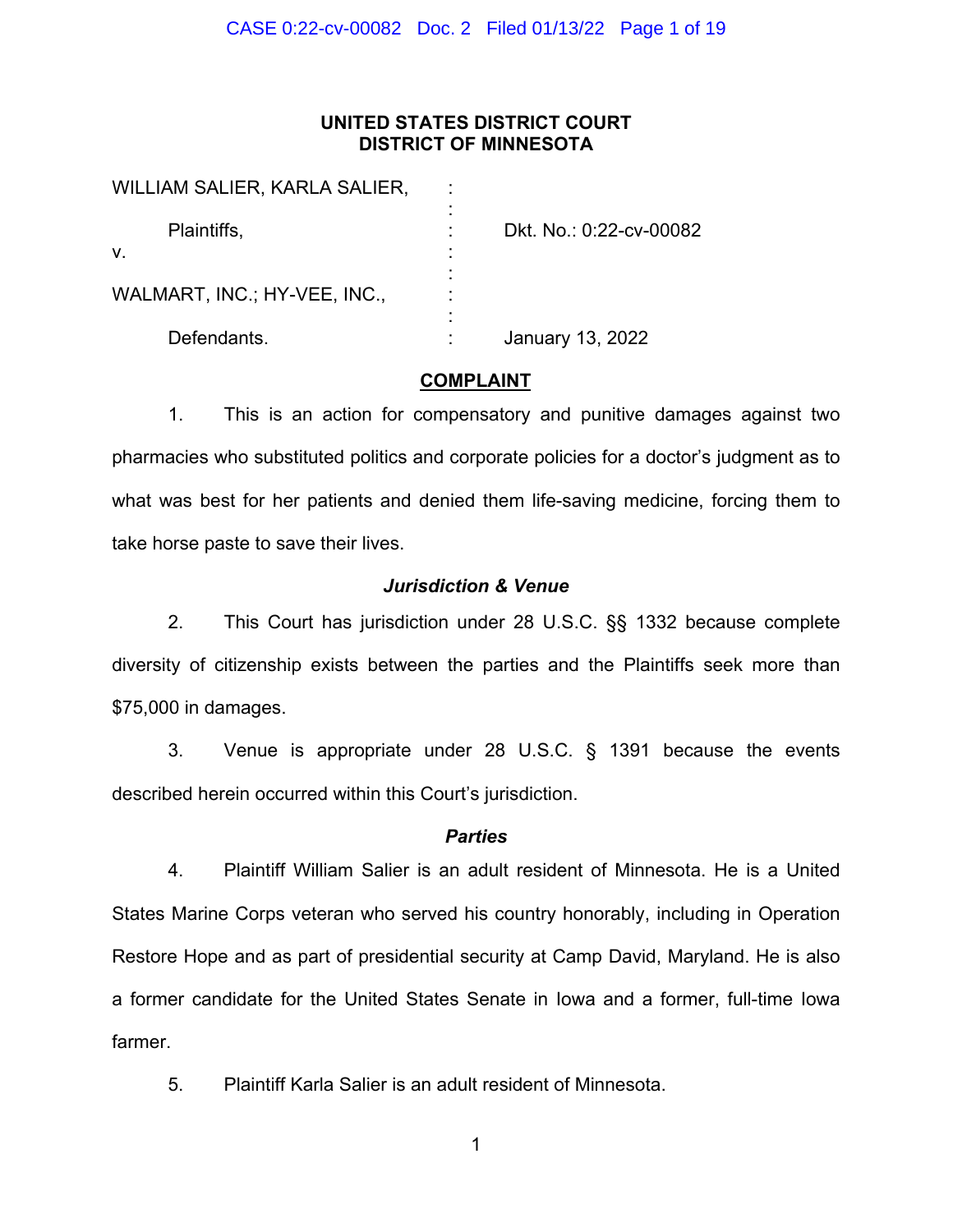#### CASE 0:22-cv-00082 Doc. 2 Filed 01/13/22 Page 2 of 19

6. Defendant Walmart, Inc. (hereinafter, "Walmart") is a publicly traded corporation incorporated under the laws of Delaware and headquartered in Bentonville, Arkansas. It maintains retail stores across the United States including in Minnesota.

7. Upon information and belief, Defendant Hy-Vee, Inc. is a privately held corporation headquarted in West Des Moines, Iowa.

### *Factual Allegations The Saliers' Plight*

8. On October 1, 2021, William Salier began to feel sick. Like any reasonable citizen, he obtained a COVID-19 test, which revealed that he was sick with COVID-19.

9. As a former Marine and farmer who has always cared for himself physically, William Salier quarantined himself for what he assumed would be a quick recovery.

10. COVID-19, however, had different plans. Within a few days, William Salier found himself bed-ridden. He lost all sense of taste or smell, and he quickly began to experience severe shortness of breath.

11. As his condition steadily worsened, William and Karla Salier began to seek treatment. They applied for monoclonal antibody treatments through the Minnesota Resource Allocation Platform, but their requests went unanswered.

12. Undaunted, Karla Salier transported her husband to a clinic in Osage, Iowa to see if they would treat him with antibodies or Ivermectin. The clinic, however, informed them that, despite William's condition steadily worsening, he was not sick enough for them to treat him with monoclonal antibodies because they were reserving the last of their supply for someone in even worse condition. The Saliers then inquired about Ivermectin, but the attending physician declined to prescribe it for William.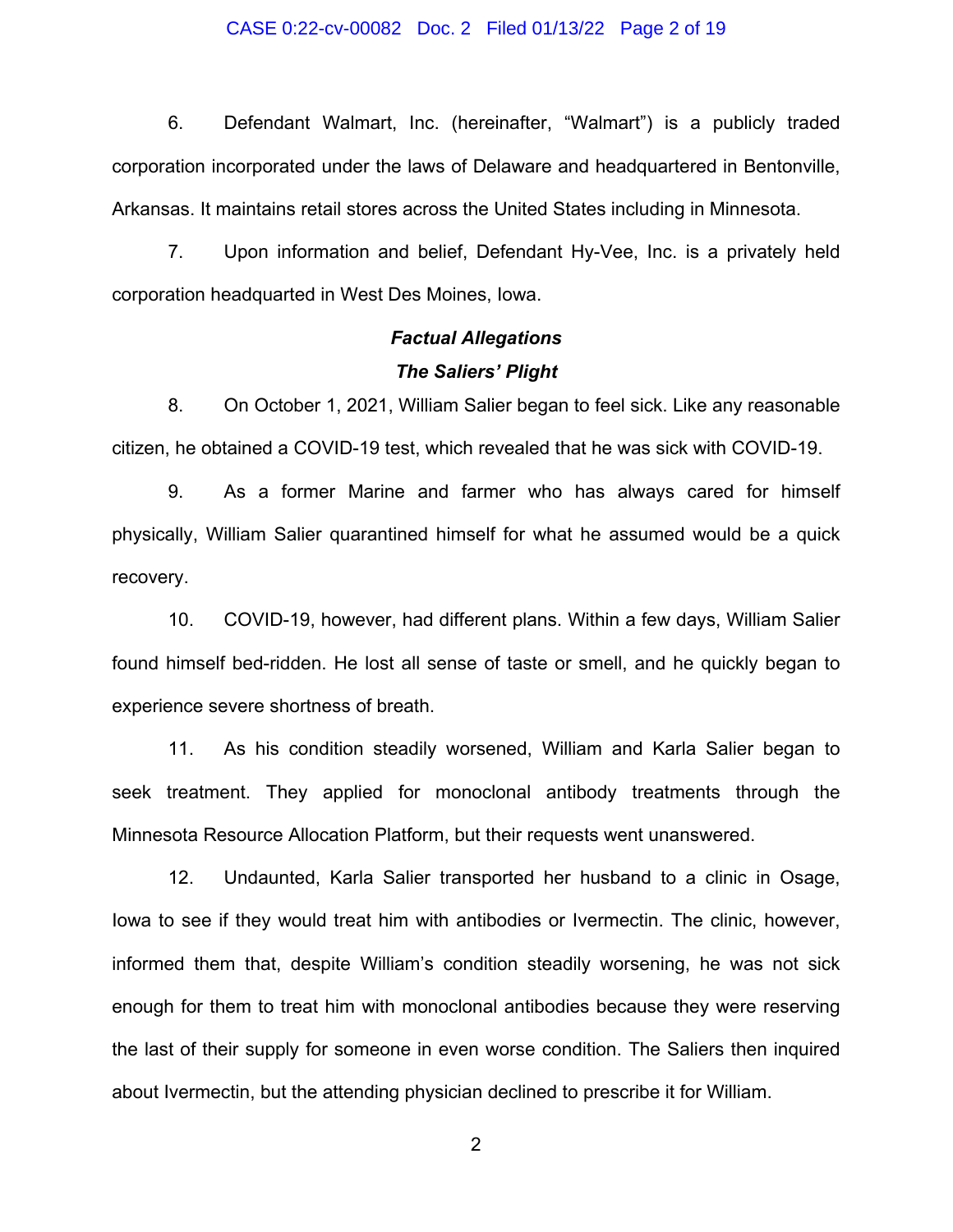#### CASE 0:22-cv-00082 Doc. 2 Filed 01/13/22 Page 3 of 19

13. The Saliers returned home where William's situation continued to worsen to the point where they began to fear for his life.

14. After further research and significant persistence, the Saliers obtained a telehealth appointment with Dr. Mollie James – a Missouri doctor who has successfully treated countless COVID-19 patients.

15. Dr. James quickly realized that William's condition was extremely serious and that he was on the verge of requiring intensive care unit treatment, which would leave him with less than a 50% chance of survival, unless he received effective treatment immediately.

16. She wrote William a prescription for several treatments including Ivermectin, and she sent it to the Walmart pharmacy in Albert Lea, Minnesota.

17. Walmart's pharmacist called Karla Salier to inform her that Walmart refused to fill Dr. James' prescription of Ivermectin, stating that it was not appropriate to treat COVID-19 patients with it.

18. Karla Salier informed him that her husband was seriously ill and pleaded with him to fill the prescription according to their doctor's orders. Instead of responding politely, Walmart's pharmacist proceeded to lecture her about how Ivermectin was dangerous for her husband despite his doctor's prescription, and he again refused to fill the prescription.

19. Karla Salier informed Dr. James who called the Walmart pharmacist herself and asked him to fill the prescription, explaining that it was safe to treat COVID-19 patients and that he was interfering with her treatment of a critically ill patient. The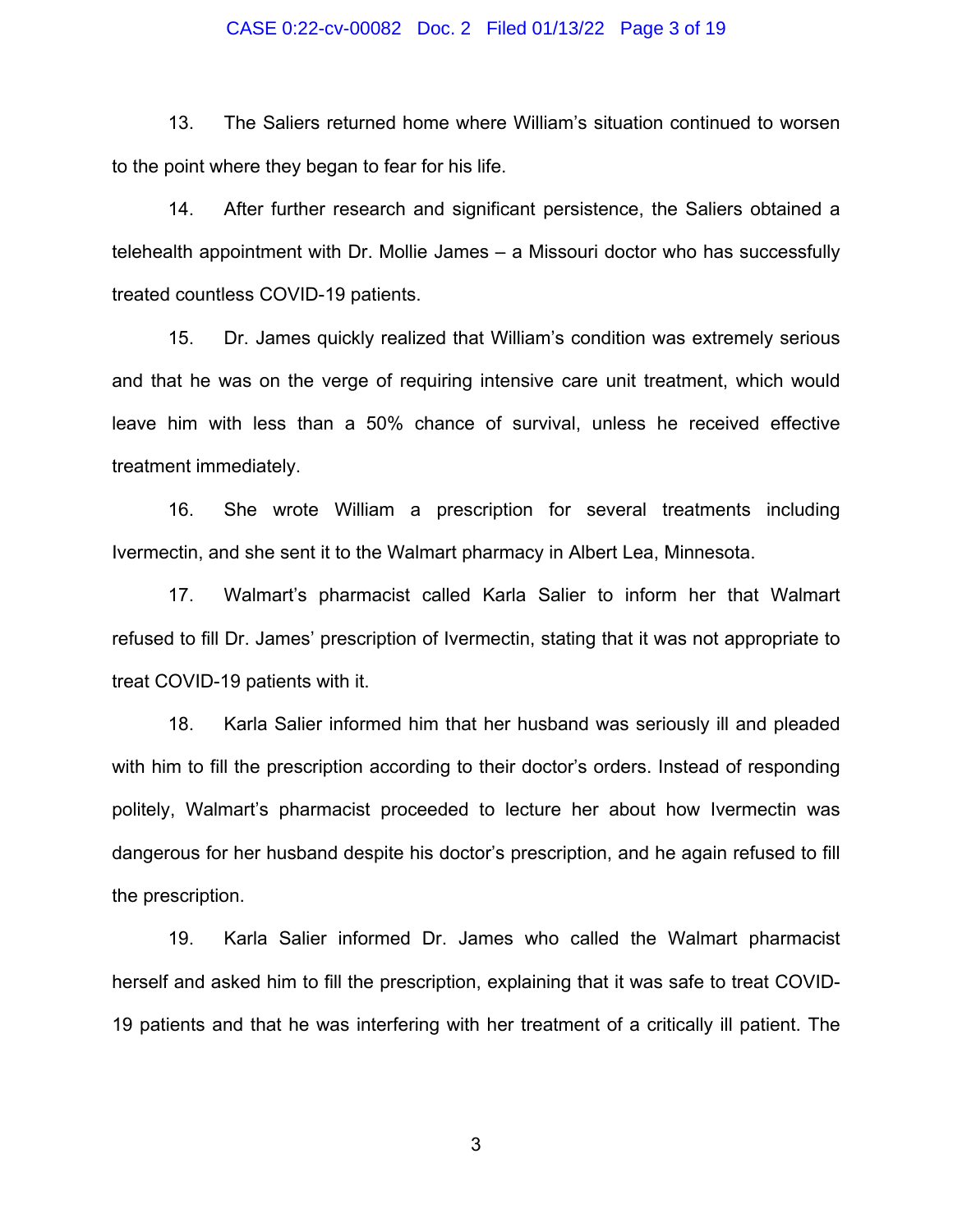#### CASE 0:22-cv-00082 Doc. 2 Filed 01/13/22 Page 4 of 19

Walmart pharmacist continued to refuse to fill the prescription and attempted to lecture Dr. James about how she was imperiling the Saliers' health. He then hung up on her.

20. Karla Salier also fell sick with COVID-19, and Dr. James prescribed her ivermectin and hydroxychloroquine, which the same Walmart refused to fill for the same reasons at the same time that it declined to fill William's prescriptions.

21. The Saliers then attempted to have their prescriptions filled at a Hy-Vee supermarket in Albert Lea, Minnesota. Hy-Vee's pharmacist told them that it was its corporate policy to refuse Ivermectin and hydroxychloroquine prescriptions to treat COVID-19. Hy-Vee's pharmacist, however, filled every other prescription that Dr. James issued.

22. With no other options, his doctor warning that his sickness was placing his life in danger, and facing potential death if he did not follow his doctor's instructions, William Salier did what Marines are trained to do: He improvised. Relying on his farming experience, he and Karla purchased the veterinary version of Ivermectin - a tube of horse paste with Ivermectin as its only active ingredient.

23. After calculating the appropriate dosage according to the guidance that Dr. James gave them, Salier and his wife mixed the dosage of horse paste into dishes of apple sauce and consumed it in multiple doses just as they would consume a regular mediciation.

24. Within 24 hours of regularly consuming Ivermectin horse paste, Salier and his wife noticed a rapid and significant improvement in their conditions.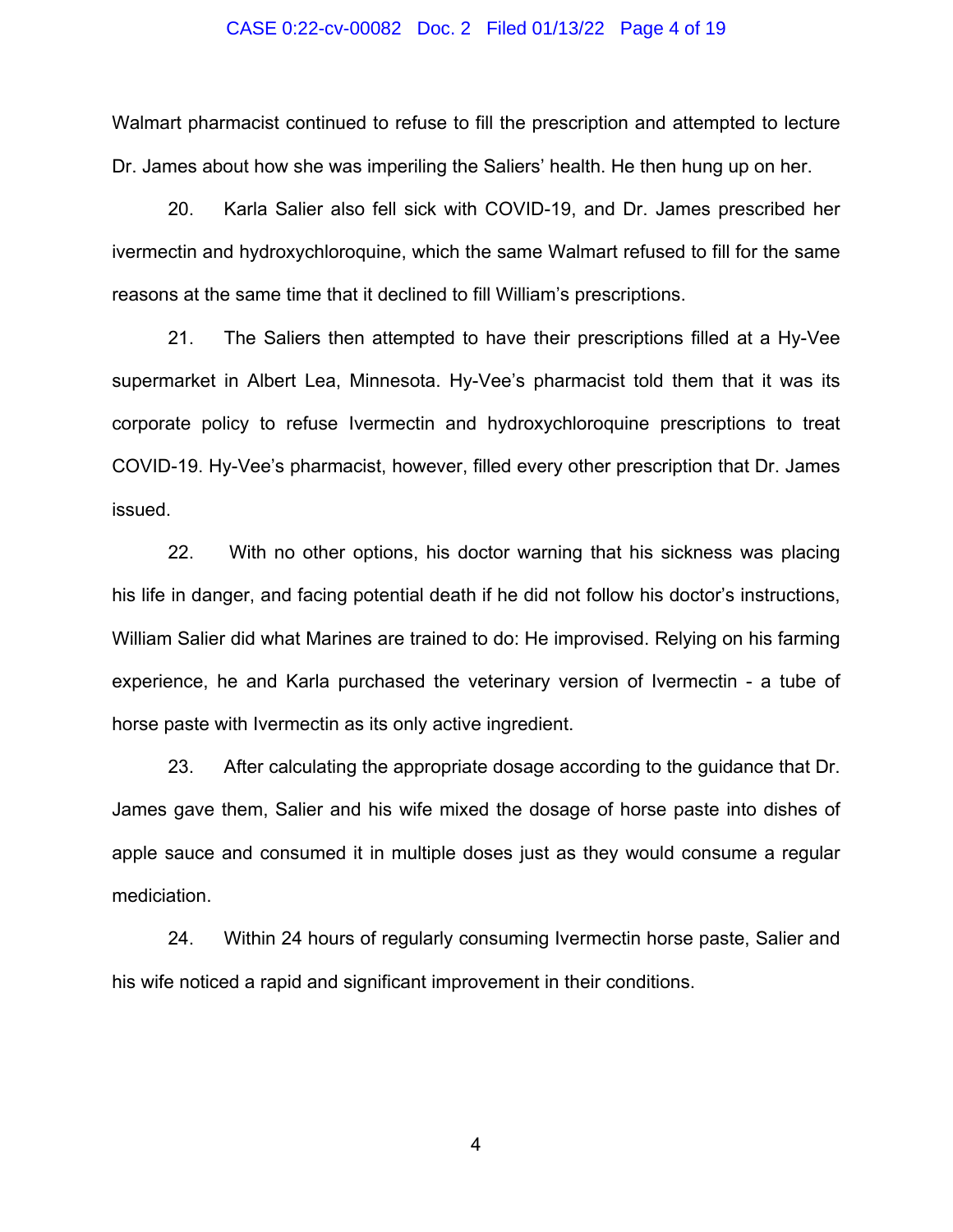#### CASE 0:22-cv-00082 Doc. 2 Filed 01/13/22 Page 5 of 19

25. After a week of consistently self-treating themselves with Ivermectin horse paste, both had recovered sufficiently to resume their normal activities with some moderate limitations.

26. After two weeks, both had resumed their normal lives.

27. Neither William or Karla Salier experienced any negative health problems from Dr. James' prescriptions.

#### *Prescriptions For "Off-Label" Use Are Common And Relatively Non-Controversial In The United States*

28. Prescriptions for "off-label" use occur when a doctor prescribes an FDA-approved drug for an unapproved use.<sup>[1](#page-4-0)</sup>

29. No federal law prohibits physicians for issuing prescriptions for "off-label" use.

30. The U.S. Federal Drug Administration (FDA) takes the position that healthcare providers generally may prescribe the drug for an unapproved use when they judge that it is medically appropriate for their patients. $2<sup>2</sup>$  $2<sup>2</sup>$ 

31. In fact, it has taken the position in formally issued guidance that "[g]ood medical practice and the best interests of the patient require that physicians use legally available drugs, biologics and devices according to their best knowledge and judgement."<sup>[3](#page-4-0)</sup>

32. According to a February 23, 2021 Congressional Resarch Service Report, data from 2006 shows that approximately 21% of prescriptions in the United States are

<sup>1</sup> [https://www.fda.gov/patients/learn-about-expanded-access-and-other-treatment](https://www.fda.gov/patients/learn-about-expanded-access-and-other-treatment-options/understanding-unapproved-use-approved-drugs-label)[options/understanding-unapproved-use-approved-drugs-label](https://www.fda.gov/patients/learn-about-expanded-access-and-other-treatment-options/understanding-unapproved-use-approved-drugs-label)

<sup>2</sup> [https://www.fda.gov/patients/learn-about-expanded-access-and-other-treatment](https://www.fda.gov/patients/learn-about-expanded-access-and-other-treatment-options/understanding-unapproved-use-approved-drugs-label)[options/understanding-unapproved-use-approved-drugs-label](https://www.fda.gov/patients/learn-about-expanded-access-and-other-treatment-options/understanding-unapproved-use-approved-drugs-label)

<span id="page-4-0"></span><sup>3</sup> [https://www.fda.gov/regulatory-information/search-fda-guidance-documents/label-and](https://www.fda.gov/regulatory-information/search-fda-guidance-documents/label-and-investigational-use-marketed-drugs-biologics-and-medical-devices)[investigational-use-marketed-drugs-biologics-and-medical-devices](https://www.fda.gov/regulatory-information/search-fda-guidance-documents/label-and-investigational-use-marketed-drugs-biologics-and-medical-devices)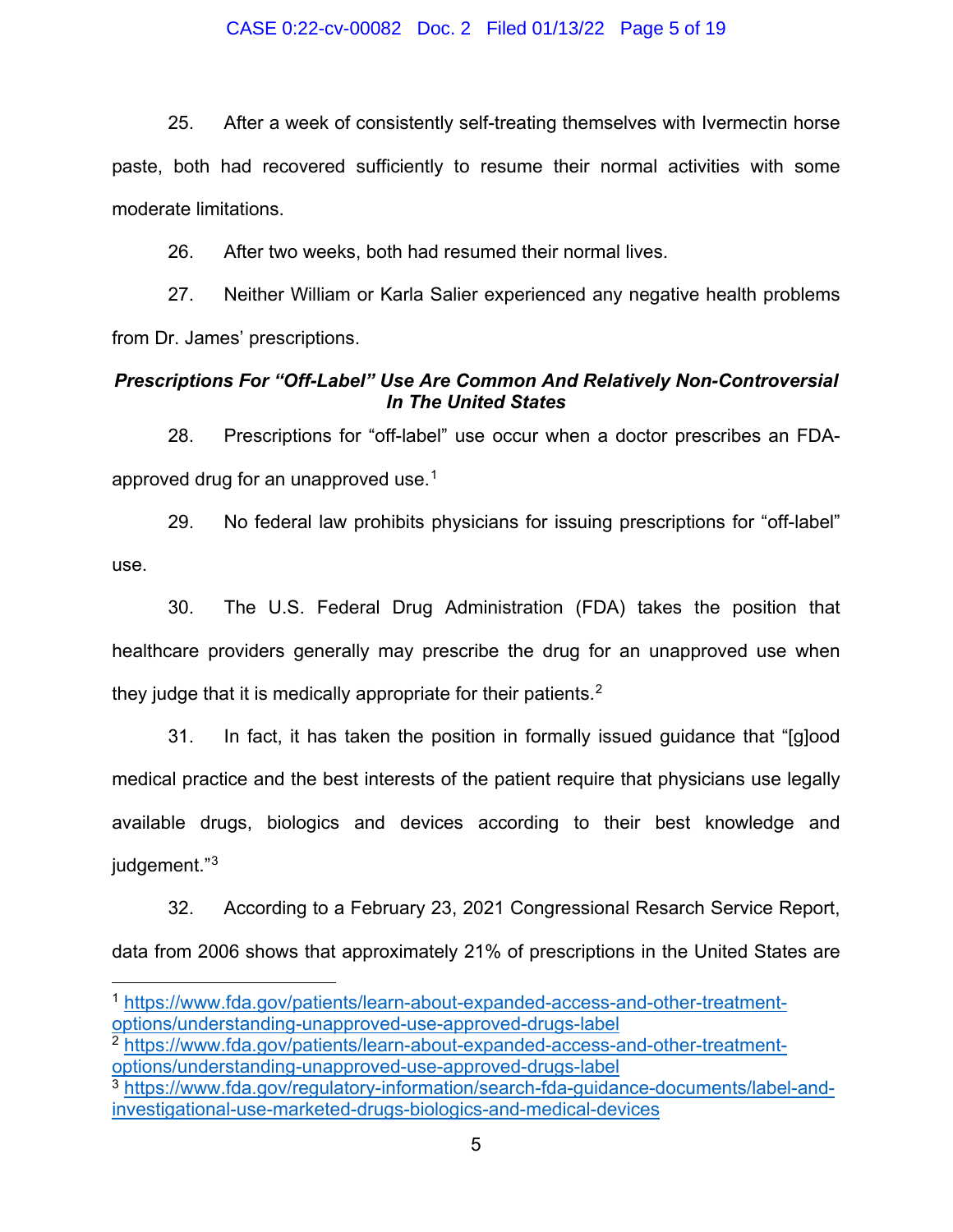#### CASE 0:22-cv-00082 Doc. 2 Filed 01/13/22 Page 6 of 19

issued for off-label uses. *See* **Exhibit A, p. 2**. A 2016 Canadian study founds that approximately 12% of prescriptions are issued for off-label uses. *Id*. at p. 2. A 2018 study estimated that the number was closer to 38%. *Id*. at p. 3. Finally, according to another 2018 study, the number is much higher in the field of oncology where 56% of prescriptions were for off-label uses. *Id*. at p. 3.

33. Examples of off-label use range from treatments of minor ailments to cancer:

- a. The FDA has approved gabapentin for epilepsy seizures, but it has also been used "off-label" to treat menopausal hot flashes and bipolar disorder. *Id*. at p. 5.
- b. The FDA has approved ketamine as an anesthetic, but it is also used "off-label" to treat migraines and depression. *Id*. at p. 5.
- c. The FDA has approved fentanyl to manage breakthrough pain in cancer patients who are opiod tolerant, but it has also been used "offlabel" to manage less severe or chronic pain in individuals who are not opioid tolerant. *Id*. at p. 5.
- d. The FDA has approved Avastin to treat a number of different cancers including lung cancer, but it is also used "off-label" to treat wet agerelated macular degeneration and colorectal cancer. *Id*. at p. 5.

34. In other words, prescriptions for "off-label" usage are a regular part of American medicine.

#### *Data Shows That Ivermectin Is Safe & Effective.*

35. The FDA gave full approval to ivermectin as a safe drug in 1996, and the World Health Organization includes it on its List of Essential Medicines.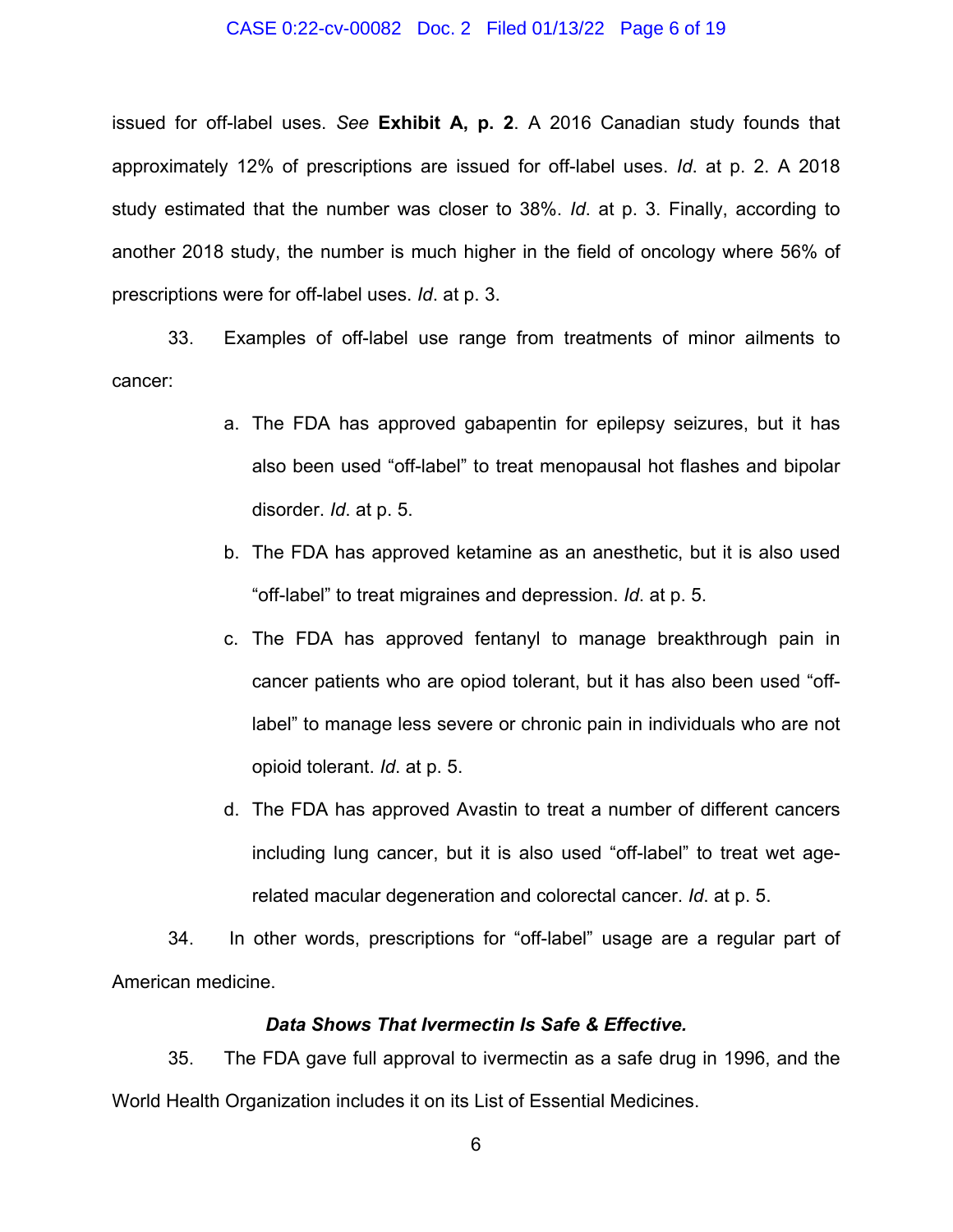#### CASE 0:22-cv-00082 Doc. 2 Filed 01/13/22 Page 7 of 19

36. In 2015, Ivermectin's discoverers won the 2015 Nobel Prize for Physiology or Medicine for discovering Avermectin, which they then modified to create Ivermectin.

37. More than 4 billion doses of Ivermectin have been administered worldwide, and only 28 cases of serious adverse reactions to it have been reported. *See* Pierre Kory, et al., *Review of The Emerging Evidence Demonstrating The Efficacy Of Ivermectin In The Prophylaxis And Treatment Of COVID-19*, American Journal of Therapeutics, Vol. 28, Issue 3, pp. e299-e318 (May/June 2021).

38. Ivermectin is effective in inhibiting at least 21 viruses, including HIV-1, dengue, Zika, the West Nile Virus, and COVID-19. *See* David A. Jans and Kylie M. Wagstaff, *The Broad Spectrum Host-Directed Agent Ivermectin As An Antiviral For SARS-COV-2?* Biochemical and Biophysical Research Communications, Vol. 538, pp. 163-172 (Jan. 29, 2021).

39. While the National Institute of Health has delayed its stamp of approval to Ivermectin as a COVID-19 treatment for political reasons, studies have demonstrated Ivermectin's overwhelming efficacy against COVID-19, including studies that have shown that it reduces the active viral load of COVID-19 in cells by 99.8% in 24 hours and 99.98% in 48 hours. *See* Leon Caly, et al., *The FDA-approved Drug Ivermectin Inhibits The Replication Of SARS-COV-2 In Vitro*, Journal Of Antiviral Research, Vol. 178 (Jun. 2020); *see also* Pierre Kory, et al., *Review of The Emerging Evidence Demonstrating The Efficacy Of Ivermectin In The Prophylaxis And Treatment Of COVID-19*, American Journal of Therapeutics, Vol. 28, Issue 3, pp. e299-e318 (May/June 2021).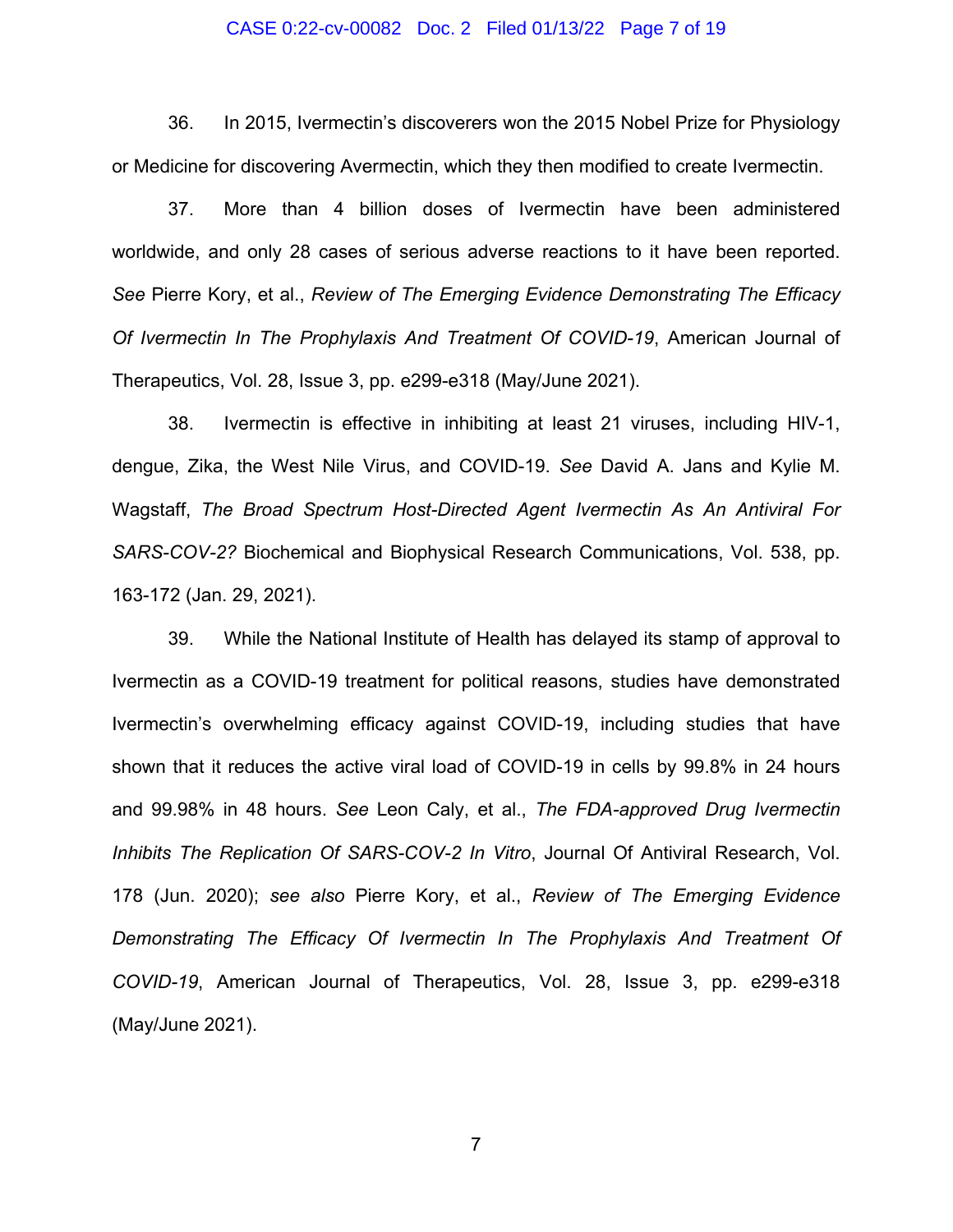#### **Count One – Violation of William Salier's Common Law Right To Self Determination Against Defendant Walmart, Inc.**

40. Paragraphs 1 through 40 are incorporated herein.

41. Under Minnesota law, every person enjoys a common law right to selfdetermination. *Cornfeldt v. Tongen*, 262 N.W.2d 684 (Minn. 1977). A corollary of this right is the common law right of "every adult of sound mind to determine what shall be done with his own body." *Id*. at 701.

42. Defendant Walmart, Inc. had no reasonable medical or scientific basis for declining to fill William Salier's prescription for Ivermectin for the sole reason that his doctor had prescribed it to treat COVID-19.

43. Defendant Walmart, Inc.'s refusal to fill William Salier's prescription endangered his life and forced him to improvise with a version intended for horses, not humans, to save his own life.

44. Defendant Walmart, Inc. violated William Salier's right to selfdetermination by declining to provide him the safe and effective treatment – Ivermectin – that his doctor prescribed simply because it chose to replace his doctor's reasoned judgment and his own reasoned decisionmaking with baseless political conclusions.

#### **Count Two – Violation of Karla Salier's Common Law Right To Self Determination Against Defendant Walmart, Inc.**

45. Paragraphs 1 through 44 are incorporated herein.

46. Under Minnesota law, every person enjoys a common law right to selfdetermination. *Cornfeldt v. Tongen*, 262 N.W.2d 684 (Minn. 1977). A corollary of this right is the common law right of "every adult of sound mind to determine what shall be done with his own body." *Id*. at 701.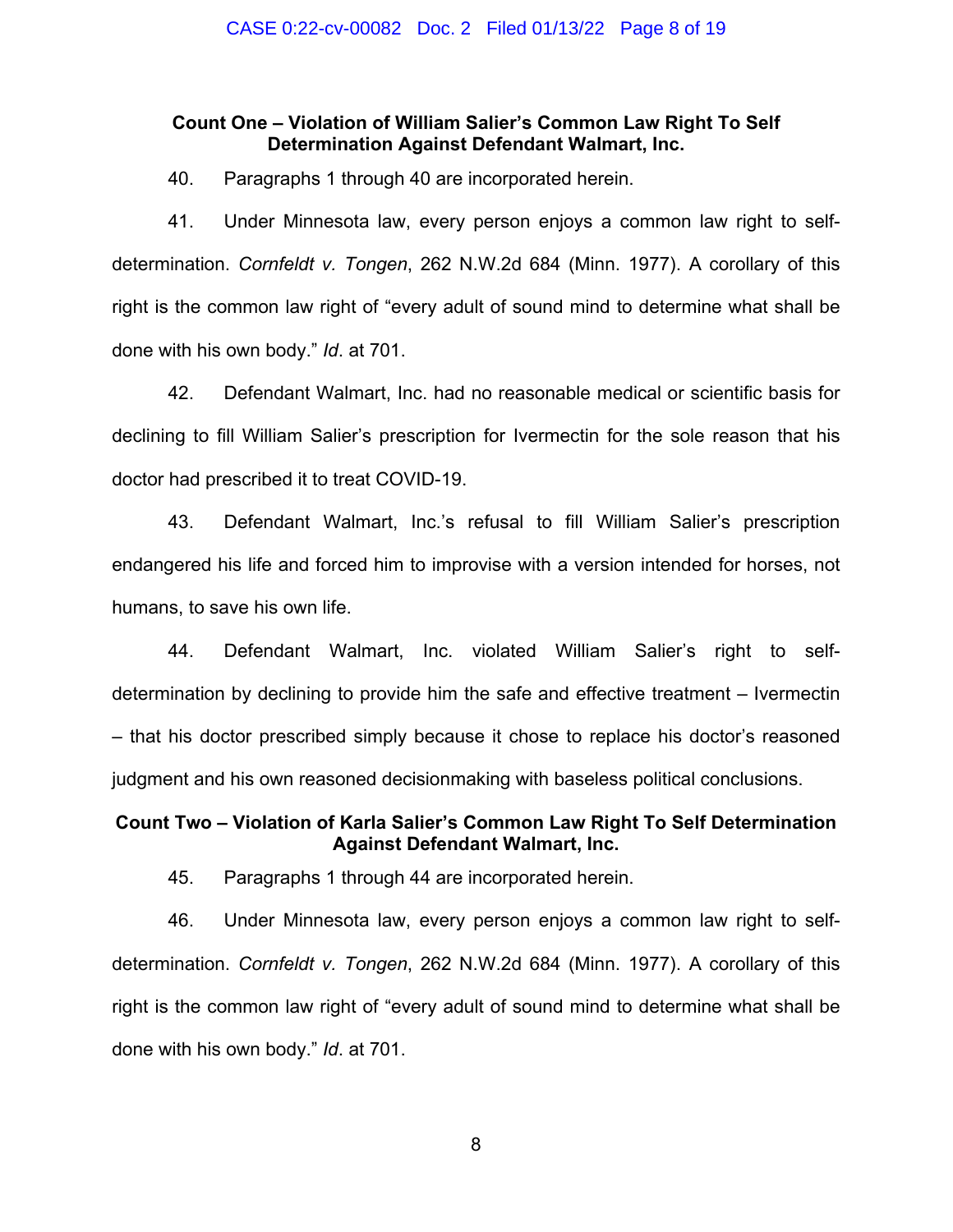#### CASE 0:22-cv-00082 Doc. 2 Filed 01/13/22 Page 9 of 19

47. Defendant Walmart, Inc. had no reasonable medical or scientific basis for declining to fill Karla Salier's prescription for Ivermectin and hydroxychloroquine for the sole reason that her doctor had prescribed it to treat COVID-19.

48. Defendant Walmart, Inc.'s refusal to fill Karla Salier's prescription endangered her life and forced her to improvise with a version intended for horses, not humans, to treat a serious illness – COVID-19.

49. Defendant Walmart, Inc. violated Karla Salier's right to self-determination by declining to provide her the safe and effective treatment – Ivermectin and hydroxychloroquine – that her doctor prescribed simply because it chose to replace her doctor's reasoned judgment and her own reasoned decisionmaking with baseless political conclusions.

#### **Count Three – Intentional Infliction Of Emotional Distress On William Salier Against Defendant Walmart, Inc.**

50. Paragraphs 1 through 49 are incorporated herein.

51. William Salier's doctor, Dr. Mollie James, diagnosed him with a severe case of COVID-19 and informed him that he was on the verge of requiring intensive care unit treatment, which would have left him with less than a 50% chance of survival. His only hope to avoid this turn for the worst was to receive effective treatment immediately.

52. In Dr. James' reasoned and qualified judgment, effective treatment consisted of several treatments, including Ivermectin. William Salier had every reason to trust her judgment as, upon information and belief, none of her patients has died from COVID-19 and his own suffering showed him how close he was to the intensive care unit.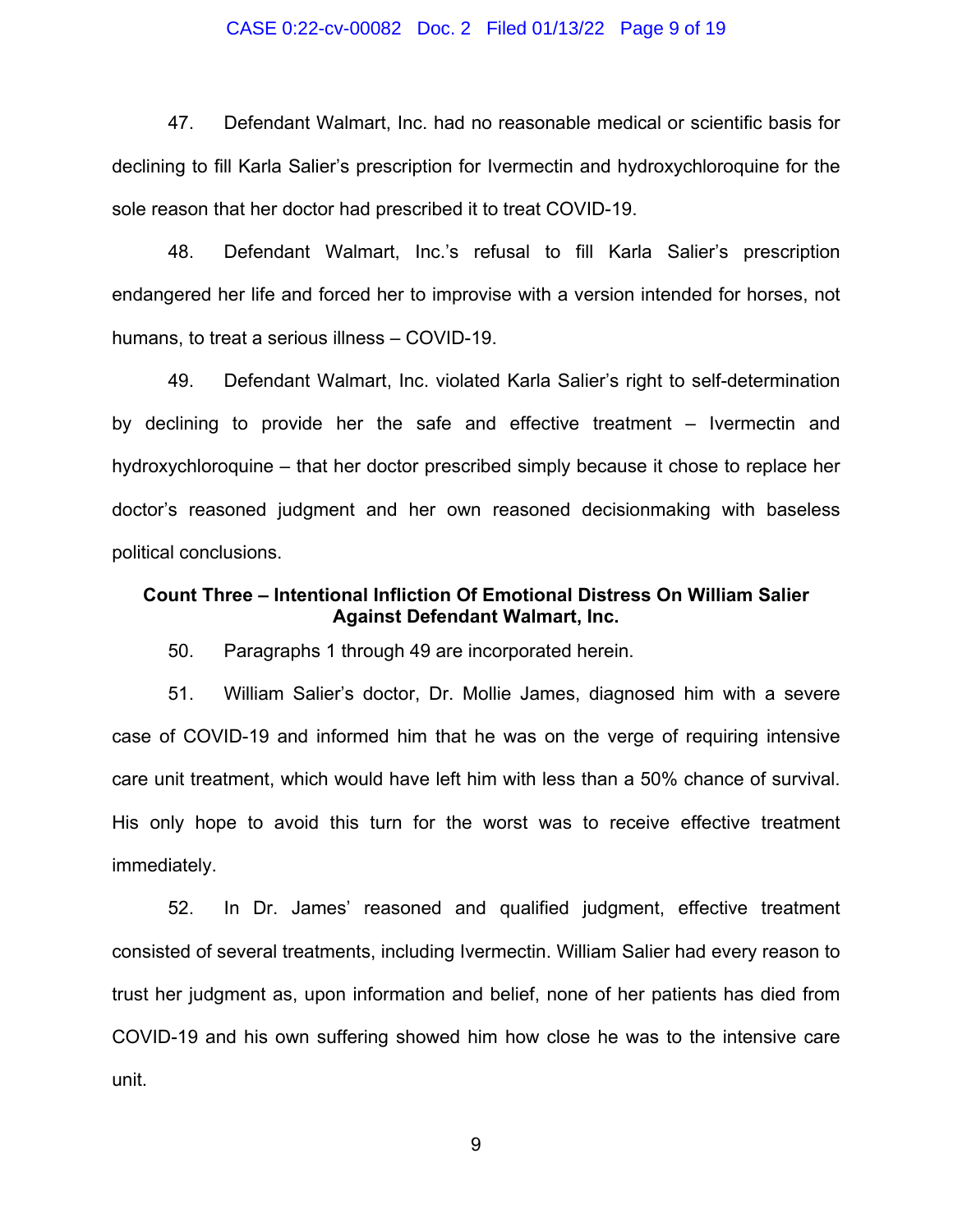#### CASE 0:22-cv-00082 Doc. 2 Filed 01/13/22 Page 10 of 19

53. Defendant Walmart's intentional and reckless refusal to fill William Salier's prescription because it called for Ivermectin to treat COVID-19 – even after Karla Salier and Dr. James informed it that William Salier was critically ill – constitutes extreme and outrageous conduct because it substituted its political judgments for Dr. James' reasoned and qualified judgment at the risk of William Salier's life.

54. Defendant Walmart also rudely lectured Karla Salier and Dr. James about how they were endangering William Salier's health despite their efforts to inform it of how ill William Salier was and the efficacy of the prescribed treatment.

55. Defendant Walmart's conduct caused severe emotional distress to William Salier by causing him to fear for his life and agonize on where he could obtain the lifesaving treatment that his doctor ordered.

#### **Count Four – Intentional Infliction Of Emotional Distress On Karla Salier Against Defendant Walmart, Inc.**

56. Paragraphs 1 through 55 are incorporated herein.

57. After Dr. Mollie James diagnosed William Salier – Karla Salier's husband – with a severe case of COVID-19, Dr. James informed him and Karla Salier that he was on the verge of requiring intensive care unit treatment, which would have left him with less than a 50% chance of survival. Their only hope to avoid this turn for the worst was for William Salier to receive effective treatment immediately.

58. In Dr. James' reasoned and qualified judgment, effective treatment consisted of several treatments, including Ivermectin. Karla Salier had every reason to trust her judgment as, upon information and belief, none of her patients has died from COVID-19 and her husband's own suffering showed her how close he was to the intensive care unit.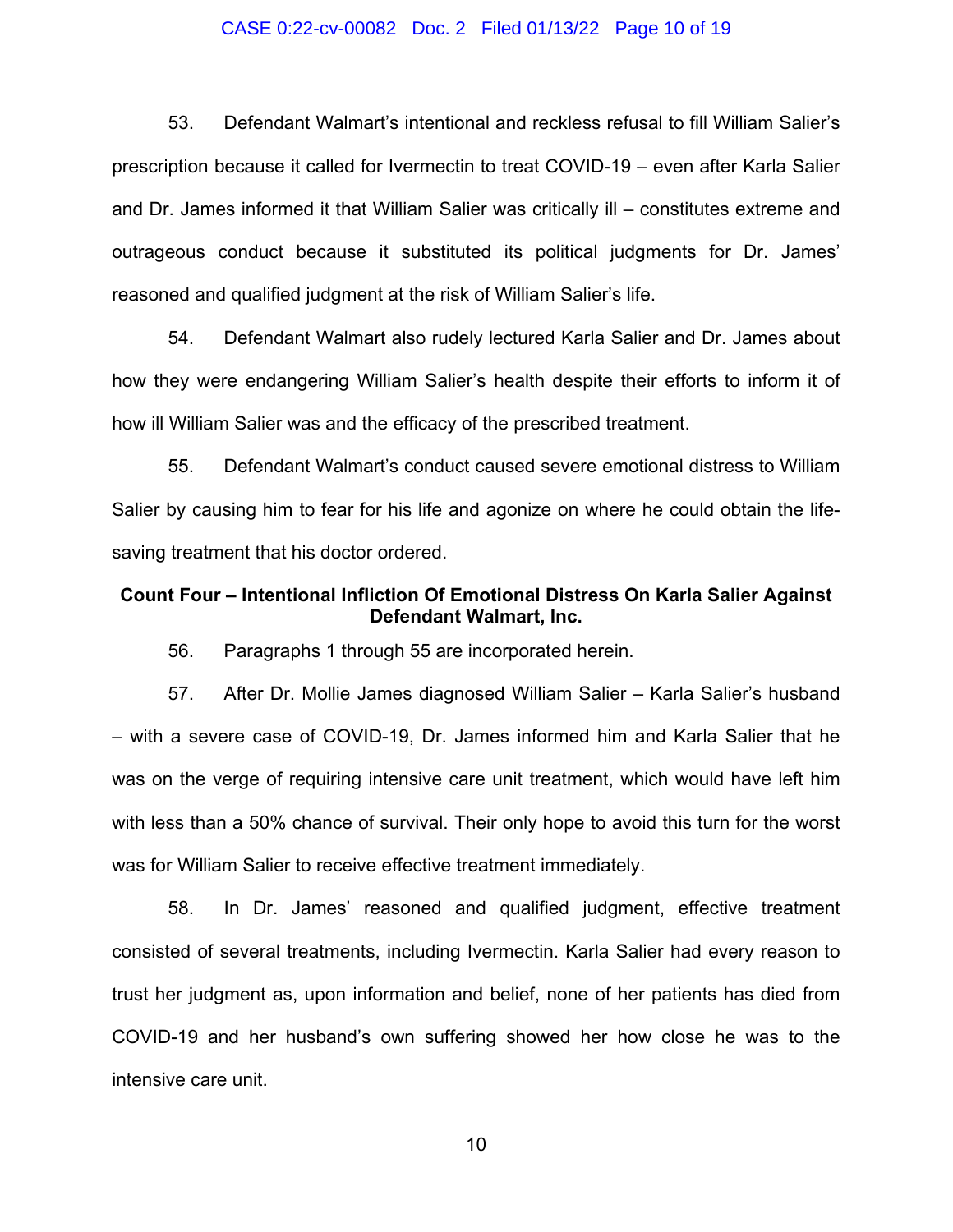#### CASE 0:22-cv-00082 Doc. 2 Filed 01/13/22 Page 11 of 19

59. Additionally, Karla Salier contracted COVID-19 herself, and Dr. James prescribed Ivermectin and hydroxychloroquine for her.

60. Defendant Walmart's intentional and reckless refusal to fill William Salier's prescription because it called for Ivermectin to treat COVID-19 – even after Karla Salier and Dr. James informed it that William Salier was critically ill – constitutes extreme and outrageous conduct because it substituted its political judgments for Dr. James' reasoned and qualified judgment at the risk of William Salier's life.

61. Defendant Walmart's intentional and reckless refusal to fill Karla Salier's prescription because it called for Ivermectin and hydroxychloroquine to treat COVID-19 constitutes extreme and outrageous conduct because it substituted its political judgments for Dr. James' reasoned and qualified judgment at the risk of Karla Salier's health.

62. Defendant Walmart's paternalist and rude lecture to Karla Salier about how she was endangering William Salier's health despite her efforts to inform it of how ill William Salier was constitutes extreme and outrageous conduct.

63. Defendant Walmart's conduct caused severe emotional distress to Karla Salier by causing her to fear for her husband's life, agonize over her own health, and despair on where she could obtain the life-saving treatment that her doctor ordered.

#### **Count Five – Tortious Interference With Contractual Relations On Behalf Of William Salier Against Defendant Walmart, Inc.**

64. Paragraphs 1 through 63 are incorporated herein.

65. A contract existed between Dr. Mollie James and William Salier for Dr. James to provide medical treatment to the best of her knowledge, skills, ability, and experience to William Salier. One of William Salier's expectations from this contract was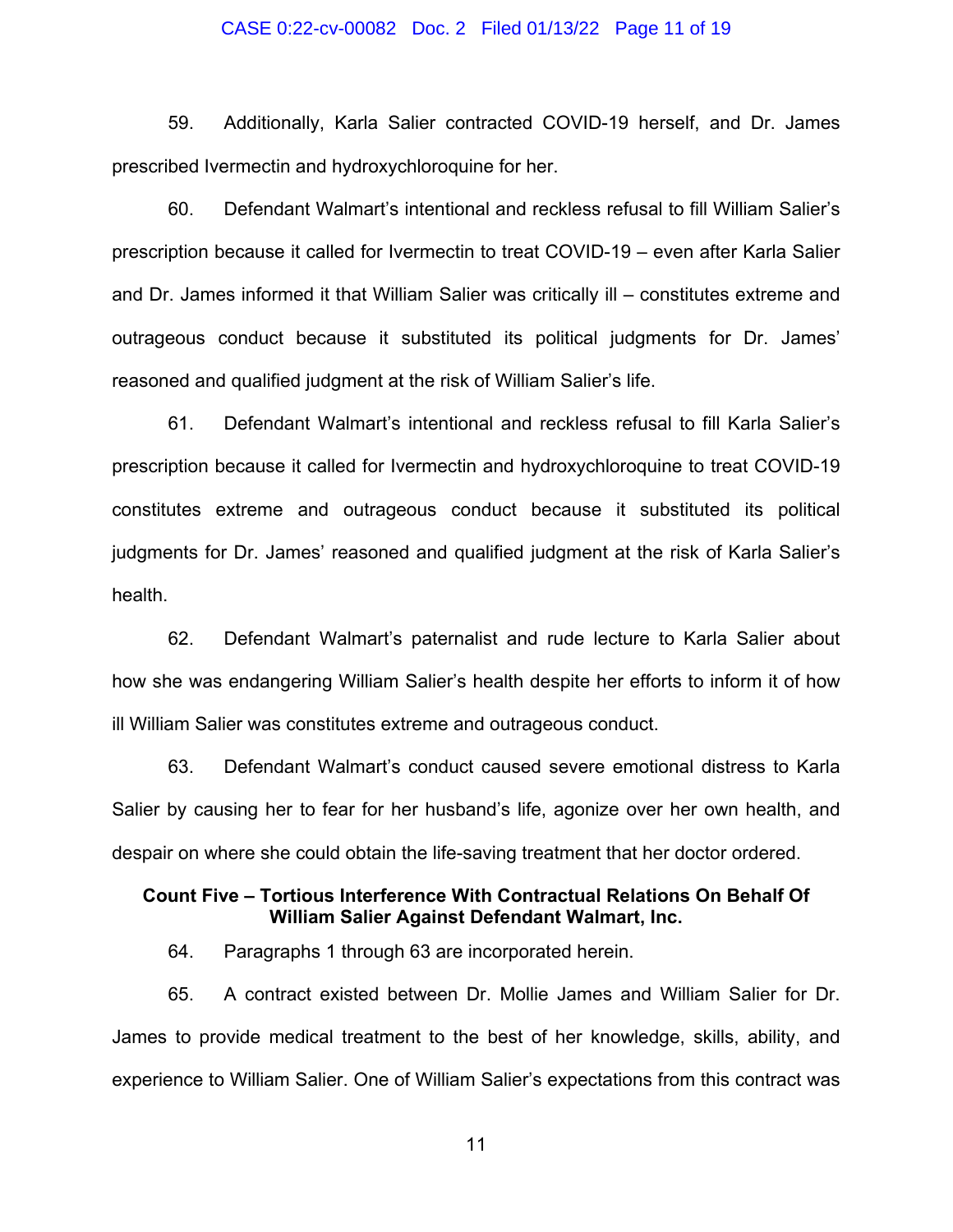#### CASE 0:22-cv-00082 Doc. 2 Filed 01/13/22 Page 12 of 19

that Dr. James could lawfully prescribe him medicine from pharmacies that he could not obtain otherwise.

66. Defendant Walmart knew of the existence of this contract by virtue of the prescription that Dr. James sent it to fill on behalf of William Salier.

67. Defendant Walmart intentionally procured the breach of that contract without justification by substituting its political and fear-driven conclusions in place of Dr. James' knowledge, skills, ability, and experience and denying Dr. James the ability to prescribe a legal medicine for William Salier.

68. As a result of Defendant Walmart's conduct, William Salier lost the informed aid of Dr. James' assistance to obtain life-saving medicine, and he and his wife were forced to devise a home remedy that could have endangered his health.

#### **Count Six – Tortious Interference With Contractual Relations On Behalf Of Karla Salier Against Defendant Walmart, Inc.**

69. Paragraphs 1 through 68 are incorporated herein.

70. A contract existed between Dr. Mollie James and Karla Salier for Dr. James to provide medical treatment to the best of her knowledge, skills, ability, and experience to Karla Salier. One of Karla Salier's expectations from this contract was that Dr. James could lawfully prescribe her medicine from pharmacies that she could not obtain otherwise.

71. Defendant Walmart knew of the existence of this contract by virtue of the prescription that Dr. James sent it to fill on behalf of Karla Salier.

72. Defendant Walmart intentionally procured the breach of that contract without justification by substituting its political and fear-driven conclusions in place of Dr.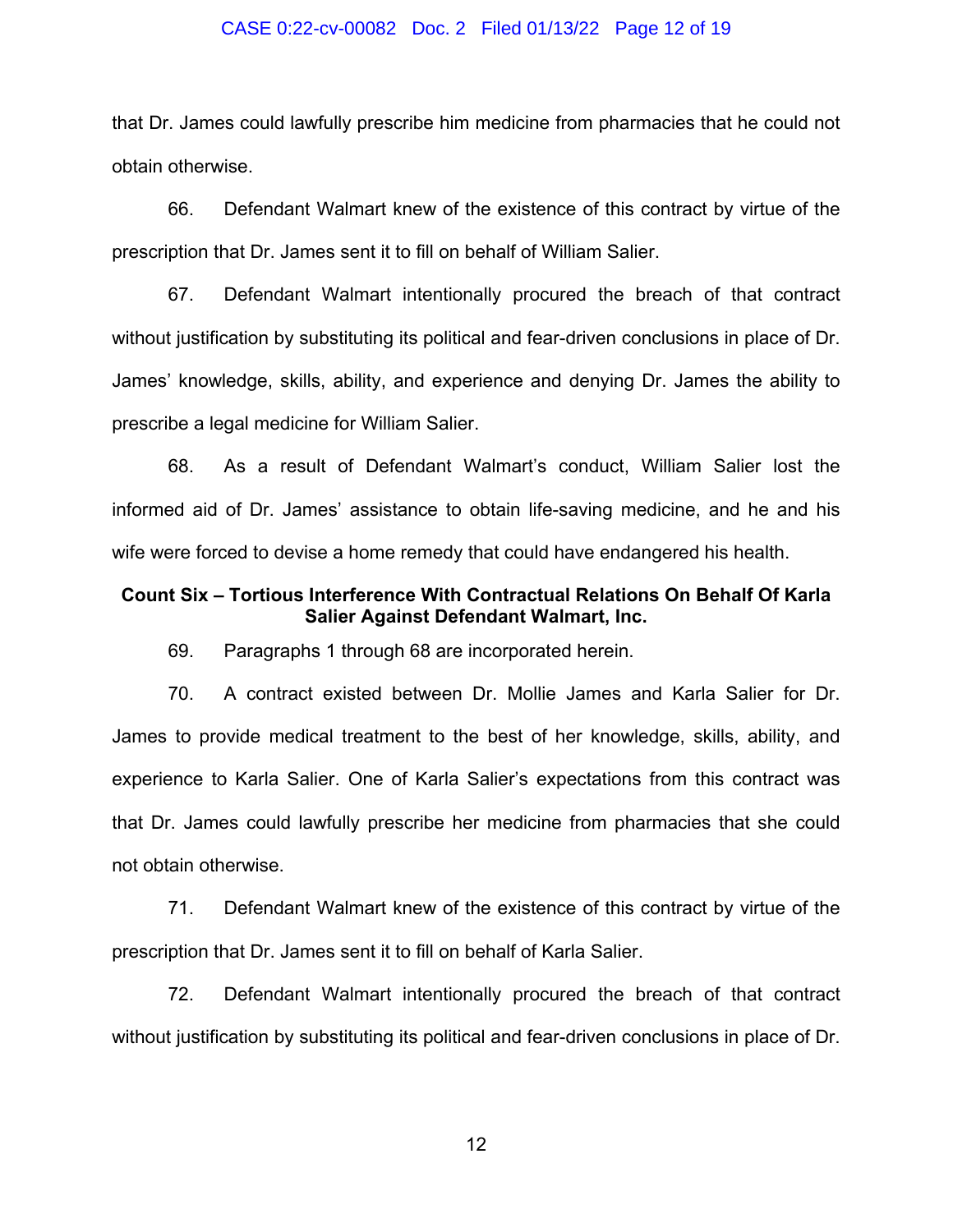#### CASE 0:22-cv-00082 Doc. 2 Filed 01/13/22 Page 13 of 19

James' knowledge, skills, ability, and experience and denying Dr. James the ability to prescribe a legal medicine for Karla Salier.

73. As a result of Defendant Walmart's conduct, Karla Salier lost the informed aid of Dr. James' assistance to obtain life-saving medicine, and she and her husband were forced to devise a home remedy that could have endangered her health.

#### **Count Seven – Violation of William Salier's Common Law Right To Self Determination Against Defendant HY-VEE, Inc.**

74. Paragraphs 1 through 73 are incorporated herein.

75. Under Minnesota law, every person enjoys a common law right to selfdetermination. *Cornfeldt v. Tongen*, 262 N.W.2d 684 (Minn. 1977). A corollary of this right is the common law right of "every adult of sound mind to determine what shall be done with his own body." *Id*. at 701.

76. Defendant HY-VEE, Inc. had no reasonable medical or scientific basis for declining to fill William Salier's prescription for Ivermectin for the sole reason that his doctor had prescribed it to treat COVID-19.

77. Defendant HY-VEE, Inc.'s refusal to fill William Salier's prescription endangered his life and forced him to improvise a home remedy intended for horses, not humans, to save his own life.

78. Defendant HY-VEE, Inc. violated William Salier's right to selfdetermination by declining to provide him the safe and effective treatment – Ivermectin – that his doctor prescribed simply because it chose to replace his doctor's reasoned judgment and his own reasoned decisionmaking with a one-size-fits-all corporate policy based on political fearmongering.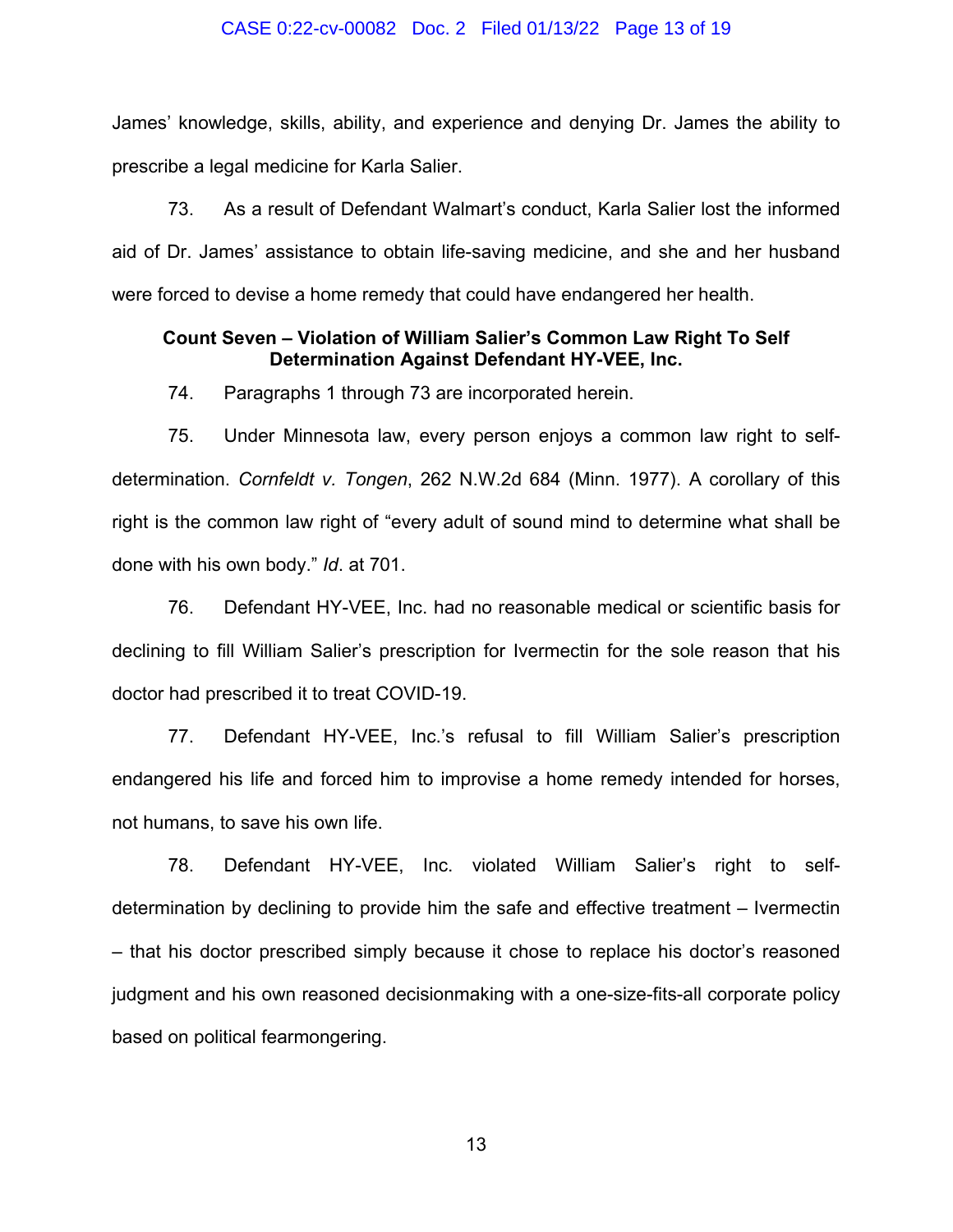#### **Count Eight – Violation of Karla Salier's Common Law Right To Self Determination Against Defendant HY-VEE, Inc.**

79. Paragraphs 1 through 78 are incorporated herein.

80. Under Minnesota law, every person enjoys a common law right to selfdetermination. *Cornfeldt v. Tongen*, 262 N.W.2d 684 (Minn. 1977). A corollary of this right is the common law right of "every adult of sound mind to determine what shall be done with his own body." *Id*. at 701.

81. Defendant HY-VEE, Inc. had no reasonable medical or scientific basis for declining to fill Karla Salier's prescription for Ivermectin and hydroxychloroquine for the sole reason that her doctor had prescribed it to treat COVID-19.

82. Defendant HY-VEE, Inc.'s refusal to fill Karla Salier's prescription endangered her life and forced her to improvise a home remedy intended for horses, not humans, to treat a serious illness – COVID-19.

83. Defendant HY-VEE, Inc. violated Karla Salier's right to self-determination by declining to provide her the safe and effective treatment – Ivermectin and hydroxycholoquinine – that her doctor prescribed simply because it chose to replace her doctor's reasoned judgment and her own reasoned decisionmaking with a one-size-fitsall corporate policy based on political fearmongering.

#### **Count Nine – Intentional Infliction Of Emotional Distress On William Salier Against Defendant HY-VEE, Inc.**

84. Paragraphs 1 through 83 are incorporated herein.

85. William Salier's doctor, Dr. Mollie James, diagnosed him with a severe case of COVID-19 and informed him that he was on the verge of requiring intensive care unit treatment, which would have left him with less than a 50% chance of survival.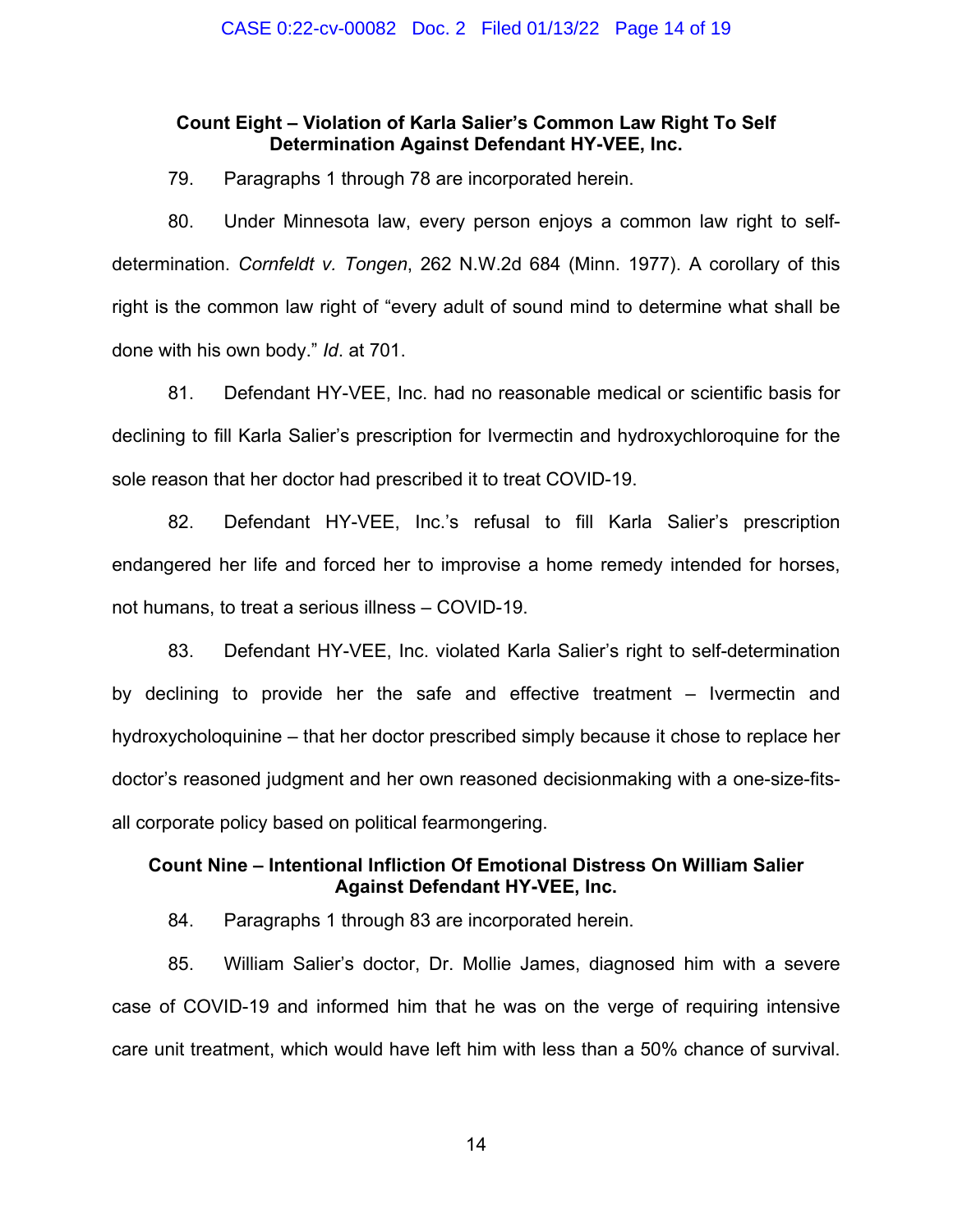#### CASE 0:22-cv-00082 Doc. 2 Filed 01/13/22 Page 15 of 19

His only hope to avoid this turn for the worst was to receive effective treatment immediately.

86. In Dr. James' reasoned and qualified judgment, effective treatment consisted of several treatments, including Ivermectin. William Salier had every reason to trust her judgment as, upon information and belief, none of her patients has died from COVID-19 and his own suffering showed him how close he was to the intensive care unit.

87. Defendant HY-VEE's intentional and reckless refusal to fill William Salier's prescription because it called for Ivermectin to treat COVID-19 – even after Karla Salier informed it that William Salier was critically ill – constitutes extreme and outrageous conduct because it substituted its corporate policy for Dr. James' reasoned and qualified judgment at the risk of William Salier's life.

88. Defendant HY-VEE's conduct caused severe emotional distress to William Salier by causing him to fear for his life and agonize on where he could obtain the lifesaving treatment that his doctor ordered.

#### **Count Ten – Intentional Infliction Of Emotional Distress On Karla Salier Against Defendant HY-VEE, Inc.**

89. Paragraphs 1 through 88 are incorporated herein.

90. After Dr. Mollie James diagnosed William Salier – Karla Salier's husband – with a severe case of COVID-19, Dr. James informed him and Karla Salier that he was on the verge of requiring intensive care unit treatment, which would have left him with less than a 50% chance of survival. Their only hope to avoid this turn for the worst was for William Salier to receive effective treatment immediately.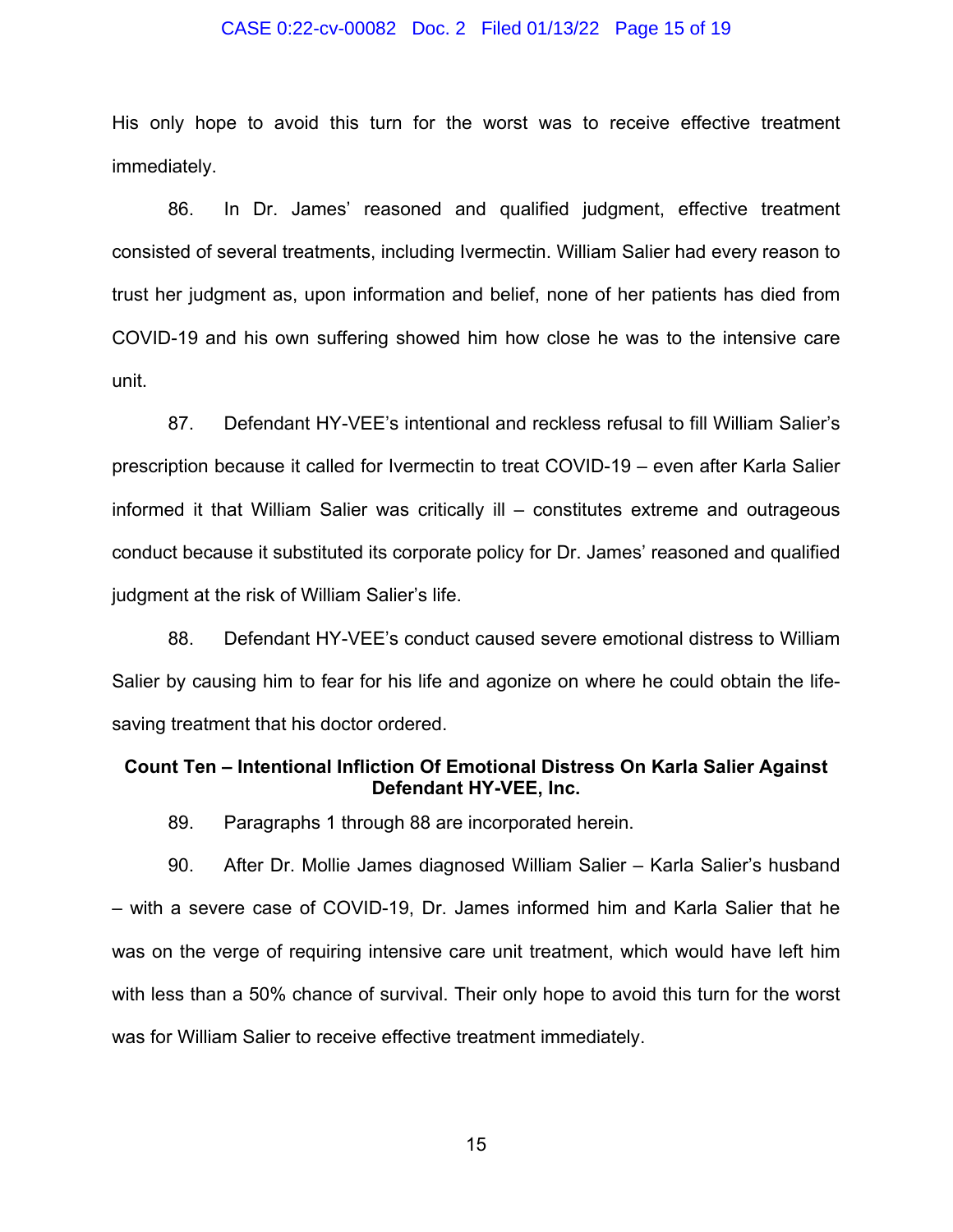#### CASE 0:22-cv-00082 Doc. 2 Filed 01/13/22 Page 16 of 19

91. In Dr. James' reasoned and qualified judgment, effective treatment consisted of several treatments, including Ivermectin. Karla Salier had every reason to trust her judgment as, upon information and belief, none of her patients has died from COVID-19 and her husband's own suffering showed her how close he was to the intensive care unit.

92. Additionally, Karla Salier contracted COVID-19 herself, and Dr. James prescribed Ivermectin and hydroxychloroquine for her.

93. Defendant HY-VEE's intentional and reckless refusal to fill William Salier's prescription because it called for Ivermectin to treat COVID-19 – even after Karla Salier and Dr. James informed it that William Salier was critically ill – constitutes extreme and outrageous conduct because it substituted its corporate policy for Dr. James' reasoned and qualified judgment at the risk of William Salier's life.

94. Defendant HY-VEE's intentional and reckless refusal to fill Karla Salier's prescription because it called for Ivermectin and hydroxychloroquine to treat COVID constitutes extreme and outrageous conduct because it substituted its corporate policy for Dr. James' reasoned and qualified judgment at the risk of Karla Salier's health.

95. Defendant HY-VEE's conduct caused severe emotional distress to Karla Salier by causing her to fear for her husband's life, agonize over her own health, and despair on where she could obtain the life-saving treatment that her doctor ordered.

#### **Count Eleven – Tortious Interference With Contractual Relations On Behalf Of William Salier Against Defendant HY-VEE, Inc.**

96. Paragraphs 1 through 95 are incorporated herein.

97. A contract existed between Dr. Mollie James and William Salier for Dr. James to provide medical treatment to the best of her knowledge, skills, ability, and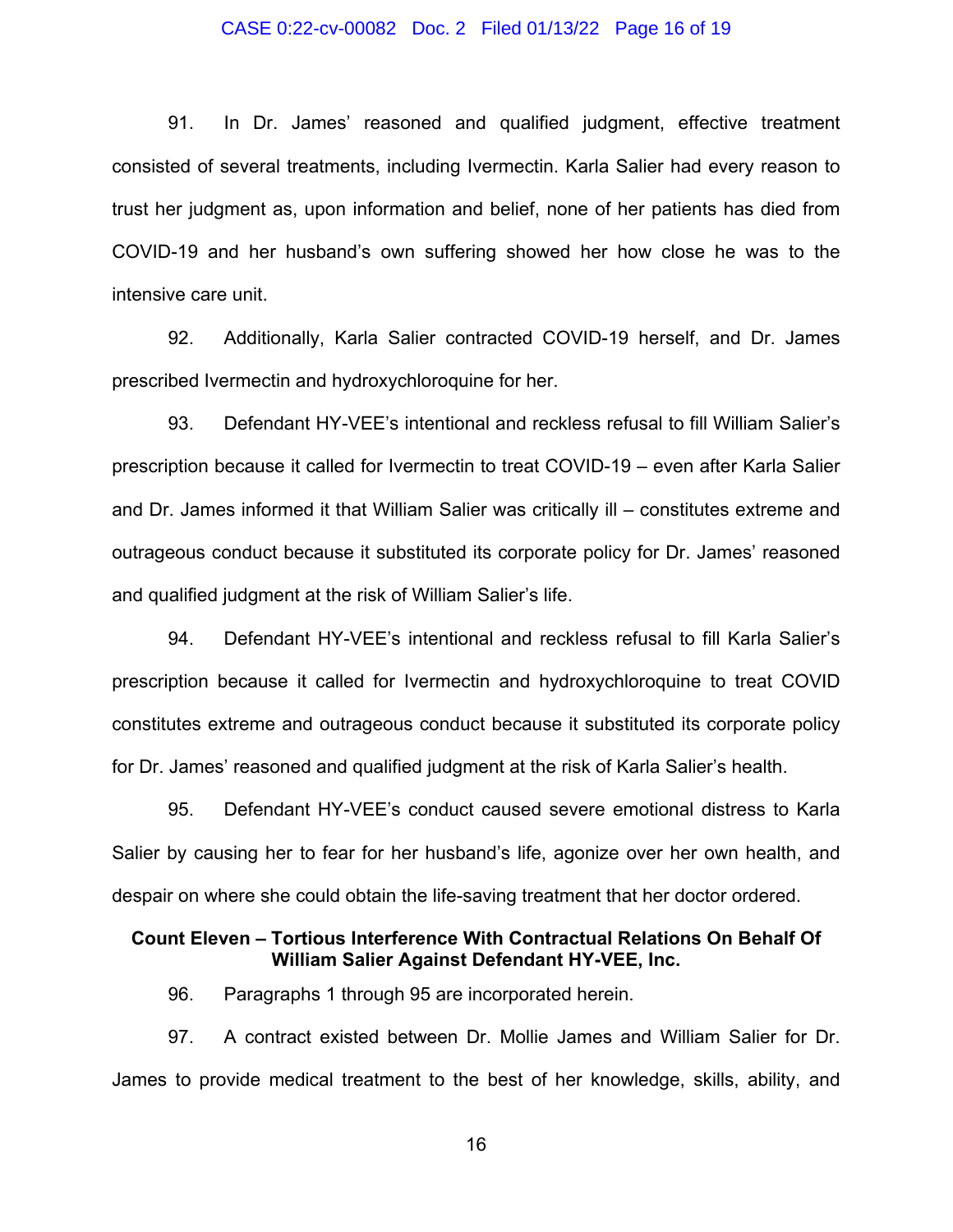#### CASE 0:22-cv-00082 Doc. 2 Filed 01/13/22 Page 17 of 19

experience to William Salier. One of William Salier's expectations from this contract was that Dr. James could lawfully prescribe him medicine from pharmacies that he could not obtain otherwise.

98. Defendant HY-VEE knew of the existence of this contract by virtue of the prescription that Dr. James sent it to fill on behalf of William Salier.

99. Defendant HY-VEE intentionally procured the breach of that contract without justification by substituting its corporate policy in place of Dr. James' knowledge, skills, ability, and experience and denying Dr. James the ability to prescribe a legal medicine for William Salier.

100. As a result of Defendant HY-VEE's conduct, William Salier lost the informed aid of Dr. James' assistance to obtain life-saving medicine, and he and his wife were forced to devise a home remedy that could have endangered his health.

#### **Count Twelve – Tortious Interference With Contractual Relations On Behalf Of Karla Salier Against Defendant HY-VEE, Inc.**

101. Paragraphs 1 through 100 are incorporated herein.

102. A contract existed between Dr. Mollie James and Karla Salier for Dr. James to provide medical treatment to the best of her knowledge, skills, ability, and experience to Karla Salier. One of Karla Salier's expectations from this contract was that Dr. James could lawfully prescribe her medicine from pharmacies that she could not obtain otherwise.

103. Defendant HY-VEE knew of the existence of this contract by virtue of the prescription that Dr. James sent it to fill on behalf of Karla Salier.

104. Defendant HY-VEE intentionally procured the breach of that contract without justification by substituting its corporate policy in place of Dr. James' knowledge,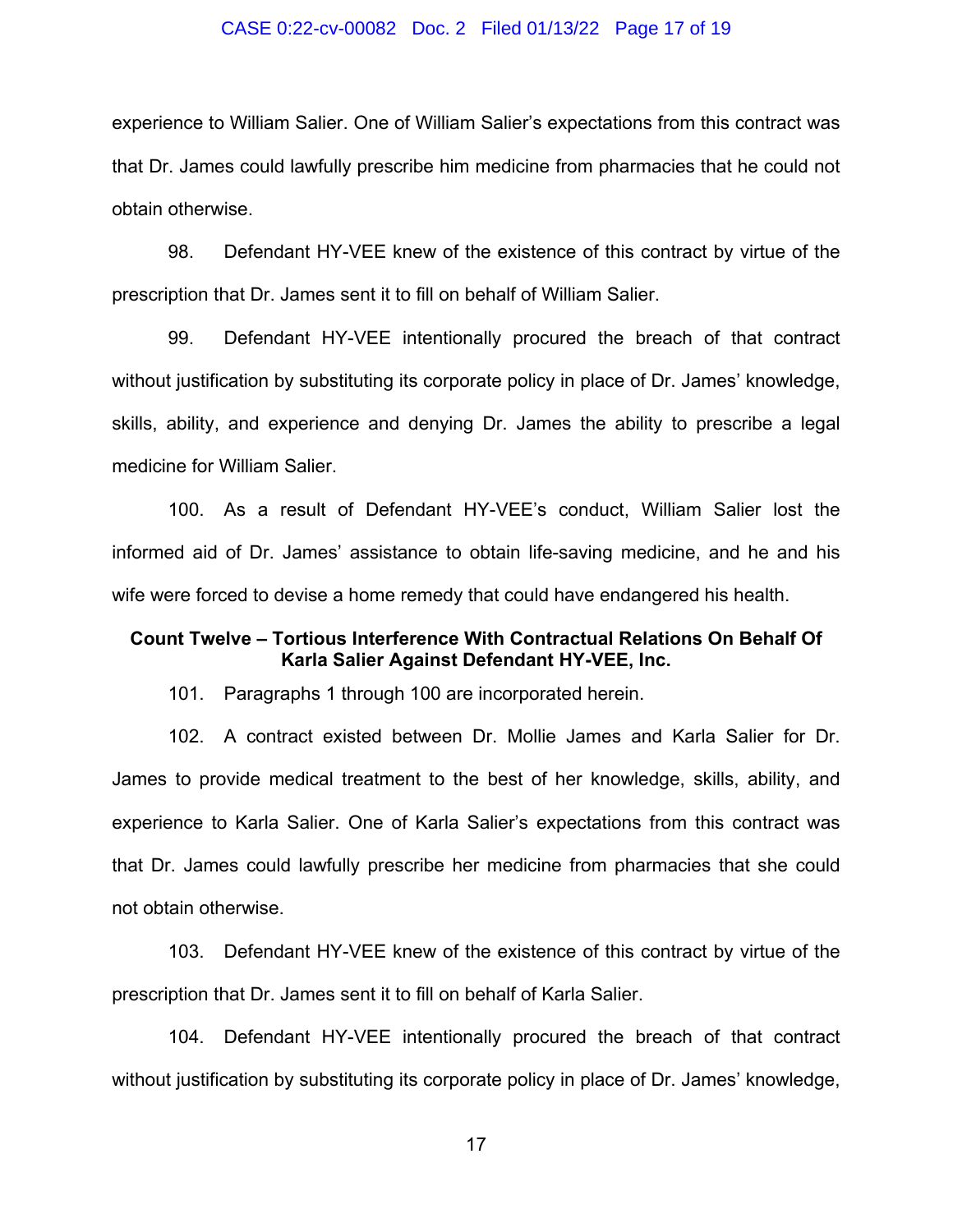#### CASE 0:22-cv-00082 Doc. 2 Filed 01/13/22 Page 18 of 19

skills, ability, and experience and denying Dr. James the ability to prescribe a legal medicine for Karla Salier.

105. As a result of Defendant HY-VEE's conduct, Karla Salier lost the informed aid of Dr. James' assistance to obtain life-saving medicine, and she and her husband were forced to devise a home remedy that could have endangered her health.

#### **Prayer For Relief**

WHEREFORE, the Plaintiffs seek declaratory and injunctive relief as follows:

- A. Compensatory damages;
- B. Punitive damages as permitted by law;
- C. Costs and attorneys' fees;
- D. Such other relief as the Court deems fair and equitable.

#### **JURY DEMAND**

The Plaintiffs requests trial by jury.

#### THE PLAINTIFFS

/s/ Marjorie J. Holsten /s/

MAJORIE J. Holsten, ESQ. Holsten Law office 8525 Edinbrook Crossing, Ste. 210 Brooklyn Park, MN 55443 Tel: 763-420-7034 [marjholsten@yahoo.com](mailto:marjholsten@yahoo.com)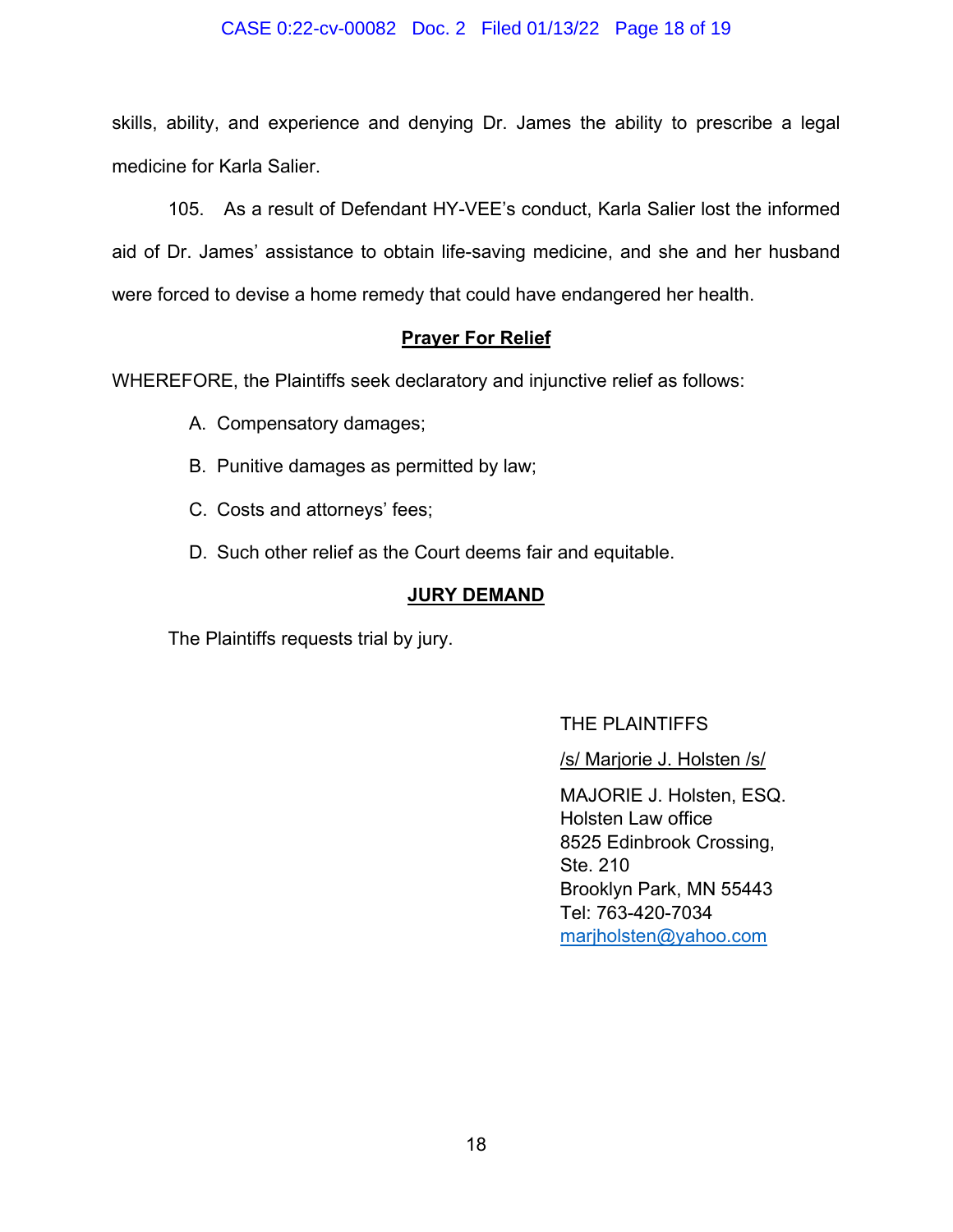CASE 0:22-cv-00082 Doc. 2 Filed 01/13/22 Page 19 of 19

#### /s/ Norman A. Pattis /s/

NORMAN A. PATTIS, ESQ. *Pro hac vice pending* PATTIS & SMITH, LLC 383 Orange Street New Haven, CT 06511 Tel: (203) 393-3017 Fax: (203) 393-9745 [npattis@pattisandsmith.com](mailto:npattis@pattisandsmith.com)

/s/ Cameron L. Atkinson /s/

CAMERON L. ATKINSON, ESQ. *Pro hac vice pending* PATTIS & SMITH, LLC 383 Orange Street New Haven, CT 06511 Tel: (203) 393-3017 Fax: (203) 393-9745 [catkinson@pattisandsmith.com](mailto:catkinson@pattisandsmith.com)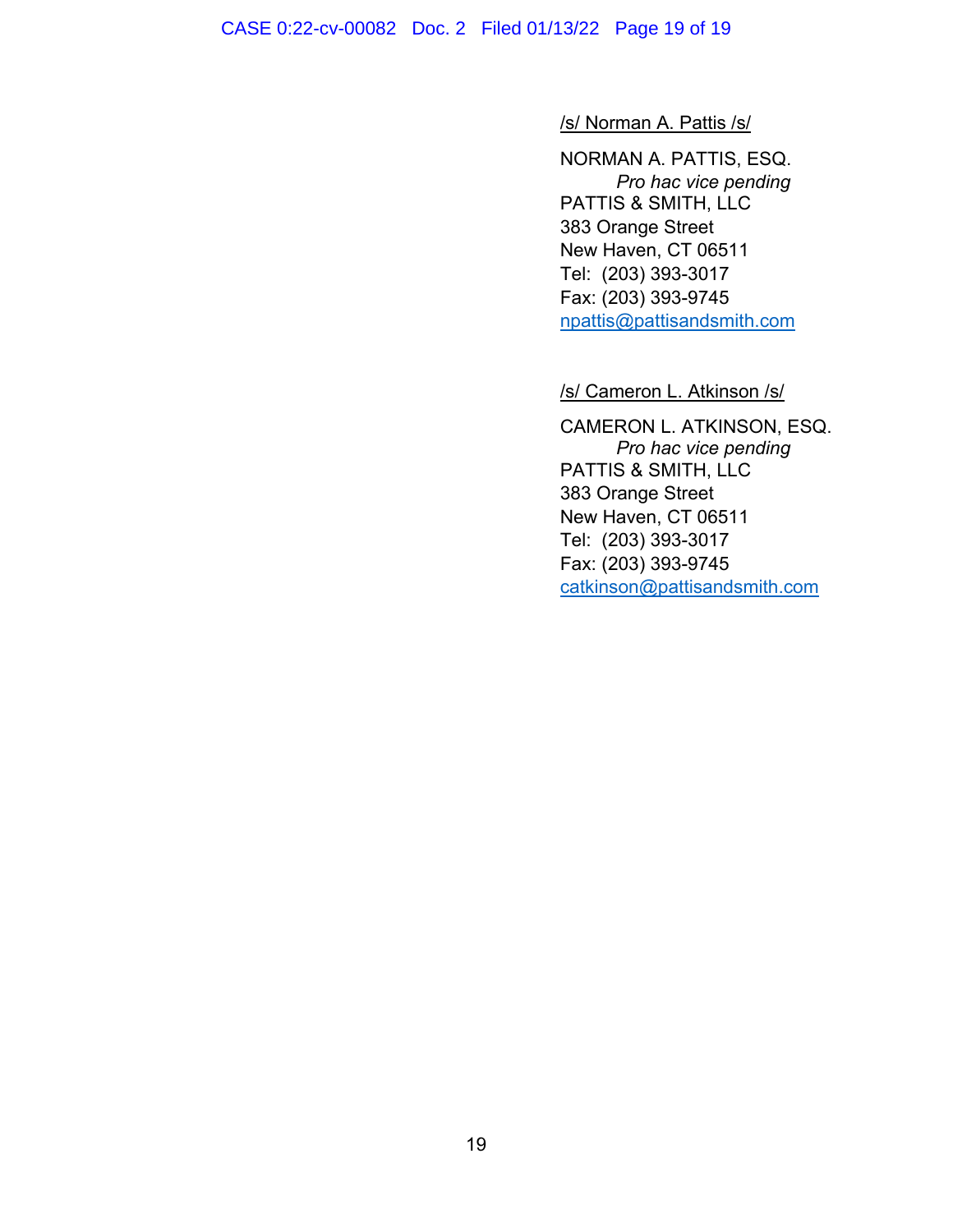CASE 0:22-cv-00082 Doc. 2-1 Filed 01/13/22 Page 1 of 22

# **Exhibit A**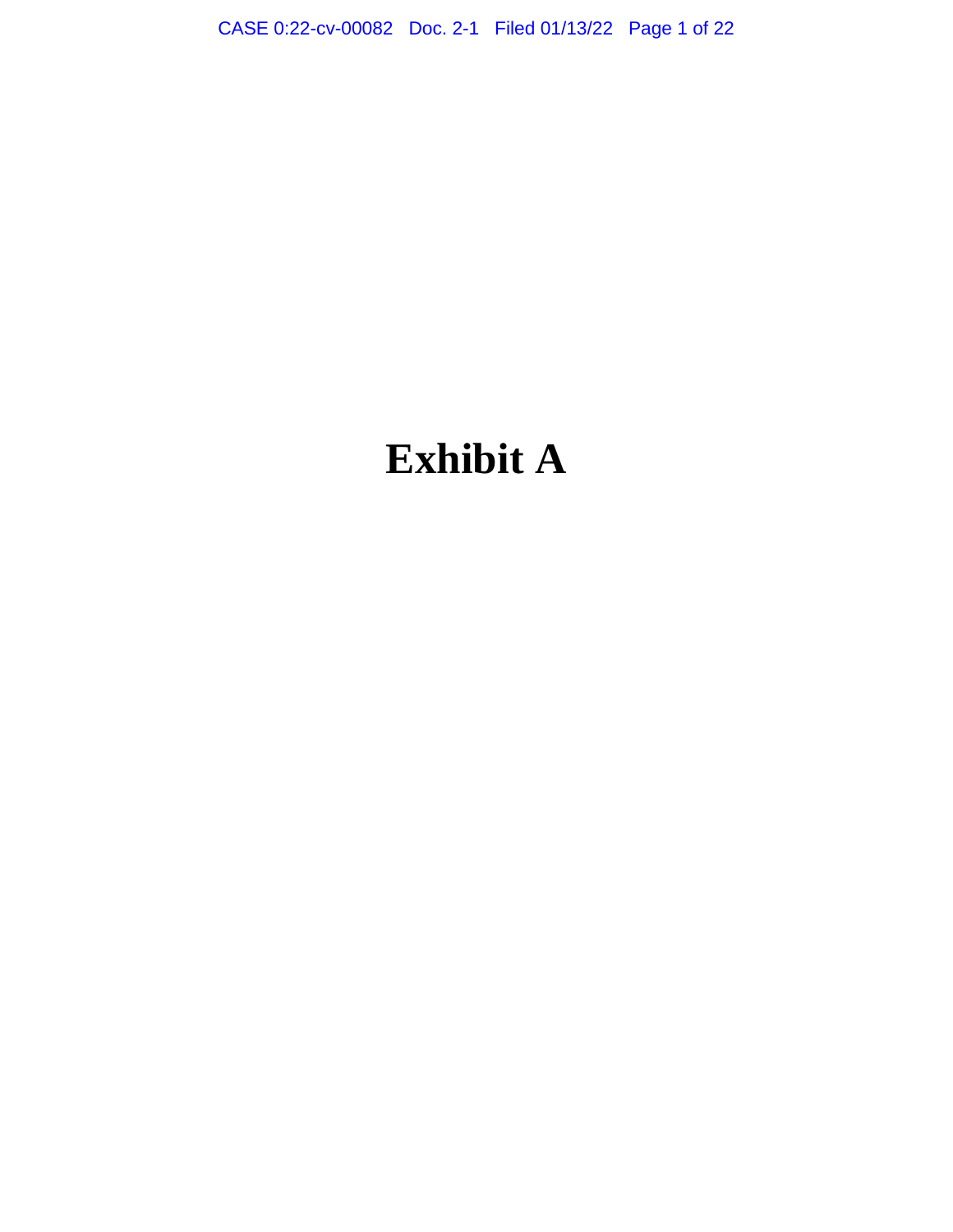CASE 0:22-cv-00082 Doc. 2-1 Filed 01/13/22 Page 2 of 22



## **Off-Label Use of Prescription Drugs**

February 23, 2021

**Congressional Research Service** https://crsreports.congress.gov R45792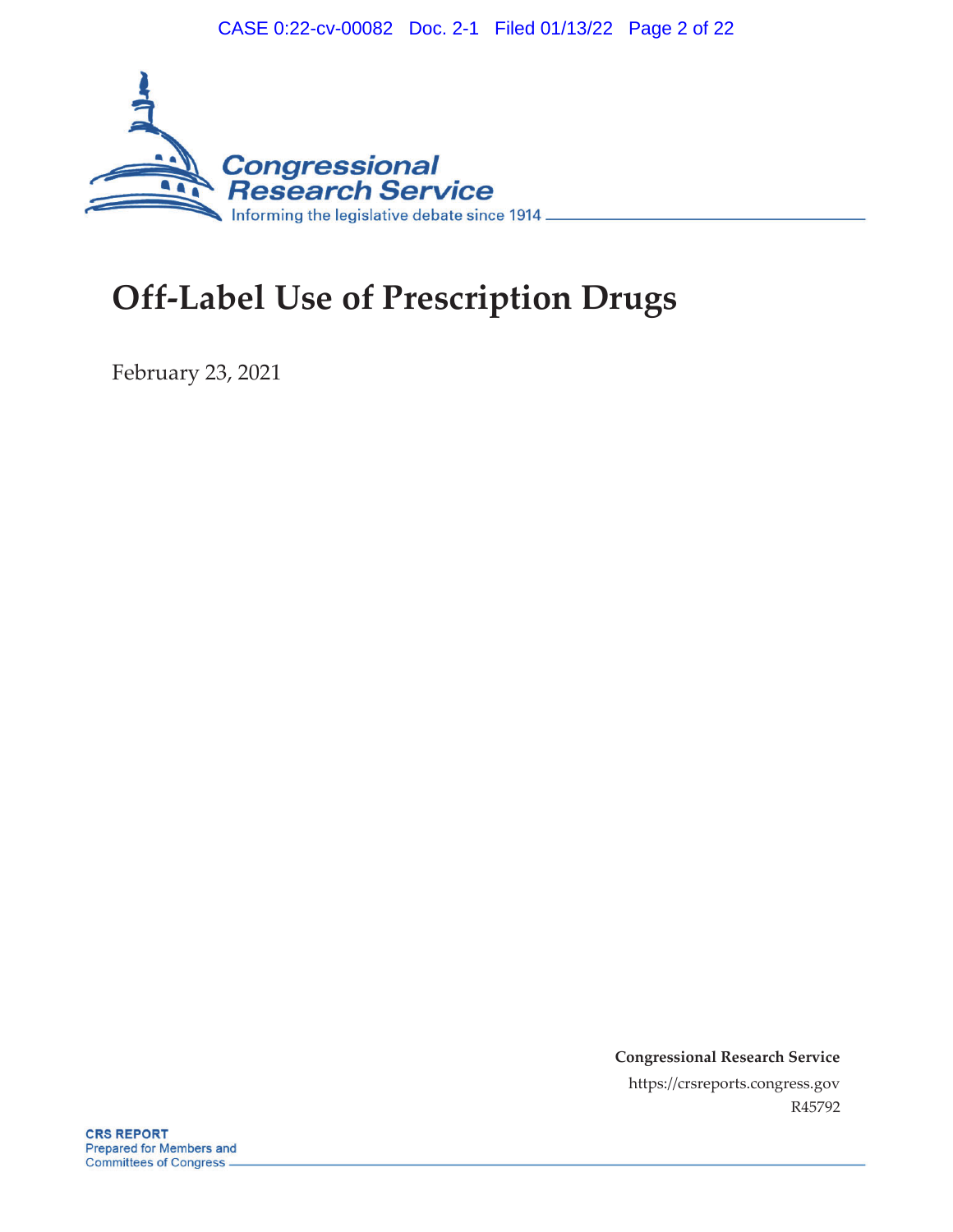

## **Off-Label Use of Prescription Drugs**

When the Food and Drug Administration (FDA) approves a drug for sale in the United States, the approval includes a section entitled "Indications for Use." This section lists the one or more diseases, conditions, or symptoms for which the drug's sponsor (usually the manufacturer) has provided, to FDA's satisfaction, evidence in support of the drug's safety and effectiveness. FDA approval is also based on its review of the drug's dosage, packaging, manufacturing plan, and labeling. Before changing any of those elements, the sponsor must inform, and usually receive permission from, FDA.

In essence, FDA regulates all approval and post-approval aspects of a drug product. But FDA traditionally has not regulated the practice of medicine. Physicians, therefore, may prescribe an FDA-approved drug for indications that FDA has not reviewed for safety and effectiveness. Those uses, furthermore, are not addressed in the labeling information regarding, among other things, dosing, warnings about interactions with other drugs, and possible adverse events.

#### **How Are Off-Label Prescription Drugs Used?**

Prescribing for so-called off-label uses can be accepted medical practice, often reflecting cutting-edge clinical expertise. For example, this is the case with oncology drug use, more than half of which is off-label. Off-label prescribing can be a reasonable choice when labeling overlooks certain populations—for example, when a drug tested in adults is prescribed to children. A drug may be used off-label when it was tested for the treatment of one disease and prescribed in an attempt to prevent or treat another, when it was tested at one dose and used at higher or lower doses, or when it was tested in an eight-week trial and prescribed for long-term use. Estimates for how common off-label prescriptions are in the United States are hardly precise. Credible researchers have estimated they make up as little as 12% and as much as 38% of doctor-office prescriptions.

#### **What Are the Risks of Off-Label Prescriptions?**

Prescriptions for off-label uses of FDA-approved drugs are made without the benefit of an FDA-reviewed analysis of safety and effectiveness data. Physicians may resort to such prescribing to take advantage of new ideas and treatment approaches when available information to support them is inadequate. However, despite the potential risks associated with off-label uses, efforts to prohibit such uses might hurt the public. Some off-label prescribing may result because manufacturers have chosen not to invest the resources needed to have FDA add indications to the drug's approval and labeling.

A worst-case scenario for the nation's health would be the widespread acceptance of a drug for an off-label use that sufficient research would have revealed to be ineffective, unsafe, or both. Aside from the drug's direct harm, the time spent waiting to see whether it worked would have been time not spent exploring other treatment options.

Unchecked off-label prescribing may also threaten the FDA gold standard of drug approval. If clinicians had already accepted a new use into practice through off-label prescribing, a manufacturer may choose to not invest resources to go through clinical trials and the FDA process to win approval.

Although manufacturers do share information on off-label uses, courts have sometimes found they had overstepped allowable bounds. Congress has given permission for limited sharing. Are there other ways to share clinical information that do not put the public's health or FDA's authority at risk?

#### **What Role Can Congress Play in the Use of Off-Label Prescriptions?**

How might Congress, in its legislative or oversight roles, consider the use of off-label drugs to protect the public's health? Legislators and health analysts have suggested both restrictive and permissive actions regarding off-label use. Ideas—some of which conflict with others—include

#### **SUMMARY**

#### R45792

February 23, 2021

**Agata Bodie** Analyst in Health Policy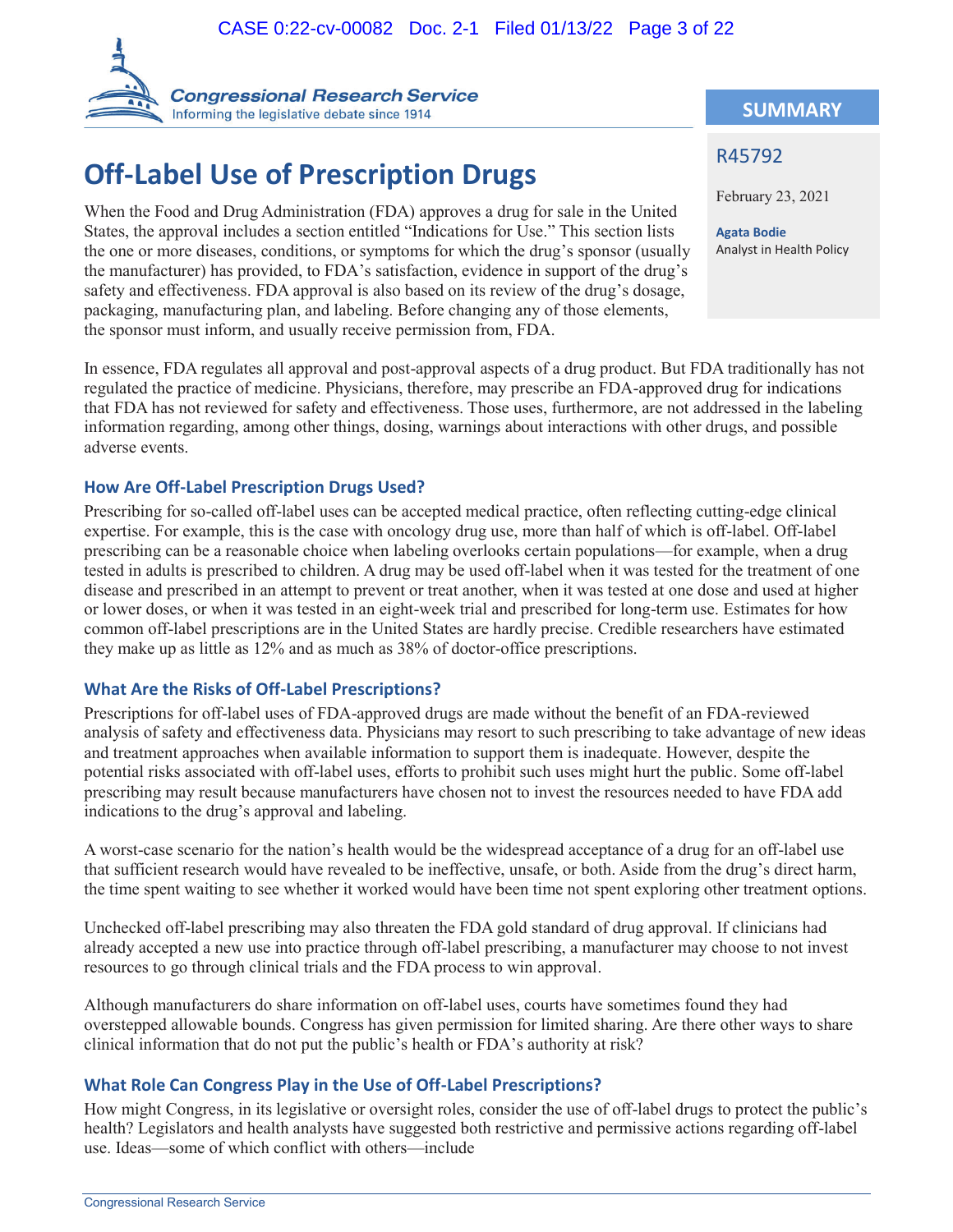- disclosure to patients;
- data collection, availability, and analysis;
- dissemination of clinical data;
- linking reimbursement and coverage to evidence of safety and effectiveness;
- clinical research and research transparency;
- clinical guidance;
- congressional oversight through the Government Accountability Office, the Federal Trade Commission, and the Department of Health and Human Services; and
- consideration of other countries' approaches to off-label use.

Some actions would require federal legislation. Other proposals would involve actions by other entities, such as state authorities and professional organizations, which Congress could urge.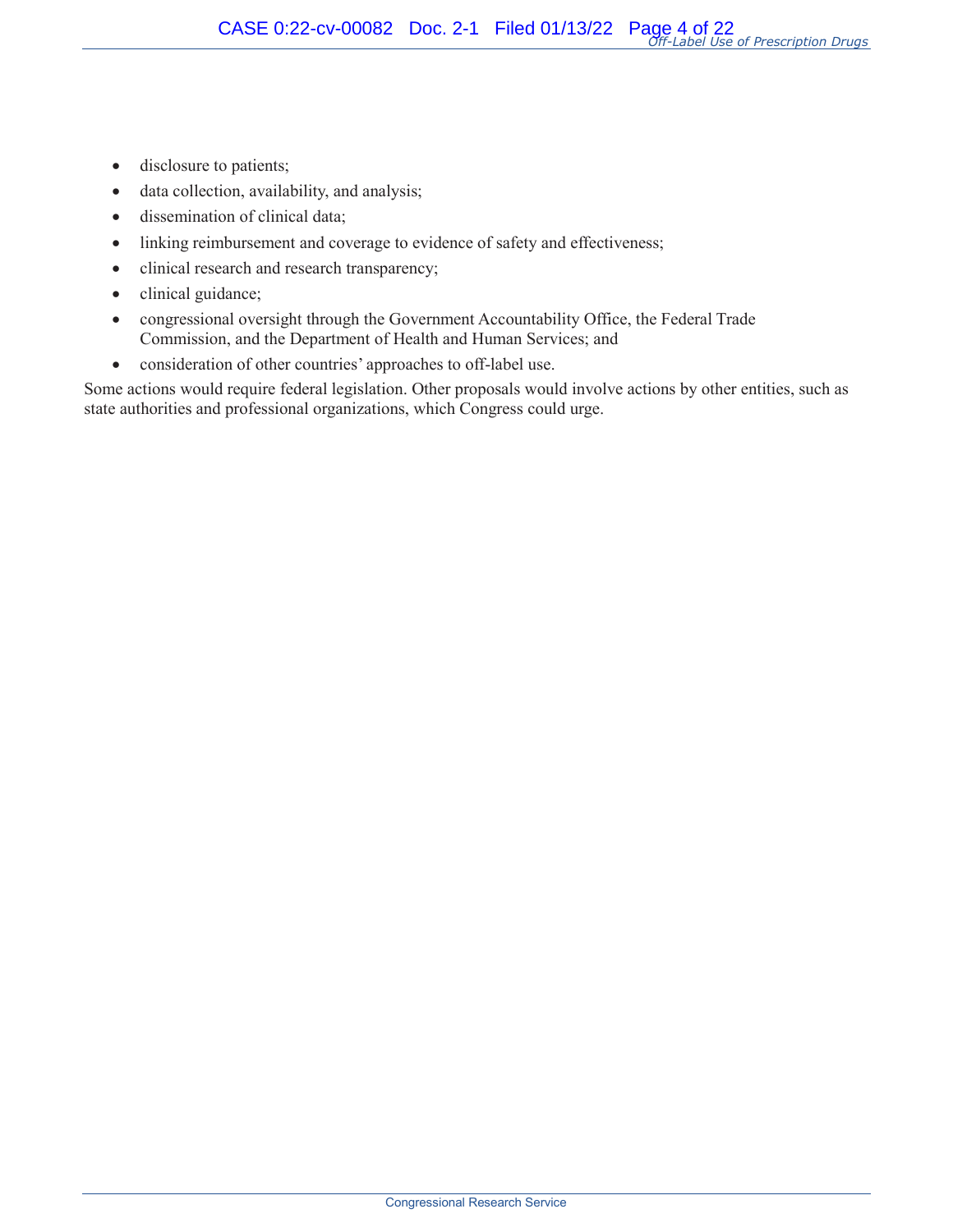## **Contents**

### **Tables**

| Table A-1. Selected Congressional and FDA Actions to Expand Information in Drug |  |
|---------------------------------------------------------------------------------|--|
| Appendixes                                                                      |  |

|--|--|--|--|

### **Contacts**

|--|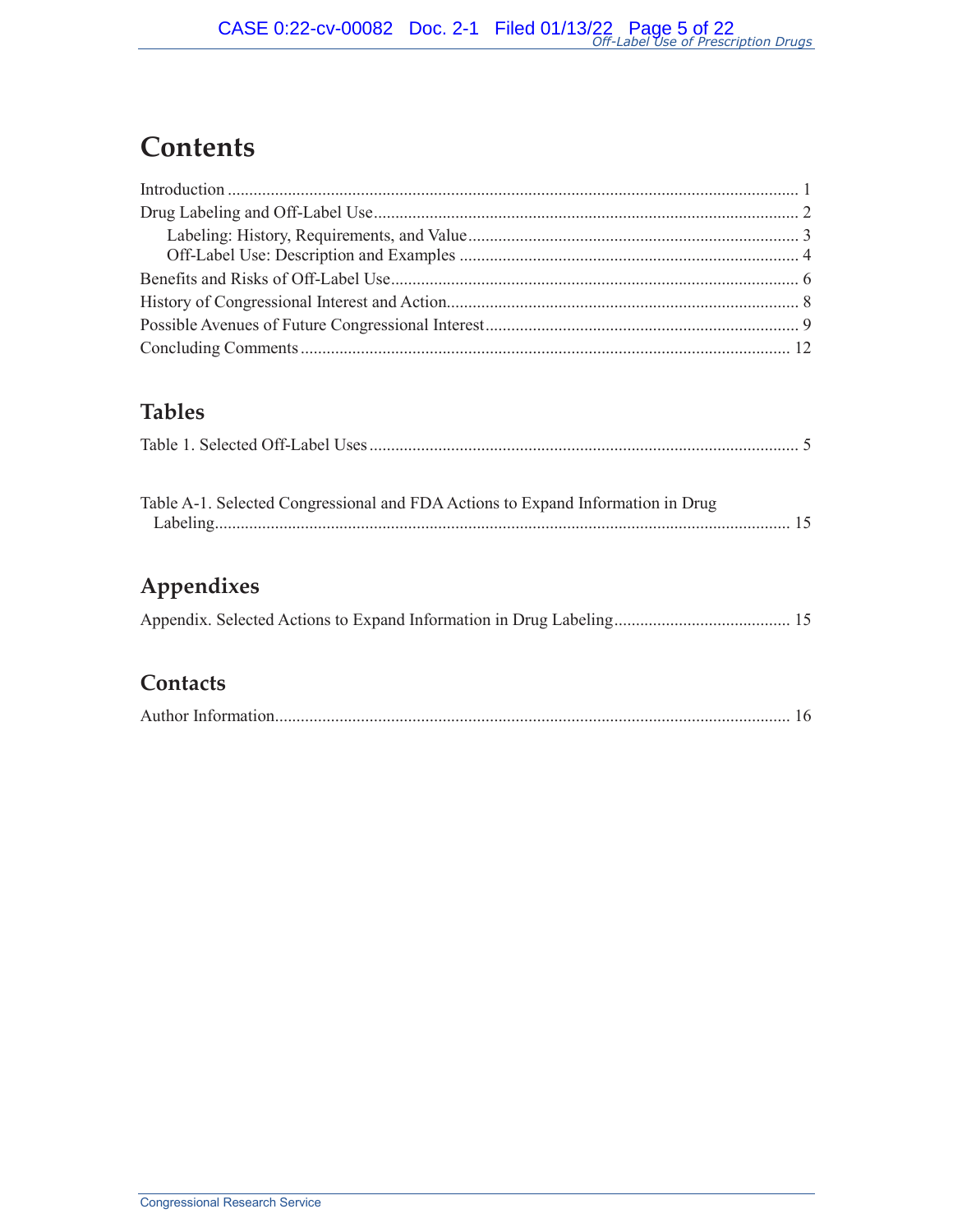## **Introduction**

 $\overline{a}$ 

Both legislators and regulators have expressed concern about the safety and effectiveness of prescription drugs prescribed for "off-label uses"—purposes other than those for which the Food and Drug Administration (FDA) has approved their sale.<sup>1</sup> Two recent incidents illustrate the bases for those concerns.

The first involves a drug already on the market. Safety experts raised concerns about ketamine, a drug available as an injectable anesthetic.<sup>2</sup> They noted that physicians have created outpatient clinics to administer intravenous ketamine in an off-label use to treat depression and migraines.<sup>3</sup> FDA has not reviewed clinical data that could support the clinics' promotional claims of safety and effectiveness.<sup>4</sup>

In August 2018, a second incident occurred in a Texas courtroom. Astra Zeneca settled a case concerning its alleged promotion of Seroquel for uses other than those for which it had sought and obtained FDA approval for sale in the United States.<sup>5</sup> The core of the complaint by the state of Texas was that the company promoted the drug's use in children, although the FDA-approved labeling of the drug was for adult use. It was one of a number of settlements since 2000 resulting in payments by drug companies for the promotion of off-label uses.<sup>6</sup>

To help understand the issues involving off-label use, and how these issues might concern Congress, this report addresses five questions:

- What is drug labeling? What is off-label use?
- How are off-label prescriptions used in medicine today?
- What are the risks and benefits associated with off-label prescriptions?

<sup>1</sup> FDA Memorandum, "Public Health Interests and First Amendment Considerations Related to Manufacturer Communications Regarding Unapproved Uses of Approved or Cleared Medical Products" January 2017, https://www.regulations.gov/document?D=FDA-2016-N-1149-0040. See **Table A-1** for selected history of congressional concerns.

<sup>&</sup>lt;sup>2</sup> Megan Thielking, "A STAT Investigation: Ketamine gives hope to patients with severe depression. But some clinics stray from the science and hype its benefits," STAT, September 24, 2018, https://www.statnews.com/2018/09/24/ ketamine-clinics-severe-depression-treatment; and Melvyn W. Zhang, Keith M. Harris, and Roger C. Ho, "Is Off-label repeat prescription of ketamine as a rapid antidepressant safe? Controversies, ethical concerns, and legal implications," BMC Medical Ethics, vol. 17, no. 4, published online January 14, 2016, https://www.ncbi.nlm.nih.gov/pmc/articles/ PMC4714497/pdf/12910\_2016\_Article\_87.pdf.

<sup>3</sup> See, for example, Actify Neurotherapies, https://www.fda.gov/downloads/AdvisoryCommittees/ CommitteesMeetingMaterials/Drugs/PsychopharmacologicDrugsAdvisoryCommittee/UCM631429.pdf.

<sup>4</sup> In March 2019, FDA approved a new drug application for *intranasal* esketamine for treatment-resistant depression (FDA, "FDA approves new nasal spray medication for treatment-resistant depression; available only at a certified doctor's office or clinic," News Release, March 5, 2019, https://www.fda.gov/NewsEvents/Newsroom/ PressAnnouncements/ucm632761.htm?dom=prime&src=syn).

<sup>5</sup> Ken Paxton, Attorney General of Texas, "AG Paxton Recovers \$110 Million for Texas in Medicaid Fraud Settlements," News Release, August 7, 2018, https://www.texasattorneygeneral.gov/news/releases/ag-paxton-recovers-110-million-texas-medicaid-fraud-settlements; https://www.texasattorneygeneral.gov/sites/default/files/files/epress/ Seroquel SA Fully Executed.pdf.

<sup>6</sup> For example, Department of Justice, "GlaxoSmithKline to Plead Guilty and Pay \$3 Billion to Resolve Fraud Allegations and Failure to Report Safety Data," Office of Public Affairs, July 2, 2012, https://www.justice.gov/opa/pr/ glaxosmithkline-plead-guilty-and-pay-3-billion-resolve-fraud-allegations-and-failure-report; and Department of Justice, "Fact Sheet: Significant False Claims Act Settlements & Judgments, Fiscal Years 2009-2016," https://www.justice.gov/ opa/press-release/file/918366/download.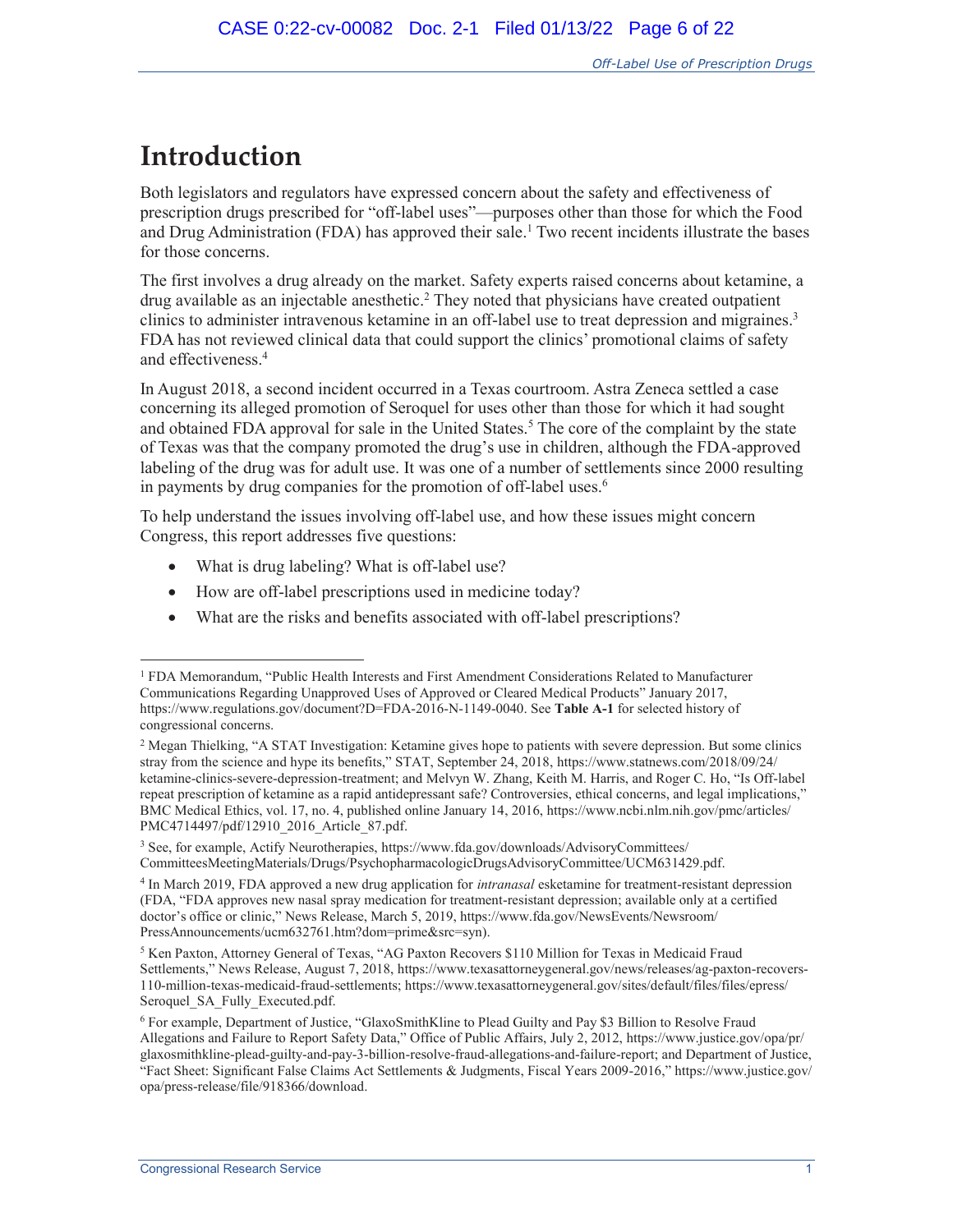- What concerns, if any, does Congress have about such prescriptions?
- If Congress wanted to do something about off-label prescriptions, what would be some of the options?

## **Drug Labeling and Off-Label Use**

To market a prescription drug in the United States, a manufacturer needs FDA approval.<sup>7</sup> To obtain that approval, the manufacturer must demonstrate the drug's safety and effectiveness according to criteria specified in law and agency regulations. It must also ensure that its manufacturing plant passes FDA inspection.

Finally, it must obtain FDA approval for the drug's labeling—a term that covers all written material about the drug, including, for example, packaging, prescribing information for physicians, and patient brochures. FDA, thus, approves the drug and its labeling for a specific use. That use specifies the disease or condition, the population, and the way the drug is packaged and administered.

When a physician prescribes a drug for reasons other than those specified in the FDA approval and labeling, the medical profession considers this to be *off-label use*.

FDA regulates the drug and the manufacturer. Each state regulates clinicians and pharmacies.<sup>8</sup> A licensed physician may—except in highly restricted circumstances<sup>9</sup>—prescribe the approved drug without limitation. A prescription to an individual whose demographic or medical characteristics differ from those indicated in a drug's FDA-approved labeling is accepted medical practice.

In a 2006 study of drug prescribing by office-based physicians, 21% of prescriptions were written for off-label uses. Of those off-label prescriptions, the study's authors found that 27% were backed by strong scientific support.<sup>10</sup> A 2016 Canadian study of primary care clinics found an overall rate of 12% of prescriptions for off-label uses. The percentage varied, however, by therapeutic class, ranging from 5% for ear, nose, and throat medications to 25% for central

 $7$  FDA-approved drugs are designated by law into only two categories: prescription and nonprescription (also referred to as over-the-counter). No drug was prescription-only until the 1951 Humphrey-Durham amendments [P.L. 82-215, the Food, Drug, and Cosmetics Act Amendments Act, 1951], which stated, "A drug intended for use by man which ... because of its toxicity or other potentiality for harmful effect, or the method of its use, or the collateral measures necessary to its use, is not safe for use except under the supervision of a practitioner licensed by law to administer such drug" (FFDCA §503(b)(1)). See CRS In Focus IF10463, *Regulation of Over-the-Counter (OTC) Drugs*.

<sup>&</sup>lt;sup>8</sup> The FFDCA does not give FDA authority to regulate the practice of medicine; that responsibility generally rests with the states and medical professional associations.

<sup>9</sup> FDA may place restrictions on prescribing or dispensing as "elements to assure safe use" (ETASU) as part of a risk evaluation and mitigation strategy (REMS) that the agency may require (see FFDCA §505-1(f)).

<sup>10</sup> David C. Radley, Stan N. Finkelstein, and Randall S. Stafford, "Off-label Prescribing Among Office-Based Physicians," Archives of Internal Medicine, vol. 166, May 8, 2006. The authors note, "[a]n indication was considered to be scientifically supported if, according to DRUGDEX, its effectiveness has been shown in controlled trials or observed in clinical settings."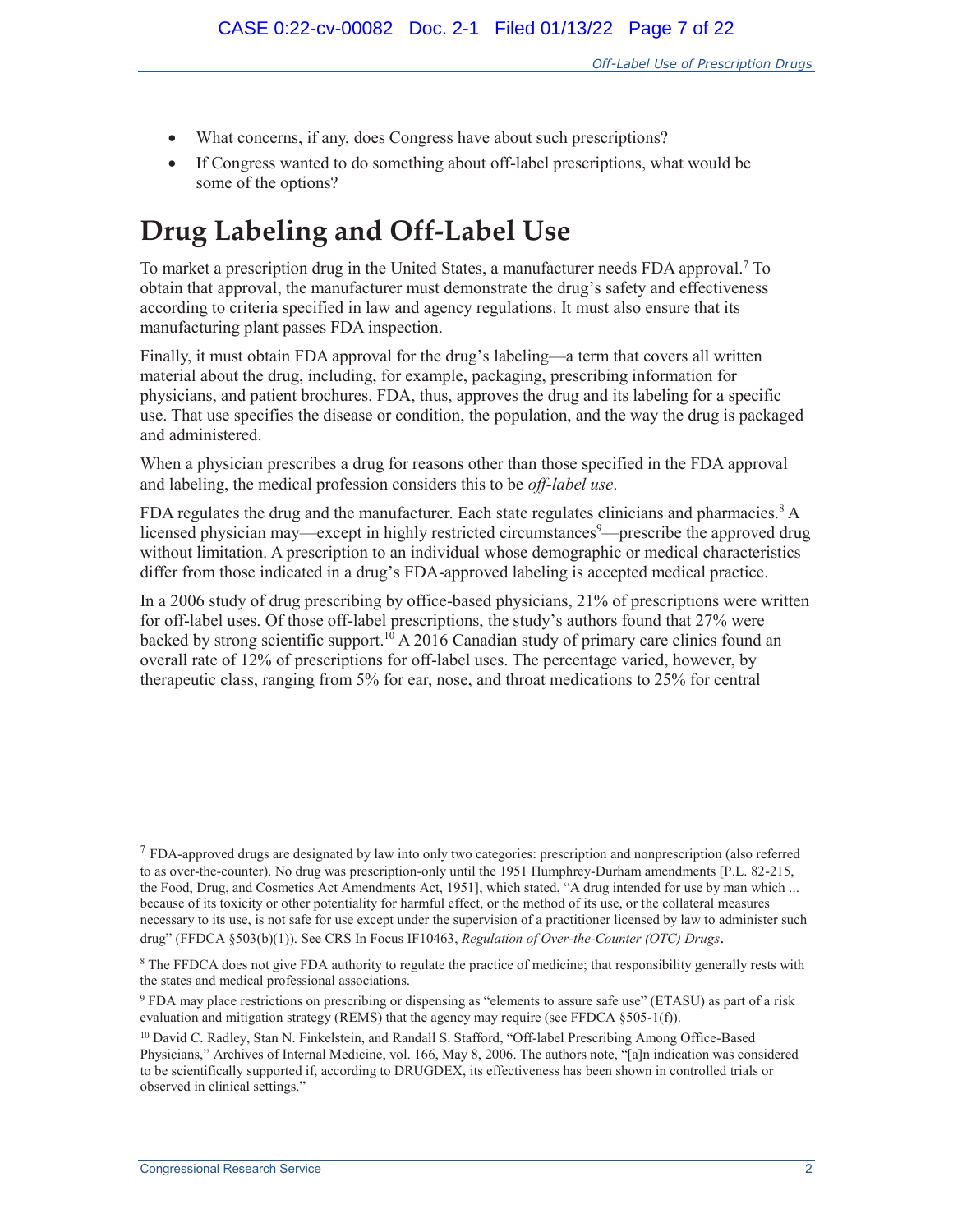nervous system medications.<sup>11</sup> An econometric model from the National Ambulatory Medical Care Survey estimated a 38% rate of off-label use.<sup>12</sup>

Research has shown that more than half of oncology drug use is off-label. A 2018 study examined 43 FDA-approved cancer drugs and compared their 99 labeled uses with the acceptable uses published by a national compendium Medicare relies on to make coverage decisions.<sup>13</sup> Of the 451 compendium-accepted uses, 56% were off-label. Of the off-label uses, the authors deemed 91% as "well-accepted off-label use."<sup>14</sup>

### **Labeling: History, Requirements, and Value**

**History.** Drug labeling has been central to FDA's role as a protector of the public's health since 1906. That year, Congress (1) required that sellers state on a drug's label the "quantity or proportion of any alcohol [or] opium" contained, and (2) considered as "misbranded" any drug whose label was "false or misleading." Requirements that drugs be safe were not established until 1938. Congress did not require they be effective until 1962.<sup>15</sup>

**Requirements.** Today, a drug's labeling is more than the sticker the pharmacy places on the amber vial it dispenses to a customer.<sup>16</sup> The Federal Food, Drug, and Cosmetics Act (FFDCA) and associated FDA regulations<sup>17</sup> require and describe a product's labeling as "a compilation of information about the product, approved by FDA, based on the agency's thorough analysis of the new drug application (NDA) or biologics license application (BLA) submitted by the applicant. This labeling contains information necessary for safe and effective use."

<sup>&</sup>lt;sup>11</sup> Tewodros Eguale, David L. Buckeridge, Aman Verma, Nancy E. Winslade, Andrea Benedetti, James A. Hanley, Robyn Tamblyn, "Association of Off-label Drug Use and Adverse Drug Events in an Adult Population*," JAMA Internal Medicine*, vol. 176, no. 1, January 2016, https://jamanetwork.com/journals/jamainternalmedicine/fullarticle/ 2467782.

<sup>12</sup> W. David Bradford, John Turner, and Jonathan W. Williams, "Off-Label Use of Pharmaceuticals: A Detection Controlled Estimation Approach," presentation at the Innovation and Behavior in Health Markets Conference, 2016, revised May 24, 2018, https://papers.ssrn.com/sol3/papers.cfm?abstract\_id=2230976.

<sup>13</sup> Michael B. Shea, Mark Stewart, Hugo Van Dyke, Linda Ostermann, Jeff Allen, and Ellen Sigal, "Outdated Prescription Drug Labeling: How FDA-Approved Prescribing Information Lags Behind Real-World Clinical Practice," Therapeutic Innovation & Regulatory Science, vol. 52, issue 6 (first published online March 5, 2018; issue published November 1, 2018), https://www.focr.org/sites/default/files/pdf/FOCR-Labeling-Research-Article.pdf?eType= EmailBlastContent&eId=067b86ca-de59-4767-86ab-8a4ad95a7978; abstract at https://journals.sagepub.com/doi/full/ 10.1177/2168479018759662.

<sup>&</sup>lt;sup>14</sup> The authors (Shea et al.) defined "well-accepted off-label drug use" if the National Comprehensive Cancer Network (NCCN) Drugs and Biologics Compendium graded the use in its top two categories of evidence.

<sup>15</sup> Federal Food and Drug Act of 1906 (F&DA), P.L. 59-384, 1906; Federal Food, Drug, and Cosmetic Act (FFDCA), P.L. 75-717, 1938; and Kefauver-Harris Drug Amendments to the FFDCA, P.L. 87-781, 1962.

<sup>&</sup>lt;sup>16</sup> For examples of labeling, search for a drug at Drugs@FDA (https://www.accessdata.fda.gov/scripts/cder/daf/).

<sup>17</sup> FFDCA Section 201(m), 21 C.F.R. Part 201—Labeling, and FDA, "[Docket No. 2000N–1269] (formerly Docket No. 00N–1269) RIN 0910–AA94, Requirements on Content and Format of Labeling for Human Prescription Drug and Biological Products," *Federal Register*, vol. 71, no. 15, January 24, 2006, pp. 3922-3997, http://www.gpo.gov/fdsys/ pkg/FR-2006-01-24/pdf/06-545.pdf.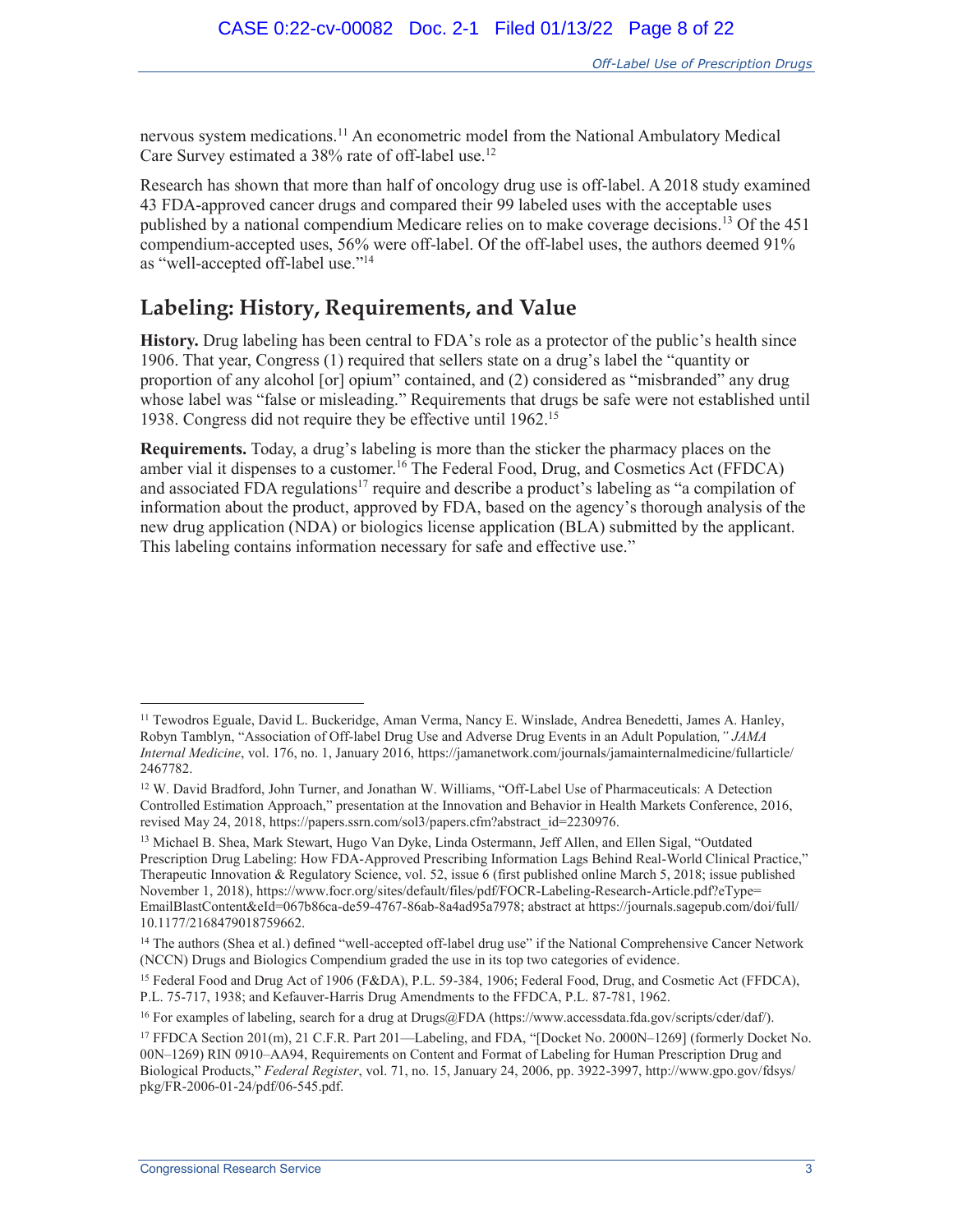FDA requires that labeling begin with a highlights section that includes, if appropriate, black-box warnings, so called because their black borders signify importance.<sup>18</sup> The regulations list the required elements of labeling:<sup>19</sup>

| indications and usage      | drug interactions           | ٠ | nonclinical toxicology         |
|----------------------------|-----------------------------|---|--------------------------------|
| dosage and administration  | use in specific populations |   | clinical studies               |
| dosage forms and strengths | drug abuse and dependence   |   | references                     |
| contraindications          | overdosage                  |   | how supplied/storage and       |
| warnings and precautions   | description                 |   | handling                       |
| adverse reactions          | clinical pharmacology       |   | patient counseling information |

**Value.** Labeling plays a major role in the presentation of safety and effectiveness information. For clinicians, it is a primary source of prescribing information. The manufacturer submits the approved labeling for publication in the widely used *Physician's Desk Reference*. That labeling also serves as the basis for several patient-focused information sheets that manufacturers, pharmacy vendors, and many web-based drug information sites produce.<sup>20</sup>

### **Off-Label Use: Description and Examples**

Off-label prescribing can reflect cutting-edge clinical expertise. It can also be a response to price: a physician may choose to prescribe a lower-priced drug instead of a specifically labeled higherpriced one. Or a physician may prescribe off-label in an attempt to try a different treatment approach when other options have failed.

Sometimes an off-label use becomes so widespread that it becomes accepted practice. However, without the backing of carefully designed clinical trials and expert analysis, it remains unknown whether the drug is, in fact, safe and effective for the off-label use. Also unknown are dosing details and systematically evaluated associated adverse events.

Examples of off-label use include

- a drug tested for the treatment of one disease prescribed in an attempt to prevent or treat another;
- a drug tested at one dose used at higher or lower doses;
- a drug tested in adults prescribed to children; and
- a drug tested in an eight-week trial prescribed for long-term use.

**Table 1** lists several examples of FDA-approved drugs widely prescribed for off-label uses.

<sup>&</sup>lt;sup>18</sup> "Boxed warning. Certain contraindications or serious warnings, particularly those that may lead to death or serious injury, may be required by the FDA to be presented in a box"  $(21 \text{ C.F.R. } 201.57(c)(1)).$ 

<sup>19 21</sup> C.F.R. 201.56(d). For older drugs, labeling content requirements are listed in 21 C.F.R. 201.56(e).

<sup>20</sup> PDR Network, http://www.pdr.net/about-pdr-network/. Examples of consumer medication information materials include those by Wolters Kluwer Health, Inc. (used, for example, with Target dispensing,

http://www.consumerreports.org/health/best-buy-drugs/prescription-labels/patient-instructions/index.htm); First Databank, Inc. (provides FDA Medication Guides, http://www.fdbhealth.com/solutions/retail-pharmacy-dispensing/); and American Society of Health-System Pharmacists Consumer Medication Information (http://www.ahfsdruginformation.com/products\_services/ahfs\_cmi.aspx).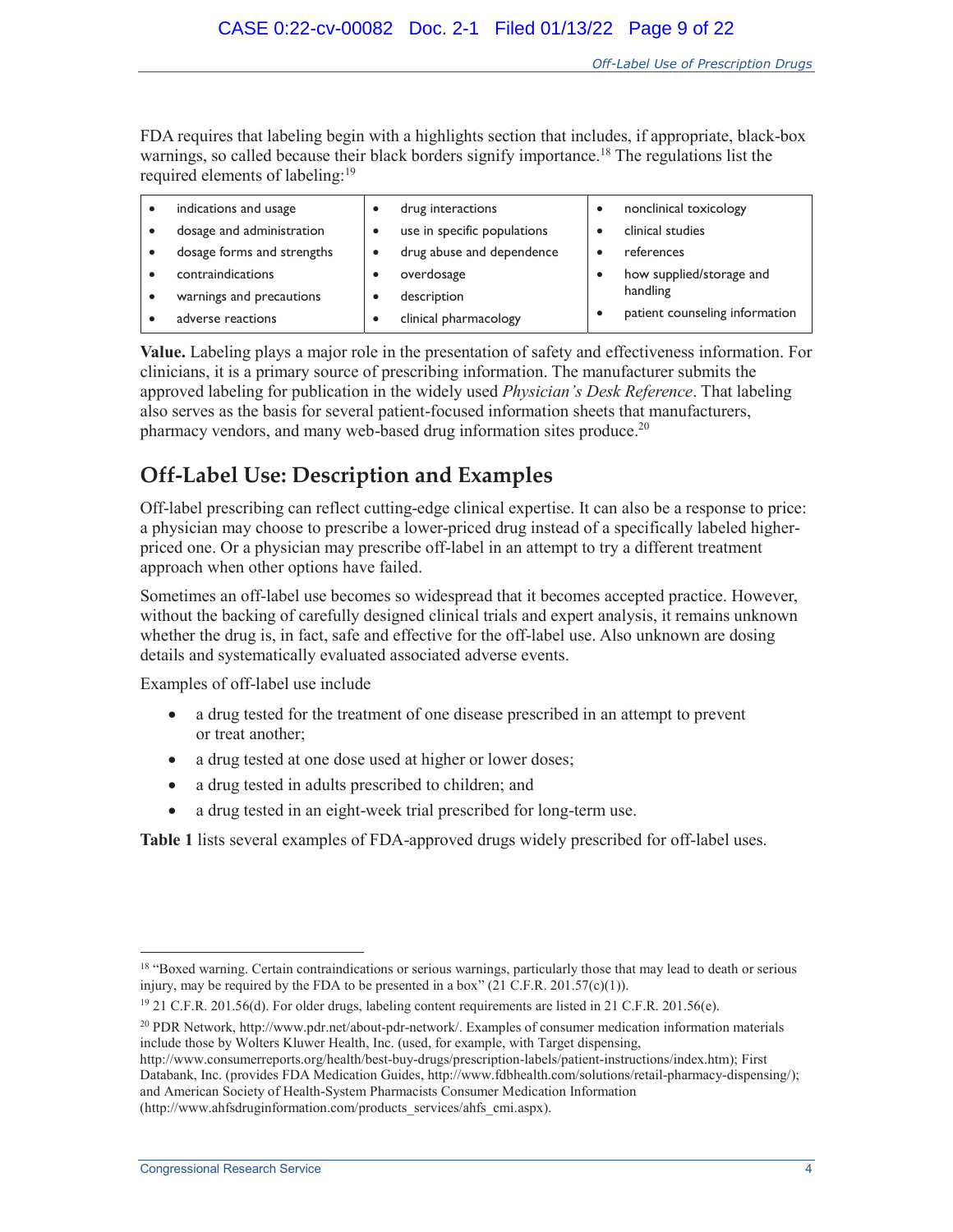| Drug                                                                                | <b>Labeled Uses</b>                                                                                                                                                                                             | <b>Off-Label Uses</b>                                                                                                                 |  |
|-------------------------------------------------------------------------------------|-----------------------------------------------------------------------------------------------------------------------------------------------------------------------------------------------------------------|---------------------------------------------------------------------------------------------------------------------------------------|--|
| gabapentin                                                                          | post-herpetic pain; epilepsy seizures                                                                                                                                                                           | peripheral diabetic neuropathy;<br>menopausal hot flashes; attention<br>deficit disorder; bipolar disorder                            |  |
| ketamine                                                                            | anesthesia                                                                                                                                                                                                      | depression, migraines                                                                                                                 |  |
| fentanyl                                                                            | "management of pain in opioid-tolerant patients,<br>severe enough to require daily, around-the-clock,<br>long-term opioid treatment and for which<br>alternative treatment options are inadequate" <sup>a</sup> | less severe or chronic pain; for<br>individuals who are not opioid-<br>tolerant                                                       |  |
|                                                                                     | "management of breakthrough pain in cancer<br>patients  who are already receiving and who<br>are tolerant to around-the-clock opioid therapy<br>for their underlying persistent cancer pain"b                   |                                                                                                                                       |  |
| antipsychotics<br>(e.g., risperidone,<br>olanzapine, quetiapine)                    | schizophrenia; bipolar disorder                                                                                                                                                                                 | sleep aid; behavioral symptoms of<br>dementia; obsessive compulsive<br>disorder, posttraumatic stress<br>syndrome, anxiety disordersc |  |
| methylphenidate<br>attention deficit disorders in children; narcolepsy <sup>d</sup> |                                                                                                                                                                                                                 | attention deficit disorders in adults,<br>depression, autism spectrum<br>disorder                                                     |  |
| Avastin                                                                             | certain non-squamous non-small cell lung cancer;<br>glioblastoma, renal cell carcinoma, cervical<br>cancer, epithelial ovarian, fallopian tube, or<br>primary peritoneal cancer                                 | wet age-related macular<br>degeneration; colorectal cancer                                                                            |  |

#### **Table 1. Selected Off-Label Uses**

**Source:** Labeled uses excerpted from FDA-approved labeling posted at Drugs@FDA (https://www.accessdata.fda.gov/scripts/cder/daf/). Examples of off-label uses compiled by CRS based on clinical databases and news accounts.

- a. Labeling for Duragesic (transdermal), a brand-name fentanyl product.
- b. Labeling for Subsys (sublingual), a brand-name fentanyl product.
- c. "Off-Label Use of Atypical Antipsychotics: An Update," Comparative Effectiveness Review No. 43, John M. Eisenberg Center for Clinical Decisions and Communications Science, August 1, 2012, http://www.effectivehealthcare.ahrq.gov/offlabelantipsych.cfm.
- d. Labeling from Ritalin, a brand-name methylphenidate product.

Although FDA materials do not list off-label uses, several drug compendia include both labeled and off-label uses. For Medicare coverage, for example, the Social Security Act defines "medically accepted indication" as those, in addition to uses approved by FDA, that have been evaluated and supported and listed in one of several compendia, or for which there is "supportive clinical evidence in peer reviewed medical literature."<sup>21</sup>

<sup>&</sup>lt;sup>21</sup> Social Security Act  $\S 1861(t)(2)(B)$  [42 U.S.C. 1395x]. Compendia—available by subscription—include the American Hospital Formulary Service's Drug Information, National Comprehensive Cancer Network Drug and Biologics Compendium, and Thomson Micromedex DrugDex.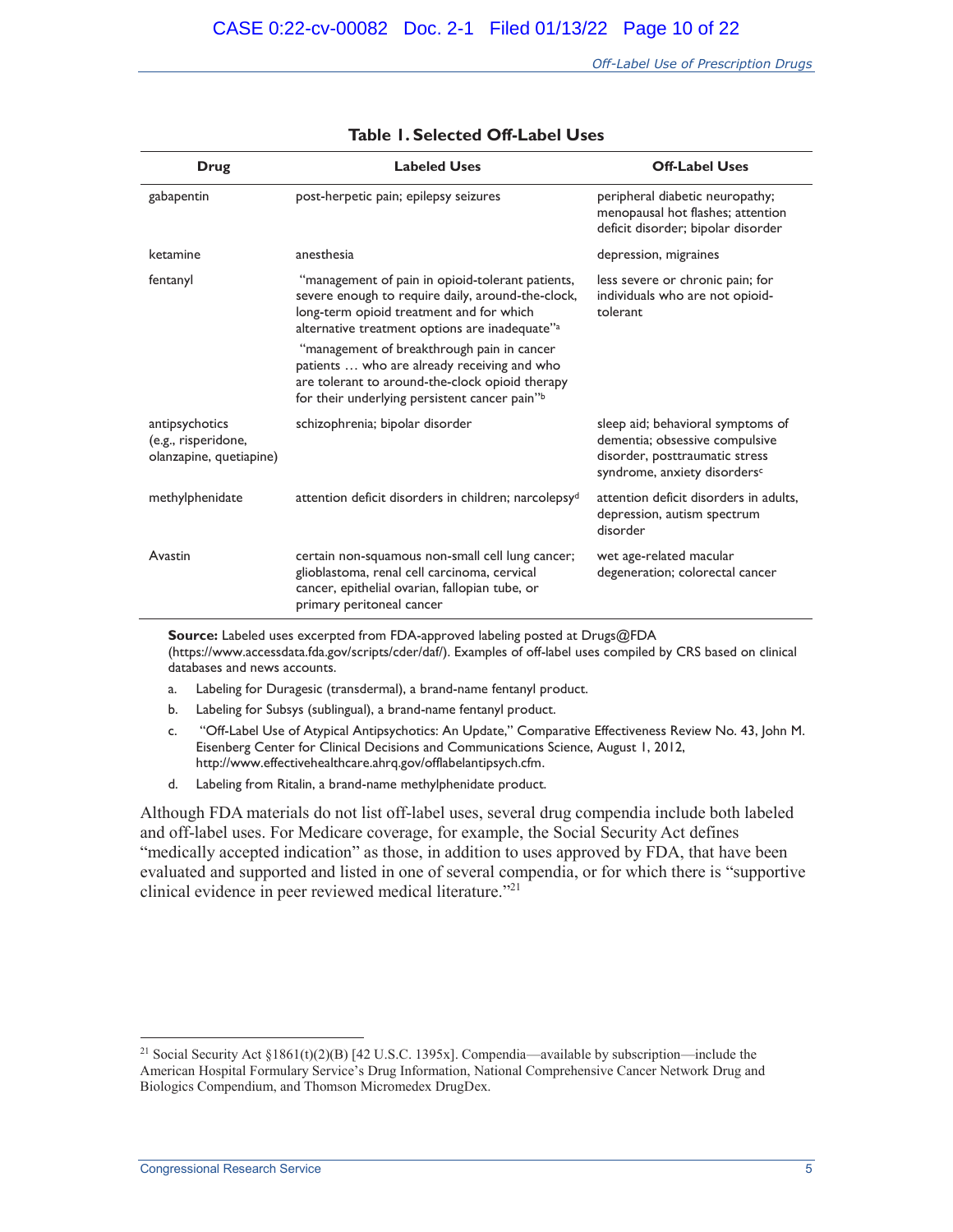## **Benefits and Risks of Off-Label Use**

Why has Congress given FDA the authority to regulate whether a drug may be on the U.S. market? Two key reasons: to protect patients and to encourage research in a competitive pharmaceutical industry.<sup>22</sup>

By statute and regulation, FDA now approves a drug for a specific use once its sponsor (usually the manufacturer) has provided sufficient evidence that the drug is safe and effective for that use. FDA has developed procedures for the review of that evidence. The FDA-approved labeling, which informs the clinician about dosing and likely and unlikely adverse events, helps protect the individuals for whom the drug is prescribed.

Labeling also helps protect the interests of the manufacturers who invest in the clinical trials that demonstrate safety and effectiveness. For new drugs and new uses of already approved drugs, the sponsor receives a period of market protection, in the form of regulatory exclusivity for the sale of the drug for those uses. Payors—such as private health insurers or Medicare—benefit from FDA-approved labeling in their evaluation of whether to pay for a drug's use.

But use of a drug evolves as clinicians (and the manufacturer) share their experiences regarding off-label uses, which, by definition, were not part of the premarket clinical studies used to obtain FDA approval. Off-label use can benefit patients. In some instances, such as in the treatment of rare diseases, clinical practice may use drugs approved for other indications. A manufacturer may choose not to invest in trials for such a small patient group.<sup>23</sup> A patient whose physician is already prescribing the drug off-label may not want to enroll in a clinical trial where there is a chance he or she may be assigned to the placebo group. Once drugs are well-established in off-label uses, manufacturers rarely design studies to determine or verify the safety and effectiveness of such uses. Individuals and groups wanting to conduct such studies may find it hard to obtain funding.

Examples of adverse events (AEs) associated with the use of drugs for specific off-label uses include heart valve damage from the use of fenfluramine and phentermine (fen-phen) for weight loss, and seizures from the use of tiagabine hydrochloride for depression.<sup>24</sup> Using a Canadian primary care database that captured all prescriptions, the reason for each prescription, and adverse events, researchers looked at the rate of AEs for on-label use, off-label use associated with "strong scientific evidence," and off-label use without such evidence. They found more AEs for off-label prescriptions than for on-label prescriptions. However, off-label use associated with strong scientific evidence had similar rates of AEs as did on-label uses. The increased risk of AEs for off-label use was concentrated in those uses without strong scientific evidence.<sup>25</sup>

 $\overline{a}$ 22 FDA statement at https://www.fda.gov/AboutFDA/Transparency/Basics/ucm194877.htm; and FFDCA §1003 [21 U.S.C. 393].

<sup>&</sup>lt;sup>23</sup> See, for example, testimony to FDA by the National Organization for Rare Disorders, November 9, 2016, https://rarediseases.org/wp-content/uploads/2014/11/2016-11-09.-NORD-Statement-at-FDA-Off-Label-Public-Hearing.pdf.

<sup>24</sup> Tewodros Eguale, David L. Buckeridge, Aman Verma, Nancy E. Winslade, Andrea Benedetti, James A. Hanley, Robyn Tamblyn, "Association of Off-label Drug Use and Adverse Drug Events in an Adult Population," *JAMA Internal Medicine*, vol. 176, no. 1, January 2016, https://jamanetwork.com/journals/jamainternalmedicine/fullarticle/ 2467782.

<sup>25</sup> Tewodros Eguale, David L. Buckeridge, Aman Verma, Nancy E. Winslade, Andrea Benedetti, James A. Hanley, Robyn Tamblyn, "Association of Off-label Drug Use and Adverse Drug Events in an Adult Population," *JAMA Internal Medicine*, vol. 176, no. 1, January 2016, https://jamanetwork.com/journals/jamainternalmedicine/fullarticle/ 2467782.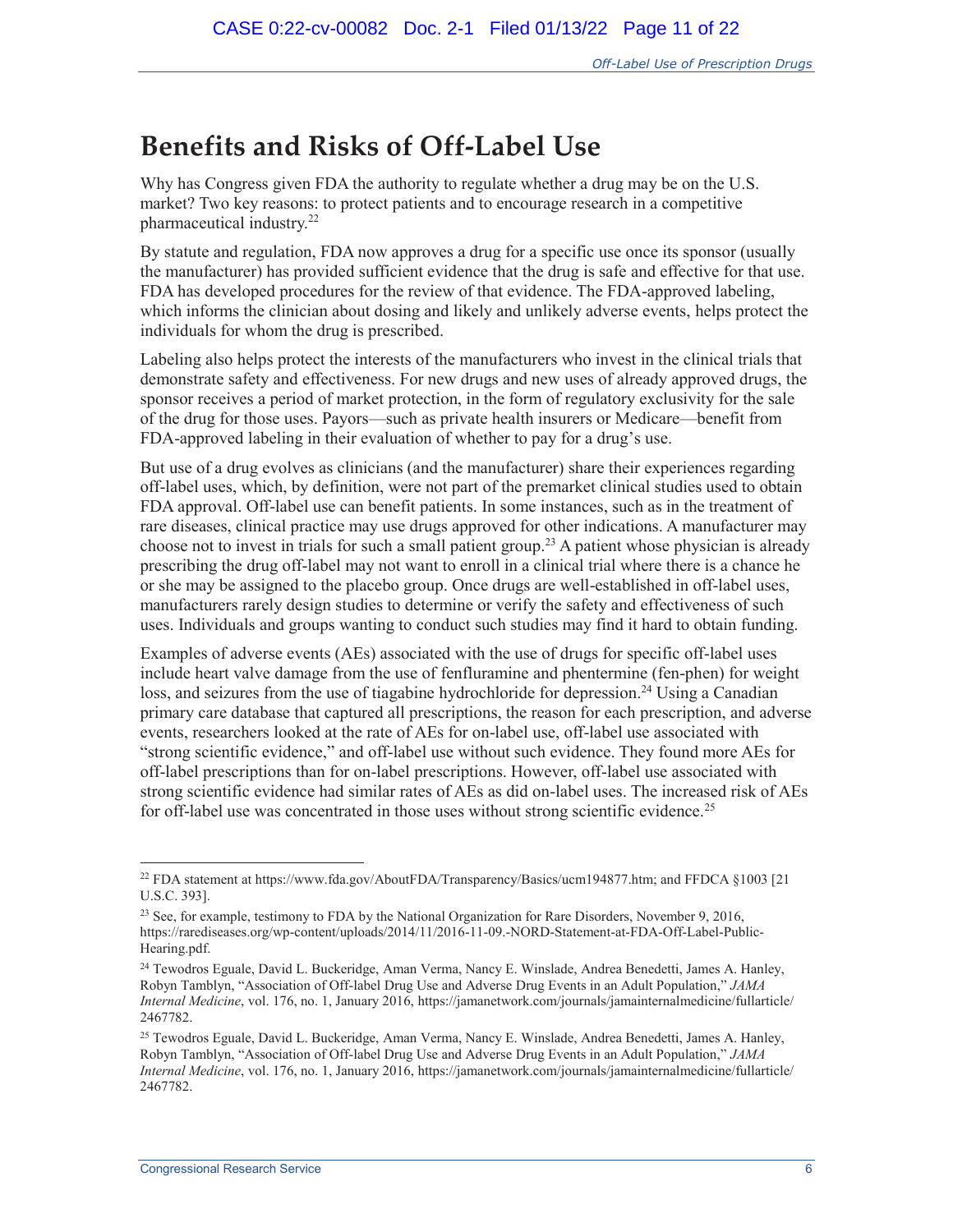Manufacturers benefit from sales for off-label uses. However, they risk losing that market should a competitor complete studies to obtain FDA approval and labeling for those uses. Researchers who are not supported by the manufacturer who try to assess the safety and effectiveness of offlabel uses are hampered by the inexact nature of secondary data sources: the standard clinical trial data collection in preparation for an FDA application is not available for off-label uses. What may begin as hopeful and intermittent off-label use may gain momentum and offer opportunities for planned studies.

Drug and device companies argue that current regulations prevent them from distributing important information to physicians and payors about unapproved, off-label uses of their products.<sup>26</sup> In November 2016, FDA held a two-day public meeting to hear from various groups regarding off-label uses of approved or cleared medical products.<sup>27</sup> In June 2018, FDA issued final guidances explaining the agency's policy about medical product communications that include data and information not contained in FDA-approved labeling.<sup>28</sup>

One FDA guidance document, in particular, described the types of information that a manufacturer could provide payors and formulary committees about unapproved uses of approved products.<sup>29</sup> FDA made two points especially relevant to off-label uses.

First, FDA differentiates among its audiences in its presentation of information. The material it allows in product labeling is directed to a clinical audience. FDA staff have reviewed the information and require that it be presented in a way that is understandable by individual clinicians, who often do not have the statistical sophistication or data analysis skills or resources to fully evaluate the claims of manufacturers. This guidance notes, though, that payors and formulary committees do have such expertise and resources. FDA also acknowledges that it is useful for payors to have information in their decisions on coverage, but it wants to ensure that the information manufacturers provide is not misleading.

Second, the FDA guidance describes what harm could come from allowing more sharing of information about off-label use.

Some firm communications regarding unapproved products or unapproved uses of approved/cleared/licensed medical products may potentially undermine substantial government interests related to health and safety. These interests include motivating the development of robust scientific data on safety and efficacy; maintaining the premarket review process for safety and efficacy of each intended use in order to prevent harm, to protect against fraud, misrepresentation, and bias, and to develop appropriate instructions for use for medical products; protecting the integrity and reliability of promotional

<sup>&</sup>lt;sup>26</sup> STAT, "FDA to hold long-awaited meeting to review off-label marketing," August 31, 2016, https://www.statnews.com/pharmalot/2016/05/27/fda-hhs-free-speech-patient-safety/.

<sup>27</sup> FDA, Docket No. FDA-2016-N-1149, https://s3.amazonaws.com/public-inspection.federalregister.gov/2016- 21062.pdf. All prescription drugs must receive FDA approval for marketing. About 1% of medical devices go through a comparable approval process; most devices receive FDA clearance for marketing. For a description of FDA medical device regulation, see CRS Report R42130, *FDA Regulation of Medical Devices*.

<sup>28</sup> FDA, "Guidance for Industry: Medical Product Communications That Are Consistent With the FDA-Required Labeling—Questions and Answers," Center for Drug Evaluation and Research, Center for Biologics Evaluation and Research, Center for Devices and Radiological Health, Center for Veterinary Medicine, and Office of the Commissioner, June 2018, https://www.fda.gov/downloads/drugs/guidancecomplianceregulatoryinformation/ guidances/ucm537130.pdf.

<sup>&</sup>lt;sup>29</sup> FDA, "Guidance for Industry and Review Staff: Drug and Device Manufacturer Communications With Payors, Formulary Committees, and Similar Entities—Questions and Answers," Center for Drug Evaluation and Research, Center for Biologics Evaluation and Research, Center for Devices and Radiological Health, and Office of the Commissioner, June 2018, https://www.fda.gov/downloads/Drugs/GuidanceComplianceRegulatoryInformation/ Guidances/UCM537347.pdf.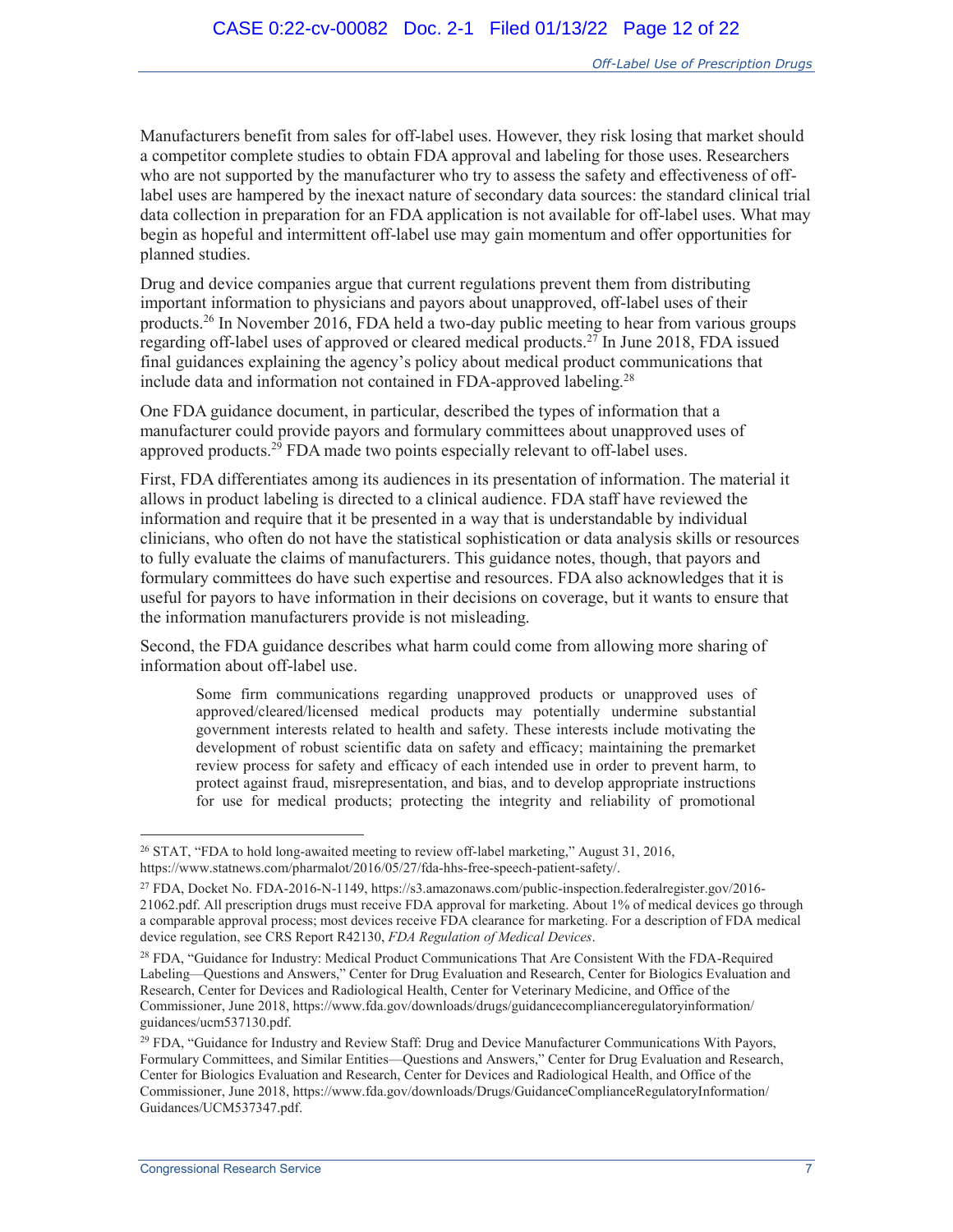information regarding medical product uses; and preventing the diversion of health care resources toward ineffective treatments.

The concerns FDA raised in the June 2018 final guidance documents might explain why Congress may be interested in exploring the issue of off-label use further.

## **History of Congressional Interest and Action**

Congress has developed a system to protect the public by ensuring that drugs sold in the United States have met clinical and manufacturing standards of safety and effectiveness. Labeling is the mechanism that bridges the regulated drug and the use of that drug in clinical practice. The labeling establishes the uses for which the manufacturer has demonstrated safety and effectiveness to FDA's satisfaction. Congress and the FDA have tried several approaches, using labeling as a tool, to reduce the risk to patients. **Table A-1** includes examples of congressional and FDA actions to expand the information provided in a drug's labeling. The actions have addressed topics such as

- content labeling,
- directions for use,
- permissible and prohibited advertising,
- $\bullet$  research incentives to support labeling specific to population subgroups (e.g., children),
- criteria for Medicare coverage,
- required and permissible labeling changes, and
- balance of benefit and risk information in labeling and advertising.

Manufacturers, meanwhile, want to be able to provide information to insurers and other entities (such as the Centers for Medicare and Medicaid Services [CMS] and hospital pharmacy and therapeutics committees) that decide whether to cover a drug in a policy and whether to limit reimbursement for specific uses. Congress has provided some leeway relative to its earlier prohibition on promotional activities. For example, in 2016, it broadened the types of health care economic information drug and device manufacturers could provide to payors (e.g., insurance companies).<sup>30</sup> Although the underlying FFDCA section continues to exclude information related only to an off-label use, it now requires "a conspicuous and prominent statement describing any material differences between the health care economic information and the labeling approved for the drug." Several bills concerning off-label use have been introduced that would have expanded the information that manufacturers could provide about off-label uses. For example, the Subcommittee on Health of the House Committee on Energy and Commerce marked up H.R.  $2026$  (115<sup>th</sup> Congress), the Pharmaceutical Information Exchange Act, in January 2018, which would have allowed the provision of *scientific information* to payors, in addition to health care economic information.<sup>31</sup> Then-Subcommittee Chair Michael Burgess, in commenting on the bill's effort to clarify how manufacturers can share "if it is based on competent and reliable evidence," expressed strong support for the bill. He noted "the importance of cutting edge information in

<sup>30</sup> Sec. 3037 of P.L. 114-255, the 21st Century Cures Act.

<sup>&</sup>lt;sup>31</sup> Subcommittee on Health, House Committee on Energy and Commerce, mark-up of H.R. 2026, January 17, 2018, https://energycommerce.house.gov/committee-activity/markups/markup-of-hr-over-the-counter-monograph-safetyinnovation-and-reform-act.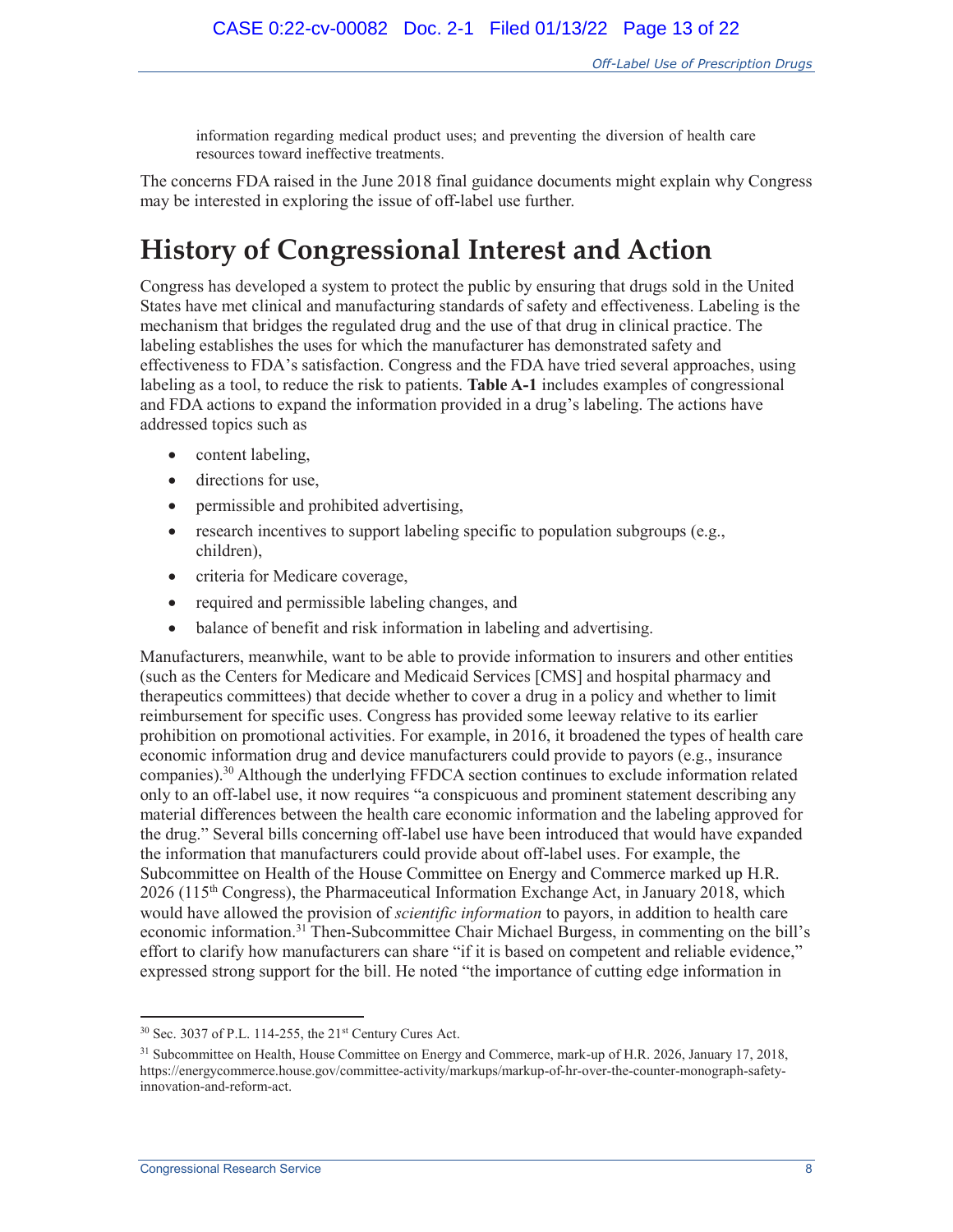medicine and science to optimize patient care and outcomes … and [how the bill] could have the potential to save patients' lives."<sup>32</sup>

Then-Ranking Member (now, Chair) Frank Pallone, Jr., though, argued that the ability to communicate about off-label use "had great potential to undermine" FDA's approval process and to "hamstring" its enforcement efforts.<sup>33</sup> H.R. 2026 passed the subcommittee, although it did not reach the floor in the 115<sup>th</sup> Congress.

## **Possible Avenues of Future Congressional Interest**

Off-label use presents both opportunities and risks to clinicians, patients, manufacturers, and researchers. At times, those interests clash. Academics, public health organizations, and journals have suggested what actions Congress might take based on their particular concerns regarding off-label prescriptions.<sup>34</sup> These actions include both direct legislation and oversight activities to encourage action by other entities. The 116<sup>th</sup> Congress might consider some of these varied approaches, summarized in the issues described below.

**Disclosure to patients.** Most individuals, unaware of the nuances of FDA regulation, may not know that physicians may prescribe drugs for uses that FDA has not reviewed for safety and effectiveness. Several potential opportunities for providing this information exist. Congress could require or work with the states to require that

- the prescriber inform the patient about the off-label use and describe the meaning of off-label use;
- $\bullet$  the prescriber note in the prescription why the drug is being prescribed; or
- $\bullet$  the pharmacist inform the patient that the use is off-label.

**Data collection and availability.** FDA, under federal law, determines whether a drug requires a prescription. The states, under their individual laws, determine what information the prescription order contains. Because clinicians do not need to note on the prescription order why they are prescribing a drug (e.g., simvastatin for high cholesterol or citalopram for depression), the information in pharmacy, administrative, and clinical databases often cannot directly identify offlabel uses. Therefore, as Congress and other public policy groups consider whether and how to address off-label drug prescribing, they do not have adequate information on the scope and details of the practice. Congress could require or work with the states to encourage

<sup>&</sup>lt;sup>32</sup> Subcommittee on Health, House Committee on Energy and Commerce, mark-up of H.R. 2026, January 17, 2018, https://energycommerce.house.gov/committee-activity/markups/markup-of-hr-over-the-counter-monograph-safetyinnovation-and-reform-act.

<sup>33</sup> Subcommittee on Health, House Committee on Energy and Commerce, mark-up of H.R. 2026, January 17, 2018, https://energycommerce.house.gov/committee-activity/markups/markup-of-hr-over-the-counter-monograph-safetyinnovation-and-reform-act.

<sup>&</sup>lt;sup>34</sup> For example: Zachary Brennan, "New Report Investigates Drivers of Off-Label Prescribing in the EU," Regulatory Focus, March 3, 2017; Christine Fukada, Jillian Clare Kohler, Heather Boon, Zubin Austin, and Murray Krahn, "Prescribing gabapentin off label: Perspectives from psychiatry, pain and neurology specialists," CPJ/RPC, vol. 145, no. 6, November/December 2012; Megan Thielking, "A STAT Investigation: Ketamine gives hope to patients with severe depression. But some clinics stray from the science and hype its benefits," STAT, September 24, 2018, https://www.statnews.com/2018/09/24/ketamine-clinics-severe-depression-treatment; and Joshua D. Wallach and Joseph S. Ross, "Gabapentin Approvals, Off-Label Use, and Lessons from Postmarketing Evaluation Efforts," *JAMA*, vol. 319, no. 8, February 27, 2018.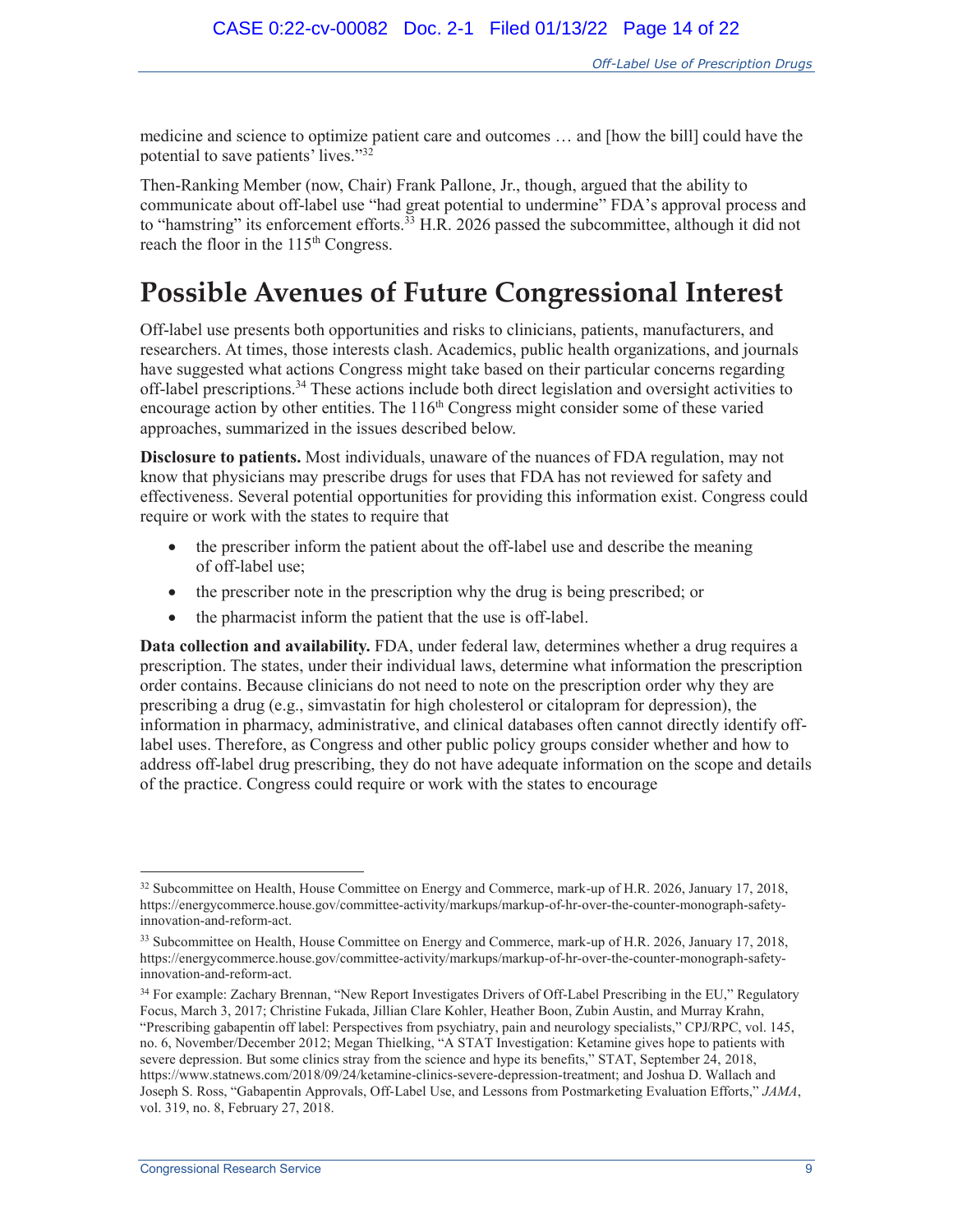- $\bullet$  clinicians to note on prescriptions the reason for medication use (e.g., the specific condition, disease, or symptom), thereby allowing that information to appear in pharmacy databases, which would enable focused analysis of off-label uses;
- the establishment of confidential registries of off-label prescribing and follow-up information that FDA (or other designated scientifically appropriate agencies) could use in its electronic surveillance systems to identify associated adverse events and other drug use problems; or
- FDA to increase its surveillance of available data sources, such as registries and administrative and clinical databases, to identify patterns of off-label use and evidence suggesting effectiveness and associated adverse events.

**Dissemination.** Because some information may be valuable to clinicians and entities that influence prescribing decisions (such as insurers and pharmacy and therapeutics committees), Congress could allow manufacturers to disseminate information about off-label uses that they have developed or of which they are aware, perhaps subject to certain limitations or accompanying reporting requirements. Possibilities include

- broader sharing of clinical analyses of off-label use with coverage deciders (e.g., CMS, insurers, pharmacy and therapeutics committees) to support requests that they cover a particular use of the drug; and
- x dissemination of clinical analyses of off-label use at clinical and pharmaceutical conferences.

**Oversight.** With an estimated 12% to 38% of all prescriptions' (and 56% of oncology prescriptions') being written for uses not listed on FDA-approved labeling,<sup>35</sup> valid information on the extent of off-label use and the effect of such use on manufacturer, insurer, and clinician behavior could potentially better inform debate on how to best protect the public's health. Congress could direct

- $\bullet$  the Government Accountability Office (GAO) to study the extent of off-label use in government-provided care (e.g., Department of Veterans Affairs, Bureau of Prisons, and Indian Health Service) and in government-funded care (e.g., Medicare and Medicaid);
- the Secretary of Health and Human Services (HHS) to contract with the National Academy of Medicine or a similar organization to assemble management or industrial policy experts to study the costs and rewards to industry of off-label prescriptions; or

<sup>35</sup> David C. Radley, Stan N. Finkelstein, and Randall S. Stafford, "Off-label Prescribing Among Office-Based Physicians," Archives of Internal Medicine, vol. 166, May 8, 2006; Tewodros Eguale, David L. Buckeridge, Aman Verma, Nancy E. Winslade, Andrea Benedetti, James A. Hanley, Robyn Tamblyn, "Association of Off-label Drug Use and Adverse Drug Events in an Adult Population*," JAMA Internal Medicine*, vol. 176, no. 1, January 2016, https://jamanetwork.com/journals/jamainternalmedicine/fullarticle/2467782; W. David Bradford, John Turner, and Jonathan W. Williams, "Off-Label Use of Pharmaceuticals: A Detection Controlled Estimation Approach," presentation at the Innovation and Behavior in Health Markets Conference, 2016, revised May 24, 2018, https://papers.ssrn.com/sol3/papers.cfm?abstract\_id=2230976; Michael B. Shea, Mark Stewart, Hugo Van Dyke, Linda Ostermann, Jeff Allen, and Ellen Sigal, "Outdated Prescription Drug Labeling: How FDA-Approved Prescribing Information Lags Behind Real-World Clinical Practice," Therapeutic Innovation & Regulatory Science, vol. 52, issue 6 (first published online March 5, 2018; issue published November 1, 2018), https://www.focr.org/sites/default/files/pdf/ FOCR-Labeling-Research-Article.pdf?eType=EmailBlastContent&eId=067b86ca-de59-4767-86ab-8a4ad95a7978; abstract at https://journals.sagepub.com/doi/full/10.1177/2168479018759662.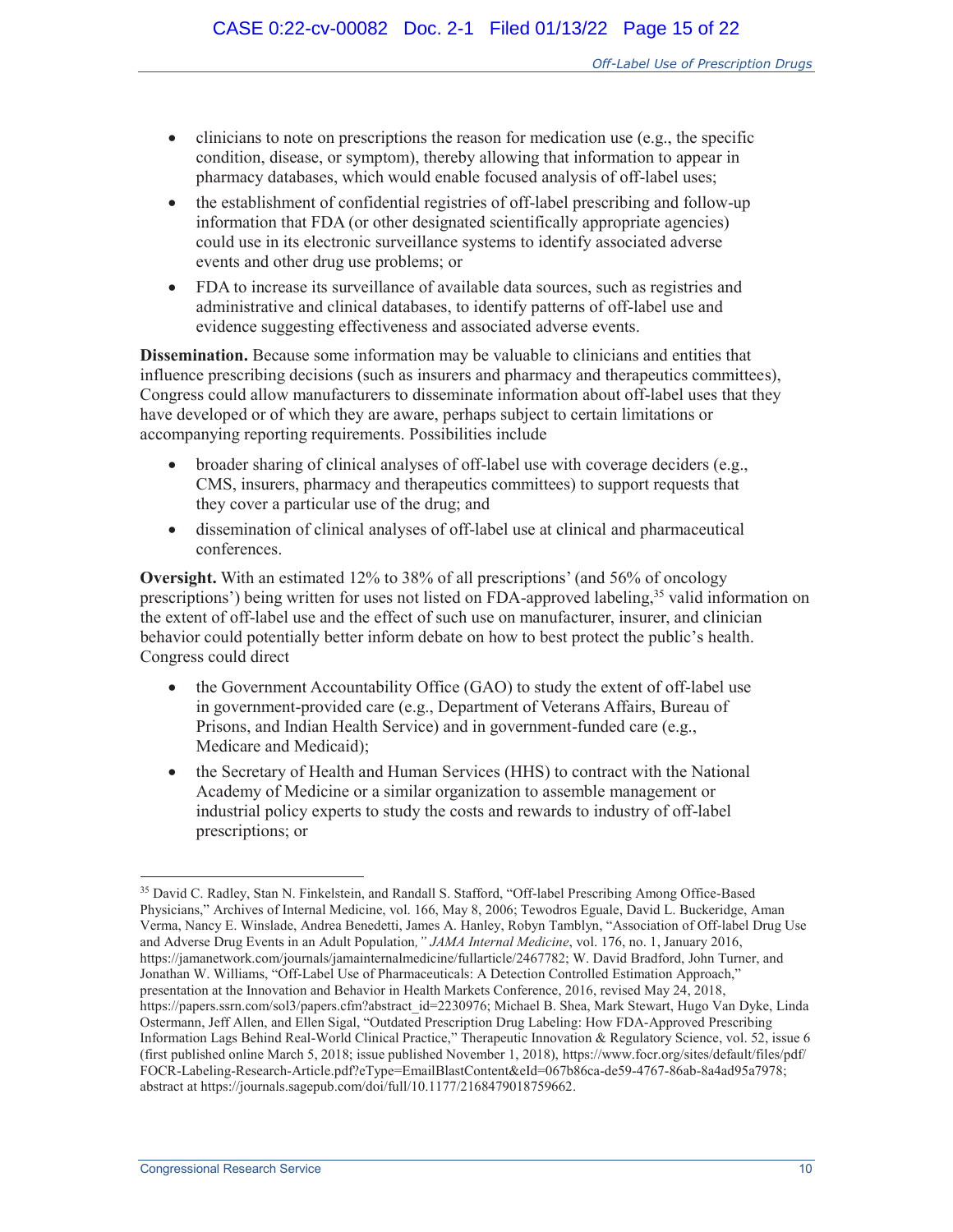• FDA and the Federal Trade Commission to investigate drugs whose off-label prescriptions account for a particularly high percentage of all prescriptions or that generate a particularly high percentage or high dollar value of sales.

**Pricing.** The decision to use a drug off-label based solely or primarily on price introduces a new element to study. For example, the pricing difference between Avastin and Lucentis, both made by the same manufacturer with the same active ingredient, is so large that many ophthalmologists use the lower priced Avastin in their treatment of macular degeneration, despite its being an offlabel use.<sup>36</sup> The manufacturer included the treatment of macular degeneration in its application to FDA for Lucentis. To explore the ramifications of a traditionally nonclinical element in prescribing decisions, Congress could require

• the HHS Secretary to study the relationship among pricing, access, and prescribing and its effect on patient safety.

**Reimbursement.** Although FDA approval of a drug—not for each use of a drug—is a requirement for sale in the United States, the decision to reimburse a physician or patient for a drug is made by entities such as the CMS and private insurers. Such decisions, therefore, influence what drugs are prescribed and, in part, for what uses drugs are prescribed. Congress could direct

- the HHS Secretary to study such coverage decisions or to contract with the National Academy of Medicine or a similarly equipped entity to do so; or
- x HHS to form a task force to include CMS and FDA, along with private insurers and others involved in coverage decisions, and patient and clinician groups representing those affected by coverage decisions, to identify areas in need of action and to recommend steps in those directions.

Congress also could encourage

• payors to require safety and effectiveness evidence before covering off-label uses.

**Research.** The traditional path toward adding an indication (reason for use) to the labeling of a drug already approved for other uses has been for the sponsor of the drug to conduct clinical trials and submit a supplemental new drug application (NDA) to FDA. The widespread extent of offlabel use suggests that relying on that model is not helping prescribers get better information. Congress could consider

- x assigning responsibility (and funding) to the National Institutes of Health and the Patient-Centered Outcomes Research Institute for safety and effectiveness evaluations of off-label uses; or
- requiring, for a drug that has substantial (to be defined) off-label sales, that the manufacturer $37$  fund studies, such as clinical trials, to assess the safety and effectiveness of the drug for the off-label use and submit evidence to the HHS Secretary. Depending on the Secretary's assessment of the evidence, the Secretary could request that the manufacturer amend the drug's labeling either to

<sup>36</sup> Kierstan Boyd, "What Is Avastin?" American Academy of Ophthalmology, May 17, 2018, https://www.aao.org/eyehealth/diseases/amd-macular-degeneration.

 $37$  For drugs on patent, this would be the brand-name sponsor of the new drug application (NDA). For drugs no longer on patent that are only marketed as generic products, this would be the holder of the abbreviated NDA. For a description of the regulation of generic drugs, see CRS Report R44703, *Generic Drugs and GDUFA Reauthorization: In Brief*.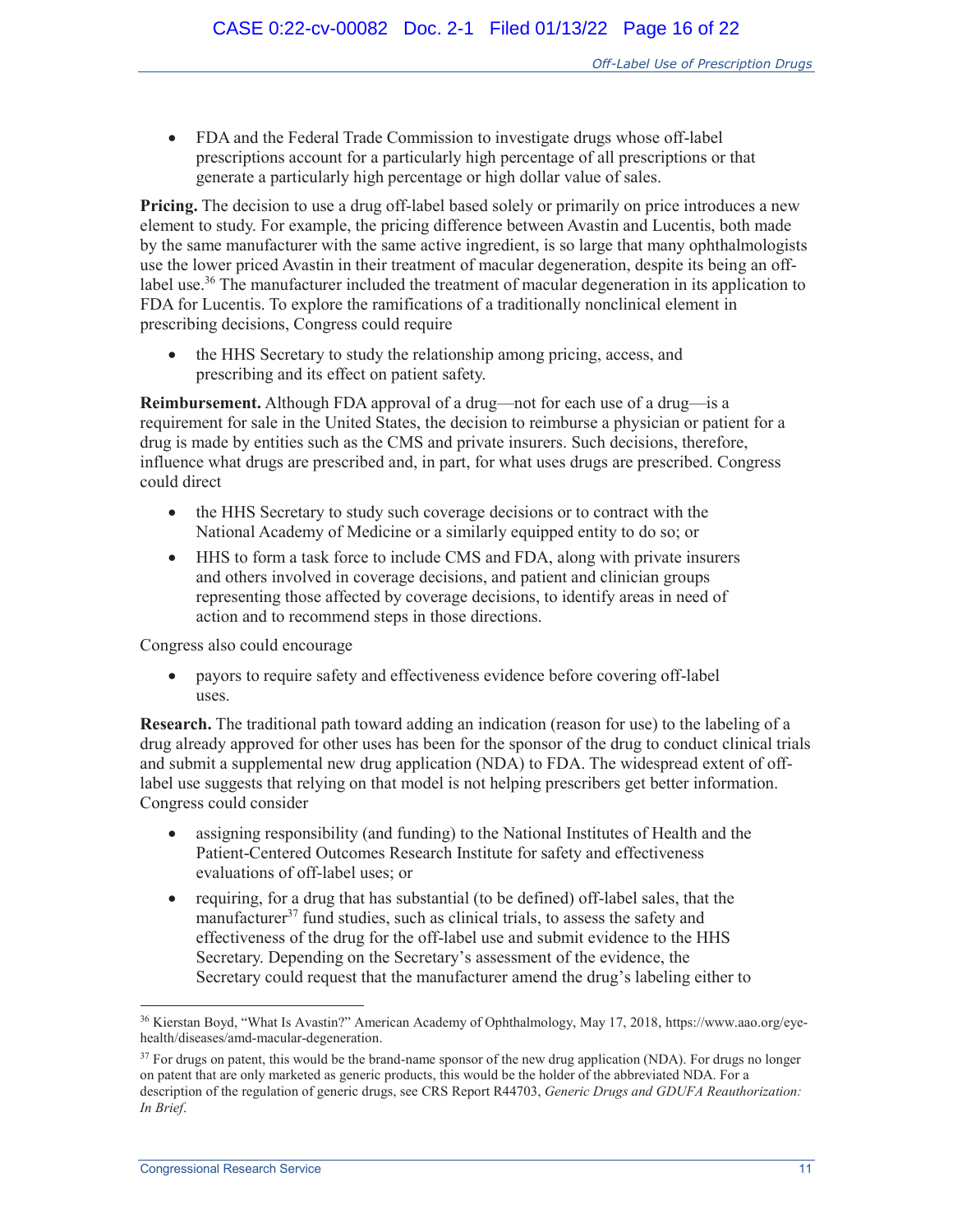add the off-label use to the label as an approved use or to add a statement that clinical evidence does not support the safety and effectiveness of the drug for the off-label use.

**Research transparency.** FDA regulations describe standards for the design and analysis of clinical trials that a sponsor uses in an NDA. Studies done by or for the manufacturer or by other groups or individuals are not always made public, in which case their findings cannot be reviewed and evaluated. Because the results of such studies may be used in support of off-label uses, by providing positive and negative incentives, Congress could consider requiring or encouraging

- prospective posting of the designs and statistical plans of studies of off-label uses; or
- public reporting of studies of off-label use.

**Clinical guidance.** Professional societies and other clinical groups often supplement the information available to prescribers from FDA-approved labeling, medical journals, and information from manufacturers. They can issue guidelines and recommend best practices. Congress could engage such groups and encourage

professional societies to develop evidence-based clinical guidelines and training regarding off-label use.

**Precedents from other countries.** The United States is not alone in facing the health care and economic implications of off-label use. For example, the member countries of the European Union have addressed measures involving reimbursement, guidance for prescribers, professional standards, and informed consent.<sup>38</sup> Congress could require

• HHS to contract with the National Academy of Medicine or a similarly equipped entity to review measures taken by the European Union and other regulatory bodies and recommend legislative or administrative actions as appropriate.

## **Concluding Comments**

Concerns over off-label use overlap with questions raised by some legislators and regulators in other contexts. In addition to clearly related issues such as what is allowable information in direct-to-consumer advertising, promotion to clinicians, and material shared with payors and insurers, off-label use also affects the entire basis of FDA regulation of drugs through its authority to approve drugs. That means it directly or indirectly affects research, clinical innovation, transparency, patents and exclusivities, pricing, and access.

Changes in law or regulation in any one area may have benefits in some areas and drawbacks in others. For example, FDA's initiative to encourage research in drugs used traditionally but never reviewed and approved by FDA—so-called legacy drugs—stems from its desire for evidence of safety and effectiveness.<sup>39</sup> Such evidence helps protect patients from possible use of ineffective,

<sup>38</sup> Zachary Brennan, "New Report Investigates Drivers of Off-Label Prescribing in the EU," Regulatory Focus, March 3, 2017.

<sup>39</sup> FDA, Unapproved Drugs Initiative, https://www.fda.gov/Drugs/GuidanceComplianceRegulatoryInformation/ EnforcementActivitiesbyFDA/SelectedEnforcementActionsonUnapprovedDrugs/ucm118990.htm Guidance for FDA Staff and Industry, and FDA "Marketed Unapproved Drugs—Compliance Policy Guide Sec. 440.100 Marketed New Drugs without Approved NDAs or ANDAs," September 19, 2011, https://www.fda.gov/downloads/drugs/ guidancecomplianceregulatoryinformation/guidances/ucm070290.pdf.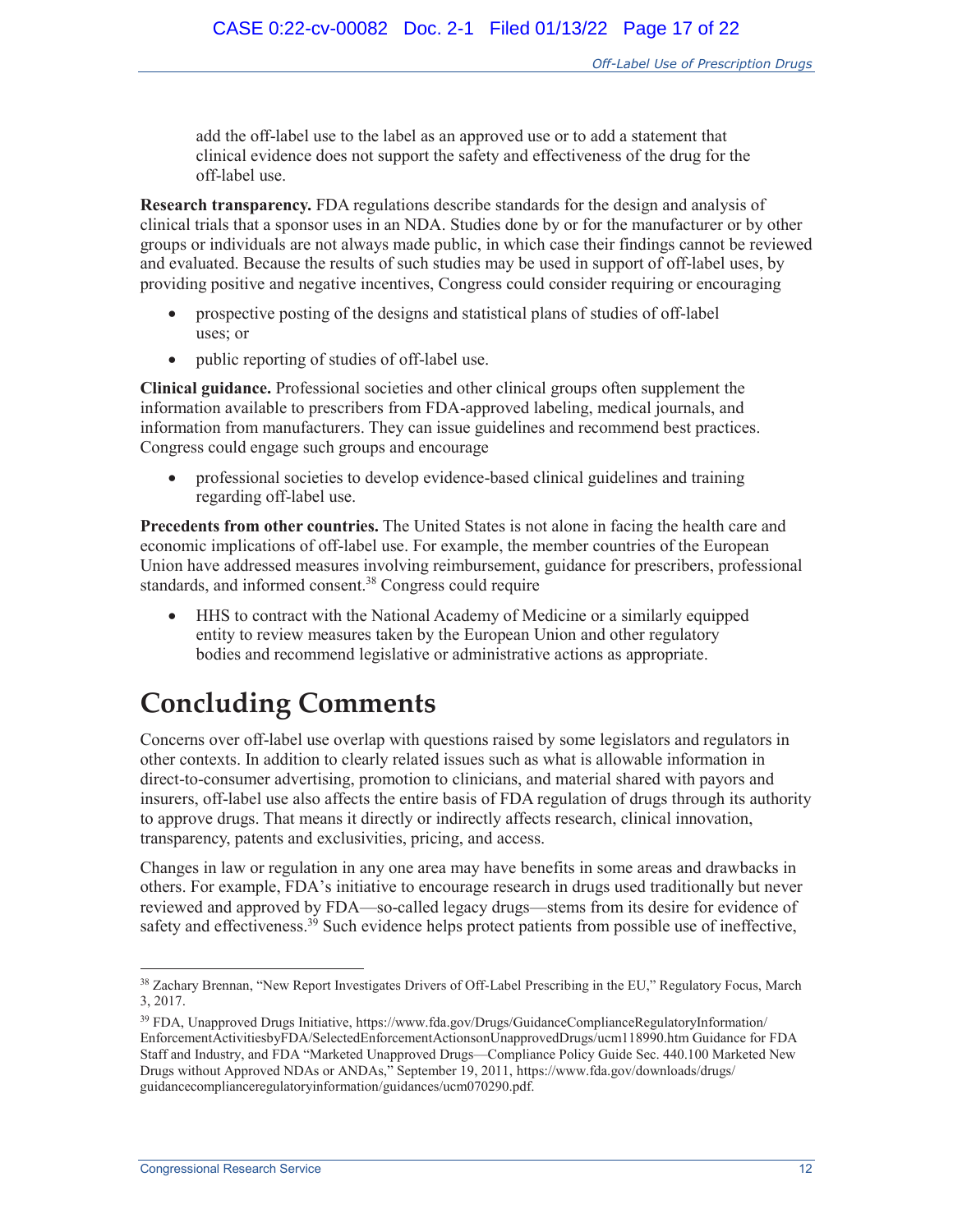unsafe, or misdosed drugs. That initiative, in turn, helps enable sponsors to conduct the clinical trials, submit new drug applications, obtain regulatory exclusivity with the new drug approval and then raise the price of the new branded product while expecting FDA to honor the exclusivity and block the sale of the drug by others. For example, clinicians had been prescribing a compounded version of progestin for use in preventing preterm delivery. Such use had never been adequately tested in clinical trials. One company conducted those trials, and FDA approved its new drug application. The initial price for the new drug, Makena, was \$30,000 for a 20-week course; patients had been paying pharmacists \$200-\$400 for the same course.<sup>40</sup> Unanticipated price increases can also arise from the apparent following of FDA procedures. For example, a new owner of the FDA-approval of an old antiparasitic generic drug raised the price from \$14 per tablet to \$750, Daraprim's initial price.<sup>41</sup> Such sudden and large price increases become a barrier to patient access and, therefore, a potential threat to health.

In the case of off-label prescribing, actions in any direction—whether by Congress, FDA, or the courts—could have both intended and unanticipated effects. Actions to limit off-label prescribing could have the intended effects of reducing safety risks and the economic cost of using drugs ineffective for their prescribed purposes. Such limits, however, could also stifle informed clinical exploration. Similarly, incentives to mount clinical trials needed to add an indication to the label could help identify and disseminate information on dosing and contradictions. Such incentives, however, could also hurt. For example, a brand drug that added a new indication to its labeling could prevent, through exclusivities, generics from similarly modifying their labeling. Patients could need to pay more.

The recent debates over the right-to-try movement regarding use of investigational drugs by terminally ill patients<sup>42</sup> may preview discussion about any proposed restrictions on off-label use. The Goldwater Institute, considered a key impetus to development and passage of the 2018 enactment of a right-to-try act,<sup>43</sup> looks to diminish government's role in an individual's choice and has supported dissemination of off-label information.<sup>44</sup>

<sup>40</sup> Joanne Armstrong, "Unintended Consequences—The Cost of Preventing Preterm Births after FDA Approval of a Branded Version of 17OHP," *New England Journal of Medicine,* online March 16, 2011; and Gardiner Harris, "Drugs' Cost and Safety Fuel a Fight," *New York Times*, April 4, 2011, https://www.nytimes.com/2011/04/05/health/ 05FDA.html?rref=collection%2Fbyline%2Fgardiner-harris&action=click&contentCollection=undefined&region= stream&module=stream\_unit&version=search&contentPlacement=1&pgtype=collection. The compounded version of the drug continues to be available for indications other than prevention of prematurity. FDA has not actively sought to stop sales. See Yesha Patel and Martha M. Rumore, Controversies in Practice "Hydroxyprogesterone Caproate Injection (Makena) One Year Later: To Compound or Not to Compound—That Is the Question," P&T, vol. 37 no. 7, July 2012, pp. 405-411, https://www.ncbi.nlm.nih.gov/pmc/articles/PMC3411212/pdf/ptj3707405.pdf, and FDA, "Questions and Answers on Updated FDA Statement on Compounded Versions of hydroxyprogesterone caproate (the active ingredient in Makena)," Press Announcement, Page Last Updated: 06/29/2012, http://wayback.archive-it.org/ 7993/20170113105722/http://www.fda.gov/NewsEvents/Newsroom/PressAnnouncements/ucm310215.htm.

<sup>41</sup> Andrew Pollack, "Drug Goes From \$13.50 a Tablet to \$750, Overnight," *New York Times*, September 20, 2015, https://www.nytimes.com/2015/09/21/business/a-huge-overnight-increase-in-a-drugs-price-raises-protests.html.

<sup>42</sup> CRS Report R45414, *Right to Try: Access to Investigational Drugs*.

<sup>&</sup>lt;sup>43</sup> See, for example, ADI News Services, "Goldwater Institute's Right To Try Bill Signed By California Governor," Arizona Daily Independent, September 29, 2016, https://arizonadailyindependent.com/2016/09/29/goldwater-institutesright-to-try-bill-signed-by-california-governor/; and Marie McCullough, "For the terminally ill, are 'right-to-try' laws offering a lifeline, or false hope?" *The [Philadelphia] Inquirer*, April 4, 2017, https://www.philly.com/philly/health/ Do-Right-to-Try-laws-offer-a-lifeline-or-false-hope-to-the-terminally-ill.html.

<sup>44</sup> Naomi Lopez Bauman, "Restoring Free Speech in Medicine," Goldwater Institute, June 6, 2017, https://goldwaterinstitute.org/article/restoring-free-speech-in-medicine; and Starlee Coleman, "Arizona becomes first state to allow pharmaceutical companies to legally communicate off-label treatment uses to medical professionals," Goldwater Institute, March 23, 2017, https://goldwaterinstitute.org/article/arizona-becomes-first-state-to-allow-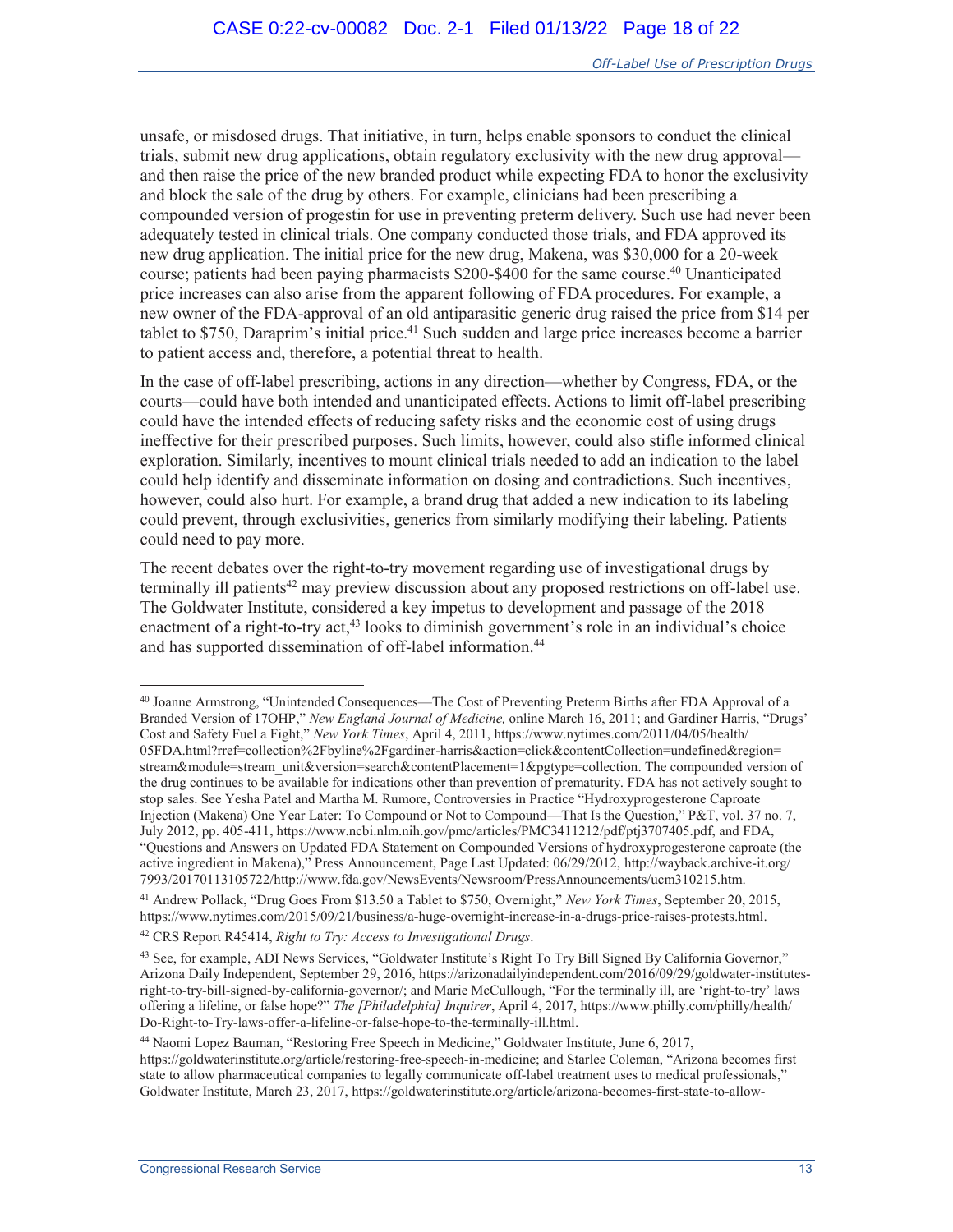Congress has built a process in which a robust FDA can regulate drugs to protect the public's health. Is there cause for concern that perhaps a third<sup>45</sup> of prescriptions are for off-label uses and that, in at least one study, three-quarters of those had minimal or no accepted scientific evidence to support their use? $46$ 

Policy tension exists over the line between wanting to ensure individuals' freedom to take drugs for off-label uses and wanting to protect the public from the risk of unsafe or ineffective drugs. Where to draw that line—and how to know when it may be time to move the line—is of continuing interest to regulators and legislators.

pharmaceutical-companies-legally-communicate-off-label-treatment/.

<sup>45</sup> W. David Bradford, John Turner, and Jonathan W. Williams, "Off-Label Use of Pharmaceuticals: A Detection Controlled Estimation Approach," presentation at the Innovation and Behavior in Health Markets Conference, 2016, revised May 24, 2018, https://papers.ssrn.com/sol3/papers.cfm?abstract\_id=2230976.

<sup>46</sup> David C. Radley, Stan N. Finkelstein, and Randall S. Stafford, "Off-label Prescribing Among Office-Based Physicians," Archives of Internal Medicine, vol. 166, May 8, 2006.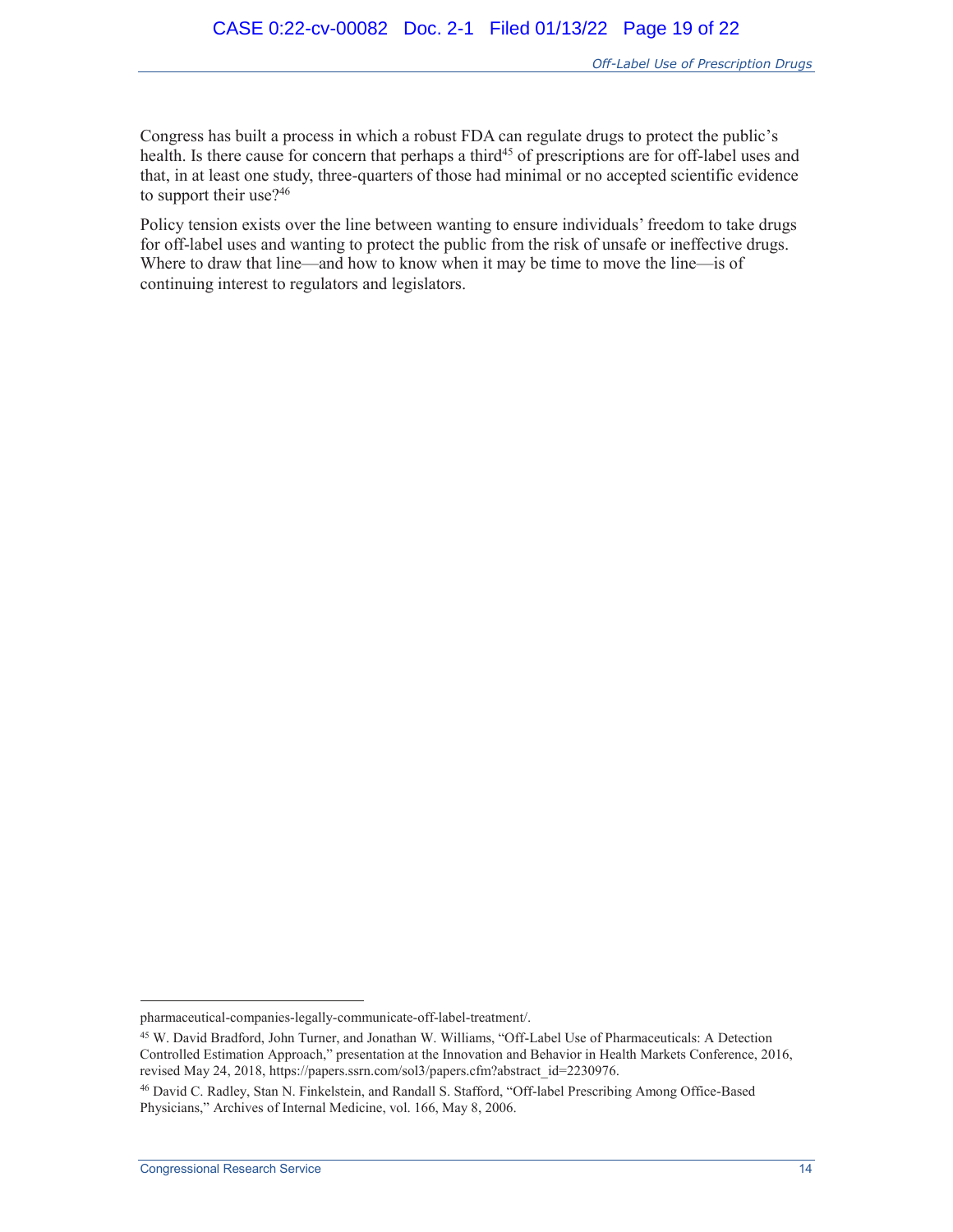## **Appendix. Selected Actions to Expand Information in Drug Labeling**

| Table A-1. Selected Congressional and FDA Actions to |
|------------------------------------------------------|
| <b>Expand Information in Drug Labeling</b>           |

| Date             | <b>Topic</b>                                                                                                                                                                                                                                                                                                                                                        | <b>Law or Agency Action</b>                                                                                                                                                                                                                                                                                                                                                                                                                                                                                                                                                                                                       |  |  |
|------------------|---------------------------------------------------------------------------------------------------------------------------------------------------------------------------------------------------------------------------------------------------------------------------------------------------------------------------------------------------------------------|-----------------------------------------------------------------------------------------------------------------------------------------------------------------------------------------------------------------------------------------------------------------------------------------------------------------------------------------------------------------------------------------------------------------------------------------------------------------------------------------------------------------------------------------------------------------------------------------------------------------------------------|--|--|
| 1906             | Required that sellers state on a drug's label the<br>"quantity or proportion of any alcohol, opium, "<br>contained; and considered as "misbranded" any drug<br>whose label was "false or misleading."                                                                                                                                                               | Federal Food and Drug Act of 1906 (F&DA), P.L.<br>59-384                                                                                                                                                                                                                                                                                                                                                                                                                                                                                                                                                                          |  |  |
| 1938             | Required that labeling include adequate directions<br>for use and evidence of safety of their labeled use.                                                                                                                                                                                                                                                          | Federal Food, Drug, and Cosmetic Act (FFDCA),<br>P.L. 75-717                                                                                                                                                                                                                                                                                                                                                                                                                                                                                                                                                                      |  |  |
| 1962             | Would declare as misbranded a prescription drug<br>whose advertising did not adhere to required<br>labeling information.                                                                                                                                                                                                                                            | Kefauver-Harris Drug Amendments to the<br>FFDCA, P.L. 87-781. Sec. 131 added FFDCA Sec.<br>$502(n)$ .                                                                                                                                                                                                                                                                                                                                                                                                                                                                                                                             |  |  |
| 1975             | Prohibited manufacturers from advertising and<br>otherwise promoting off-label uses of approved<br>drugs.                                                                                                                                                                                                                                                           | 21 CFR 202.1, Prescription drug advertisements<br>[40 FR 14016, March 27, 1975]                                                                                                                                                                                                                                                                                                                                                                                                                                                                                                                                                   |  |  |
| $1977-$<br>2003  | FDA issued a 1977 guidance and a 1998 rule, and<br>Congress took up related efforts in 2002 and 2003<br>to both require and encourage manufacturers to<br>conduct the research to support adequate labeling<br>concerning the use for children of approved drugs.                                                                                                   | FDA, "Guidance for Industry: General<br>Considerations for the Clinical Evaluation of<br>Drugs in Infants and Children," September 1977,<br>http://www.fda.gov/downloads/Drugs/<br>GuidanceComplianceRegulatoryInformation/<br>Guidances/ucm071687.pdf; FDA, "Regulations<br>Requiring Manufacturers to Assess the Safety and<br>Effectiveness of New Drugs and Biological<br>Products in Pediatric Patients; Final rule," Federal<br>Register, vol. 63, no. 231, December 2, 1998, pp.<br>66632-66672; Best Pharmaceuticals for Children<br>Act (BPCA, P.L. 107-109); and Pediatric Research<br>Equity Act (PREA, P.L. 108-155). |  |  |
| 1993             | Added Medicare coverage of off-label cancer drug<br>use, by defining "medically accepted indication" as,<br>for an FDA-approved drug, a use included in a cited<br>compendia or other Secretary-defined compendia<br>or which the carrier determines is acceptable based<br>peer-reviewed supportive clinical evidence<br>according to guidance from the Secretary. | P.L. 103-66 amended the Social Security Act Sec.<br>1861(t)(2)(B) [42 U.S.C. 1395x].                                                                                                                                                                                                                                                                                                                                                                                                                                                                                                                                              |  |  |
| $1993 -$<br>2007 | FDA issued "Guideline for the Study and Evaluation<br>of Gender Differences in the Clinical Evaluation of<br>Drugs."<br>Directed the Secretary of Health and Human<br>Services to review and develop guidance on<br>including women and minorities in clinical trials,<br>which would make appropriate labeling possible.                                           | FDA, "Guideline for the Study and Evaluation of<br>Gender Differences in the Clinical Evaluation of<br>Drugs," Federal Register, Vol. 58, No. 139, July<br>22, 1993.<br>FDA Modernization Act of 1997 IFDAMA),<br>P.L. 105-115                                                                                                                                                                                                                                                                                                                                                                                                    |  |  |
| 2006             | Required that labeling include highlights of<br>prescribing information to help health care<br>providers use the information.                                                                                                                                                                                                                                       | "Requirements on Content and Format of<br>Labeling for Human Prescription Drug and<br>Biological Products," referred to as the "Physician<br>Labeling Rule," 71 FR 3922, January 24, 2006,<br>21 CFR 201.56 and 201.57.                                                                                                                                                                                                                                                                                                                                                                                                           |  |  |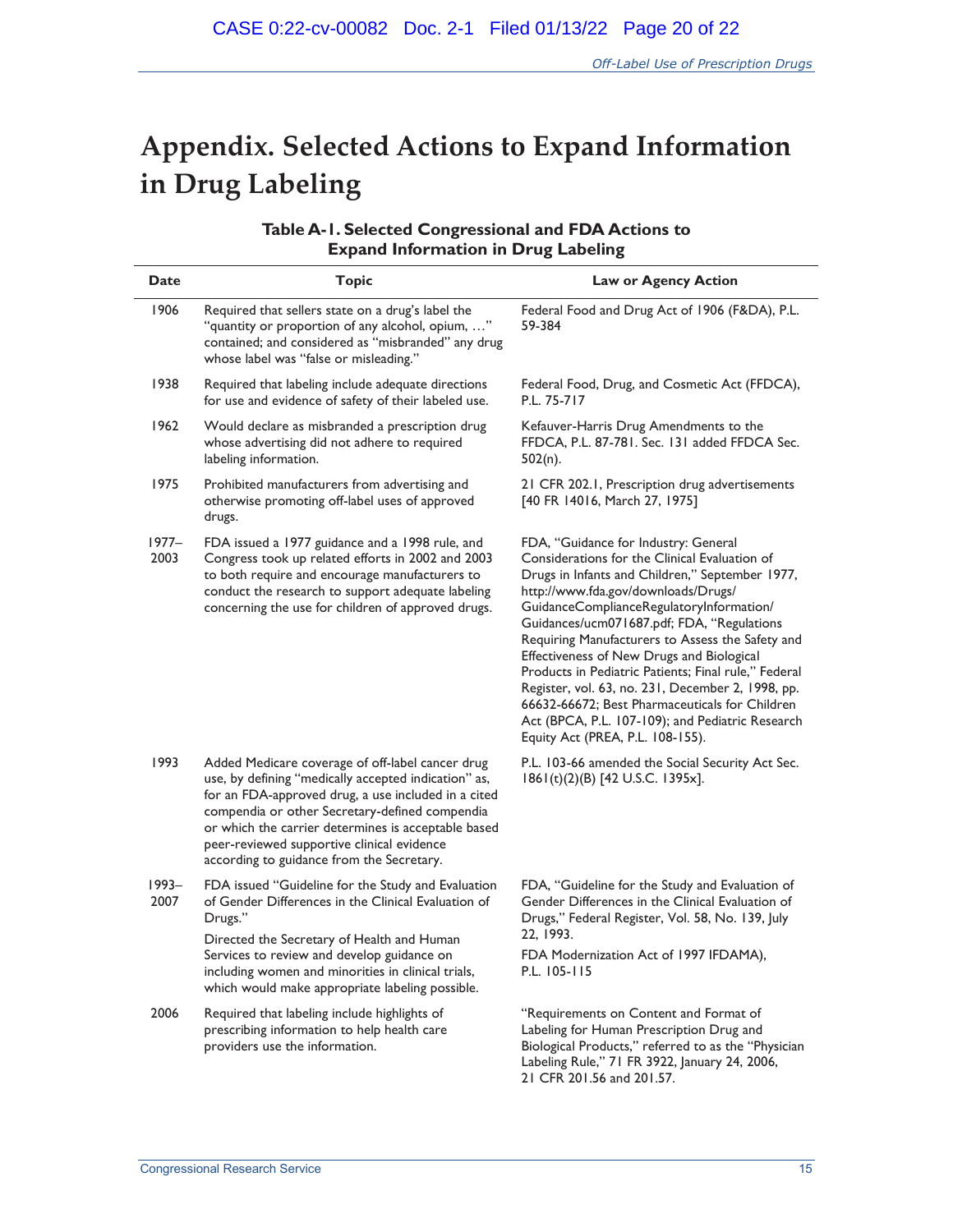*Off-Label Use of Prescription Drugs* 

| <b>Date</b> | <b>Topic</b>                                                                                                                                                                                                                                                                                                                                                                                                                                                                                                                               | <b>Law or Agency Action</b>                                                                                                                                                                                                                        |
|-------------|--------------------------------------------------------------------------------------------------------------------------------------------------------------------------------------------------------------------------------------------------------------------------------------------------------------------------------------------------------------------------------------------------------------------------------------------------------------------------------------------------------------------------------------------|----------------------------------------------------------------------------------------------------------------------------------------------------------------------------------------------------------------------------------------------------|
| 2007        | Authorized the Secretary, upon learning of new<br>relevant safety information, to require a labeling<br>change.                                                                                                                                                                                                                                                                                                                                                                                                                            | FDA Amendments Act of 2007, P.L. 110-85.<br>See FFDCA $505$ (o).                                                                                                                                                                                   |
| 2012        | Directed the Secretary of Health and Human<br>Services to assess the extent to which demographic<br>subgroups (to include sex, age, race, and ethnicity)<br>participate in clinical trials and are included in safety<br>and effectiveness data submitted in marketing<br>applications. It also required the Secretary to<br>publish an action plan with recommendations to<br>improve the completeness, quality, and inclusion of<br>subgroup data in various analyses. Such information<br>could then be reflected in a drug's labeling. | FDA Safety and Innovation Act (FDASIA),<br>P.L. 112-144                                                                                                                                                                                            |
| 2014        | Required that labeling include a summary of the<br>risks of using a drug during pregnancy and lactation                                                                                                                                                                                                                                                                                                                                                                                                                                    | "Content and Format of Labeling for Human<br>Prescription Drug and Biological Products;<br>Requirements for Pregnancy and Lactation<br>Labeling," referred to as the "Pregnancy and<br>Lactation Labeling Rule,"<br>79 FR 72063, December 4, 2014. |
| 2016        | Required FDA to establish a program to evaluate<br>the use of real world evidence (RWE) to support<br>approval of a new indication for an already approved<br>drug.                                                                                                                                                                                                                                                                                                                                                                        | Section 3022 of the 21 <sup>st</sup> Century Cures Act,<br>P.L. 114-255                                                                                                                                                                            |

**Source:** Compiled by CRS.

### **Author Information**

Agata Bodie Analyst in Health Policy

### **Acknowledgments**

Susan Thaul, retired CRS Specialist in Drug Safety and Effectiveness, was the original author of this report.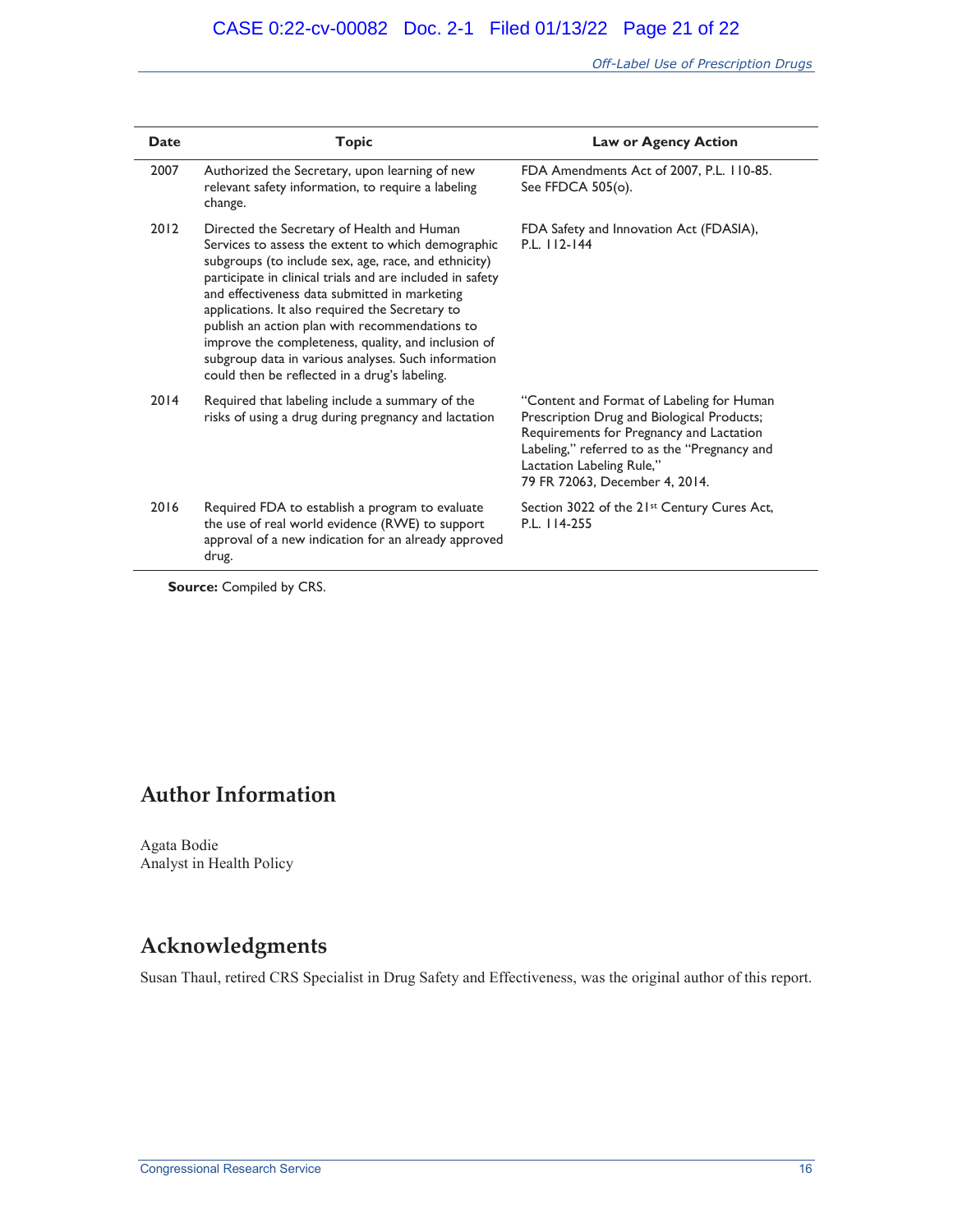### **Disclaimer**

This document was prepared by the Congressional Research Service (CRS). CRS serves as nonpartisan shared staff to congressional committees and Members of Congress. It operates solely at the behest of and under the direction of Congress. Information in a CRS Report should not be relied upon for purposes other than public understanding of information that has been provided by CRS to Members of Congress in connection with CRS's institutional role. CRS Reports, as a work of the United States Government, are not subject to copyright protection in the United States. Any CRS Report may be reproduced and distributed in its entirety without permission from CRS. However, as a CRS Report may include copyrighted images or material from a third party, you may need to obtain the permission of the copyright holder if you wish to copy or otherwise use copyrighted material.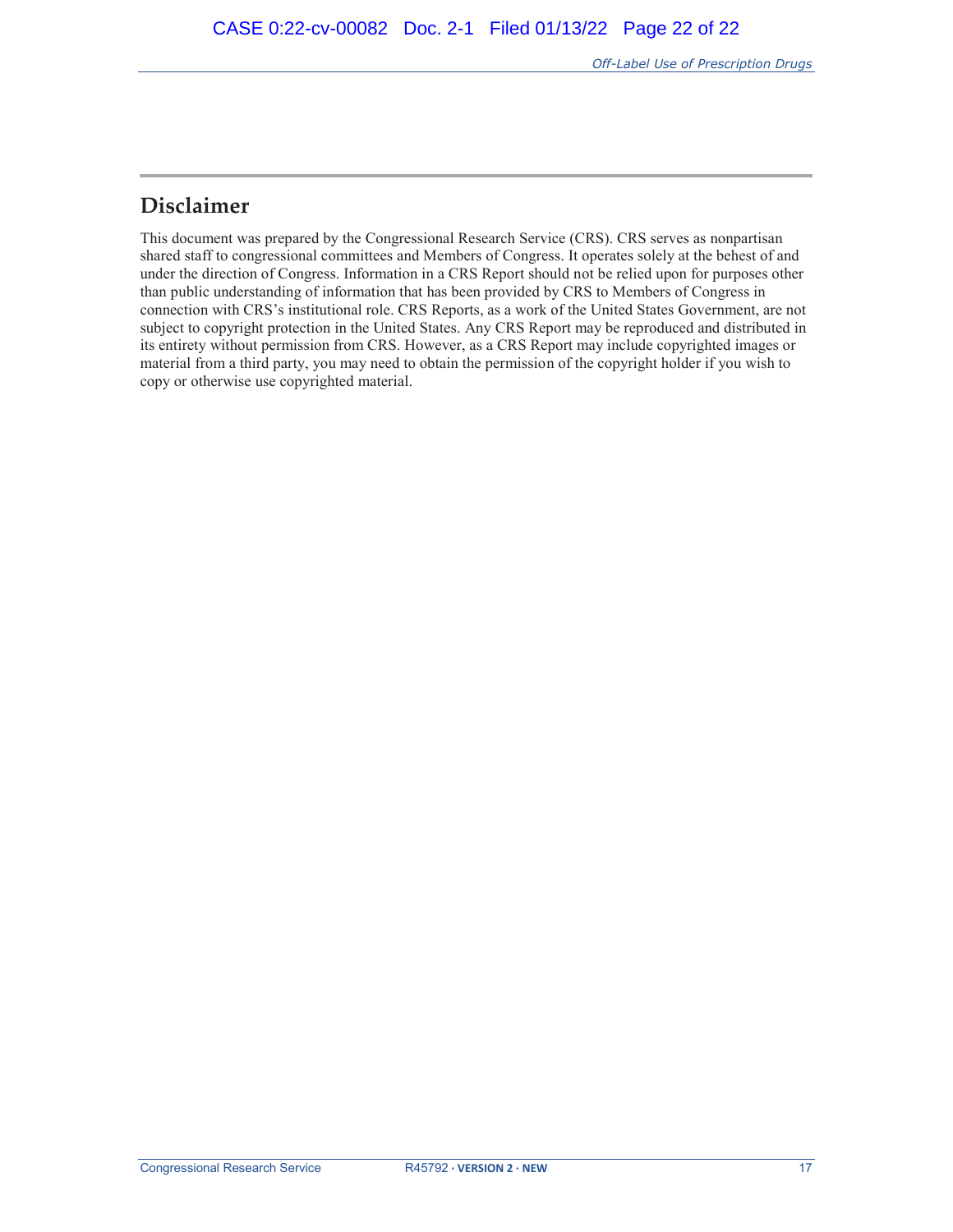### JS 44 (Rev. 04/21) **CASE 0:22-cv-000094L DOO VER FILED 1:42** Page 1 of 2

|                                                                                                                                                                                                                                                                                                                                                                                                                                                                                                                                                                                                                          | The JS 44 civil cover sheet and the information contained herein neither replace nor supplement the filing and service of pleadings or other papers as required by law, except as<br>provided by local rules of court. This form, approved by the Judicial Conference of the United States in September 1974, is required for the use of the Clerk of Court for the                                                                                                                                                                                                                                            |                                                                                                                                                                                                                                                                                                                                                                                                                                                                                                                                                                                                                                          |                                                                                                                                                                                                                                                                                                                                                                                                                                  |                                                                                                                                                                                                                                                                                                                                                                                                                                                                                                                                       |                                                                                                                                                                                                                                                                                                                                                                                                                                                                                                                                                                                                                                                                                                     |  |
|--------------------------------------------------------------------------------------------------------------------------------------------------------------------------------------------------------------------------------------------------------------------------------------------------------------------------------------------------------------------------------------------------------------------------------------------------------------------------------------------------------------------------------------------------------------------------------------------------------------------------|----------------------------------------------------------------------------------------------------------------------------------------------------------------------------------------------------------------------------------------------------------------------------------------------------------------------------------------------------------------------------------------------------------------------------------------------------------------------------------------------------------------------------------------------------------------------------------------------------------------|------------------------------------------------------------------------------------------------------------------------------------------------------------------------------------------------------------------------------------------------------------------------------------------------------------------------------------------------------------------------------------------------------------------------------------------------------------------------------------------------------------------------------------------------------------------------------------------------------------------------------------------|----------------------------------------------------------------------------------------------------------------------------------------------------------------------------------------------------------------------------------------------------------------------------------------------------------------------------------------------------------------------------------------------------------------------------------|---------------------------------------------------------------------------------------------------------------------------------------------------------------------------------------------------------------------------------------------------------------------------------------------------------------------------------------------------------------------------------------------------------------------------------------------------------------------------------------------------------------------------------------|-----------------------------------------------------------------------------------------------------------------------------------------------------------------------------------------------------------------------------------------------------------------------------------------------------------------------------------------------------------------------------------------------------------------------------------------------------------------------------------------------------------------------------------------------------------------------------------------------------------------------------------------------------------------------------------------------------|--|
| I. (a) PLAINTIFFS                                                                                                                                                                                                                                                                                                                                                                                                                                                                                                                                                                                                        | purpose of initiating the civil docket sheet. (SEE INSTRUCTIONS ON NEXT PAGE OF THIS FORM.)                                                                                                                                                                                                                                                                                                                                                                                                                                                                                                                    | <b>DEFENDANTS</b>                                                                                                                                                                                                                                                                                                                                                                                                                                                                                                                                                                                                                        |                                                                                                                                                                                                                                                                                                                                                                                                                                  |                                                                                                                                                                                                                                                                                                                                                                                                                                                                                                                                       |                                                                                                                                                                                                                                                                                                                                                                                                                                                                                                                                                                                                                                                                                                     |  |
| William Salier, Karla Salier                                                                                                                                                                                                                                                                                                                                                                                                                                                                                                                                                                                             |                                                                                                                                                                                                                                                                                                                                                                                                                                                                                                                                                                                                                |                                                                                                                                                                                                                                                                                                                                                                                                                                                                                                                                                                                                                                          | Walmart, Inc., HY-VEE, Inc.                                                                                                                                                                                                                                                                                                                                                                                                      |                                                                                                                                                                                                                                                                                                                                                                                                                                                                                                                                       |                                                                                                                                                                                                                                                                                                                                                                                                                                                                                                                                                                                                                                                                                                     |  |
| (b)<br>County of Residence of First Listed Plaintiff                                                                                                                                                                                                                                                                                                                                                                                                                                                                                                                                                                     | <b>Freeborn County</b><br>(EXCEPT IN U.S. PLAINTIFF CASES)                                                                                                                                                                                                                                                                                                                                                                                                                                                                                                                                                     |                                                                                                                                                                                                                                                                                                                                                                                                                                                                                                                                                                                                                                          | NOTE:                                                                                                                                                                                                                                                                                                                                                                                                                            | County of Residence of First Listed Defendant Benton County, AR<br>(IN U.S. PLAINTIFF CASES ONLY)<br>IN LAND CONDEMNATION CASES, USE THE LOCATION OF<br>THE TRACT OF LAND INVOLVED.                                                                                                                                                                                                                                                                                                                                                   |                                                                                                                                                                                                                                                                                                                                                                                                                                                                                                                                                                                                                                                                                                     |  |
| (c)                                                                                                                                                                                                                                                                                                                                                                                                                                                                                                                                                                                                                      | Attorneys (Firm Name, Address, and Telephone Number)                                                                                                                                                                                                                                                                                                                                                                                                                                                                                                                                                           |                                                                                                                                                                                                                                                                                                                                                                                                                                                                                                                                                                                                                                          | Attorneys (If Known)                                                                                                                                                                                                                                                                                                                                                                                                             |                                                                                                                                                                                                                                                                                                                                                                                                                                                                                                                                       |                                                                                                                                                                                                                                                                                                                                                                                                                                                                                                                                                                                                                                                                                                     |  |
|                                                                                                                                                                                                                                                                                                                                                                                                                                                                                                                                                                                                                          | Marjorie Holsten, Holsten Law Office, 8524 Edinbrook<br>Crossing Brooklyn Park, MN 5543, 763-420-7034                                                                                                                                                                                                                                                                                                                                                                                                                                                                                                          |                                                                                                                                                                                                                                                                                                                                                                                                                                                                                                                                                                                                                                          |                                                                                                                                                                                                                                                                                                                                                                                                                                  |                                                                                                                                                                                                                                                                                                                                                                                                                                                                                                                                       |                                                                                                                                                                                                                                                                                                                                                                                                                                                                                                                                                                                                                                                                                                     |  |
|                                                                                                                                                                                                                                                                                                                                                                                                                                                                                                                                                                                                                          | <b>II. BASIS OF JURISDICTION</b> (Place an "X" in One Box Only)                                                                                                                                                                                                                                                                                                                                                                                                                                                                                                                                                |                                                                                                                                                                                                                                                                                                                                                                                                                                                                                                                                                                                                                                          |                                                                                                                                                                                                                                                                                                                                                                                                                                  |                                                                                                                                                                                                                                                                                                                                                                                                                                                                                                                                       | <b>III. CITIZENSHIP OF PRINCIPAL PARTIES</b> (Place an "X" in One Box for Plaintiff                                                                                                                                                                                                                                                                                                                                                                                                                                                                                                                                                                                                                 |  |
| U.S. Government<br>Plaintiff                                                                                                                                                                                                                                                                                                                                                                                                                                                                                                                                                                                             | <b>Federal Question</b><br>$\vert$ 3<br>(U.S. Government Not a Party)                                                                                                                                                                                                                                                                                                                                                                                                                                                                                                                                          |                                                                                                                                                                                                                                                                                                                                                                                                                                                                                                                                                                                                                                          | (For Diversity Cases Only)<br><b>PTF</b><br>$\boxed{\mathbf{x}}$ 1<br>Citizen of This State                                                                                                                                                                                                                                                                                                                                      | <b>DEF</b><br>Incorporated or Principal Place<br>1<br>of Business In This State                                                                                                                                                                                                                                                                                                                                                                                                                                                       | and One Box for Defendant)<br><b>PTF</b><br>DEF<br>$\overline{4}$<br>$ $  4                                                                                                                                                                                                                                                                                                                                                                                                                                                                                                                                                                                                                         |  |
| U.S. Government<br>$\frac{12}{2}$<br>Defendant                                                                                                                                                                                                                                                                                                                                                                                                                                                                                                                                                                           | $ \mathbf{x} $ 4<br>Diversity<br>(Indicate Citizenship of Parties in Item III)                                                                                                                                                                                                                                                                                                                                                                                                                                                                                                                                 |                                                                                                                                                                                                                                                                                                                                                                                                                                                                                                                                                                                                                                          | Citizen of Another State<br>$\vert$ 2                                                                                                                                                                                                                                                                                                                                                                                            | Incorporated and Principal Place<br>2<br>of Business In Another State                                                                                                                                                                                                                                                                                                                                                                                                                                                                 | $\overline{\mathbf{x}}$ 5<br>5                                                                                                                                                                                                                                                                                                                                                                                                                                                                                                                                                                                                                                                                      |  |
|                                                                                                                                                                                                                                                                                                                                                                                                                                                                                                                                                                                                                          |                                                                                                                                                                                                                                                                                                                                                                                                                                                                                                                                                                                                                |                                                                                                                                                                                                                                                                                                                                                                                                                                                                                                                                                                                                                                          | Citizen or Subject of a<br>$\vert$ 3<br>Foreign Country                                                                                                                                                                                                                                                                                                                                                                          | Foreign Nation<br>3                                                                                                                                                                                                                                                                                                                                                                                                                                                                                                                   | 6<br>$\vert$ 6                                                                                                                                                                                                                                                                                                                                                                                                                                                                                                                                                                                                                                                                                      |  |
| <b>IV. NATURE OF SUIT</b> (Place an "X" in One Box Only)                                                                                                                                                                                                                                                                                                                                                                                                                                                                                                                                                                 |                                                                                                                                                                                                                                                                                                                                                                                                                                                                                                                                                                                                                |                                                                                                                                                                                                                                                                                                                                                                                                                                                                                                                                                                                                                                          |                                                                                                                                                                                                                                                                                                                                                                                                                                  | Click here for: Nature of Suit Code Descriptions.                                                                                                                                                                                                                                                                                                                                                                                                                                                                                     |                                                                                                                                                                                                                                                                                                                                                                                                                                                                                                                                                                                                                                                                                                     |  |
| <b>CONTRACT</b><br>110 Insurance<br>120 Marine<br>130 Miller Act<br>140 Negotiable Instrument<br>150 Recovery of Overpayment<br>& Enforcement of Judgment<br>151 Medicare Act<br>152 Recovery of Defaulted<br><b>Student Loans</b><br>(Excludes Veterans)<br>153 Recovery of Overpayment<br>of Veteran's Benefits<br>160 Stockholders' Suits<br>$ \mathbf{x} $ 190 Other Contract<br>195 Contract Product Liability<br>196 Franchise<br><b>REAL PROPERTY</b><br>210 Land Condemnation<br>220 Foreclosure<br>230 Rent Lease & Ejectment<br>240 Torts to Land<br>245 Tort Product Liability<br>290 All Other Real Property | <b>TORTS</b><br>PERSONAL INJURY<br>310 Airplane<br>315 Airplane Product<br>Liability<br>320 Assault, Libel &<br>Slander<br>330 Federal Employers'<br>Liability<br>340 Marine<br>345 Marine Product<br>Liability<br>350 Motor Vehicle<br>355 Motor Vehicle<br>Product Liability<br>360 Other Personal<br>Injury<br>362 Personal Injury -<br>Medical Malpractice<br><b>CIVIL RIGHTS</b><br>440 Other Civil Rights<br>441 Voting<br>442 Employment<br>443 Housing/<br>530 General<br>Accommodations<br>445 Amer. w/Disabilities -<br>Employment<br>Other:<br>446 Amer. w/Disabilities -<br>Other<br>448 Education | PERSONAL INJURY<br>365 Personal Injury -<br>Product Liability<br>367 Health Care/<br>Pharmaceutical<br>Personal Injury<br>Product Liability<br>368 Asbestos Personal<br><b>Injury Product</b><br>Liability<br>PERSONAL PROPERTY<br>370 Other Fraud<br>371 Truth in Lending<br>380 Other Personal<br><b>Property Damage</b><br>385 Property Damage<br>Product Liability<br><b>PRISONER PETITIONS</b><br><b>Habeas Corpus:</b><br>463 Alien Detainee<br>510 Motions to Vacate<br>Sentence<br>535 Death Penalty<br>540 Mandamus & Other<br>550 Civil Rights<br>555 Prison Condition<br>560 Civil Detainee -<br>Conditions of<br>Confinement | <b>FORFEITURE/PENALTY</b><br>625 Drug Related Seizure<br>of Property 21 USC 881<br>690 Other<br><b>LABOR</b><br>710 Fair Labor Standards<br>Act<br>720 Labor/Management<br>Relations<br>740 Railway Labor Act<br>751 Family and Medical<br>Leave Act<br>790 Other Labor Litigation<br>791 Employee Retirement<br>Income Security Act<br><b>IMMIGRATION</b><br>462 Naturalization Application<br>465 Other Immigration<br>Actions | <b>BANKRUPTCY</b><br>422 Appeal 28 USC 158<br>423 Withdrawal<br>28 USC 157<br><b>INTELLECTUAL</b><br><b>PROPERTY RIGHTS</b><br>820 Copyrights<br>830 Patent<br>835 Patent - Abbreviated<br>New Drug Application<br>840 Trademark<br>880 Defend Trade Secrets<br>Act of 2016<br><b>SOCIAL SECURITY</b><br>861 HIA (1395ff)<br>862 Black Lung (923)<br>863 DIWC/DIWW (405(g))<br>864 SSID Title XVI<br>865 RSI (405(g))<br><b>FEDERAL TAX SUITS</b><br>870 Taxes (U.S. Plaintiff<br>or Defendant)<br>871 IRS-Third Party<br>26 USC 7609 | <b>OTHER STATUTES</b><br>375 False Claims Act<br>376 Qui Tam (31 USC<br>3729(a)<br>400 State Reapportionment<br>410 Antitrust<br>430 Banks and Banking<br>450 Commerce<br>460 Deportation<br>470 Racketeer Influenced and<br>Corrupt Organizations<br>480 Consumer Credit<br>$(15$ USC $1681$ or $1692)$<br>485 Telephone Consumer<br>Protection Act<br>490 Cable/Sat TV<br>850 Securities/Commodities/<br>Exchange<br>890 Other Statutory Actions<br>891 Agricultural Acts<br>893 Environmental Matters<br>895 Freedom of Information<br>Act<br>896 Arbitration<br>899 Administrative Procedure<br>Act/Review or Appeal of<br>Agency Decision<br>950 Constitutionality of<br><b>State Statutes</b> |  |
| V. ORIGIN (Place an "X" in One Box Only)<br>Original<br>$\Box$ <sub>2</sub> Removed from<br>Remanded from<br>14 Reinstated or<br>5 Transferred from<br>6 Multidistrict<br>8 Multidistrict<br>$\overline{\mathbf{x}}$ <sup>1</sup><br>3<br>Proceeding<br><b>State Court</b><br>Reopened<br>Another District<br>Appellate Court<br>Litigation -<br>Litigation -<br>Transfer<br>Direct File<br>(specify)<br>Cite the U.S. Civil Statute under which you are filing (Do not cite jurisdictional statutes unless diversity):                                                                                                  |                                                                                                                                                                                                                                                                                                                                                                                                                                                                                                                                                                                                                |                                                                                                                                                                                                                                                                                                                                                                                                                                                                                                                                                                                                                                          |                                                                                                                                                                                                                                                                                                                                                                                                                                  |                                                                                                                                                                                                                                                                                                                                                                                                                                                                                                                                       |                                                                                                                                                                                                                                                                                                                                                                                                                                                                                                                                                                                                                                                                                                     |  |
| 28 U.S.C. Section 1332<br>VI. CAUSE OF ACTION<br>Brief description of cause:<br>Violation of common law right to self determination, interference with contract, intentional infliction of emotional distress                                                                                                                                                                                                                                                                                                                                                                                                            |                                                                                                                                                                                                                                                                                                                                                                                                                                                                                                                                                                                                                |                                                                                                                                                                                                                                                                                                                                                                                                                                                                                                                                                                                                                                          |                                                                                                                                                                                                                                                                                                                                                                                                                                  |                                                                                                                                                                                                                                                                                                                                                                                                                                                                                                                                       |                                                                                                                                                                                                                                                                                                                                                                                                                                                                                                                                                                                                                                                                                                     |  |
| VII. REQUESTED IN<br><b>COMPLAINT:</b>                                                                                                                                                                                                                                                                                                                                                                                                                                                                                                                                                                                   | CHECK IF THIS IS A CLASS ACTION<br>UNDER RULE 23, F.R.Cv.P.                                                                                                                                                                                                                                                                                                                                                                                                                                                                                                                                                    |                                                                                                                                                                                                                                                                                                                                                                                                                                                                                                                                                                                                                                          | <b>DEMAND \$</b>                                                                                                                                                                                                                                                                                                                                                                                                                 | <b>JURY DEMAND:</b>                                                                                                                                                                                                                                                                                                                                                                                                                                                                                                                   | CHECK YES only if demanded in complaint:<br>$\mathbf{x}$ Yes<br>$\overline{N}$                                                                                                                                                                                                                                                                                                                                                                                                                                                                                                                                                                                                                      |  |
| VIII. RELATED CASE(S)<br><b>IF ANY</b>                                                                                                                                                                                                                                                                                                                                                                                                                                                                                                                                                                                   | (See instructions):<br><b>JUDGE</b>                                                                                                                                                                                                                                                                                                                                                                                                                                                                                                                                                                            |                                                                                                                                                                                                                                                                                                                                                                                                                                                                                                                                                                                                                                          |                                                                                                                                                                                                                                                                                                                                                                                                                                  | DOCKET NUMBER                                                                                                                                                                                                                                                                                                                                                                                                                                                                                                                         |                                                                                                                                                                                                                                                                                                                                                                                                                                                                                                                                                                                                                                                                                                     |  |
| <b>DATE</b>                                                                                                                                                                                                                                                                                                                                                                                                                                                                                                                                                                                                              |                                                                                                                                                                                                                                                                                                                                                                                                                                                                                                                                                                                                                | SIGNATURE OF ATTORNEY OF RECORD                                                                                                                                                                                                                                                                                                                                                                                                                                                                                                                                                                                                          |                                                                                                                                                                                                                                                                                                                                                                                                                                  |                                                                                                                                                                                                                                                                                                                                                                                                                                                                                                                                       |                                                                                                                                                                                                                                                                                                                                                                                                                                                                                                                                                                                                                                                                                                     |  |
| Jan 13, 2022<br><b>FOR OFFICE USE ONLY</b>                                                                                                                                                                                                                                                                                                                                                                                                                                                                                                                                                                               |                                                                                                                                                                                                                                                                                                                                                                                                                                                                                                                                                                                                                | /s/ Marjorie Holsten /s/                                                                                                                                                                                                                                                                                                                                                                                                                                                                                                                                                                                                                 |                                                                                                                                                                                                                                                                                                                                                                                                                                  |                                                                                                                                                                                                                                                                                                                                                                                                                                                                                                                                       |                                                                                                                                                                                                                                                                                                                                                                                                                                                                                                                                                                                                                                                                                                     |  |
| <b>RECEIPT#</b>                                                                                                                                                                                                                                                                                                                                                                                                                                                                                                                                                                                                          | <b>AMOUNT</b>                                                                                                                                                                                                                                                                                                                                                                                                                                                                                                                                                                                                  | <b>APPLYING IFP</b>                                                                                                                                                                                                                                                                                                                                                                                                                                                                                                                                                                                                                      | <b>JUDGE</b>                                                                                                                                                                                                                                                                                                                                                                                                                     | MAG. JUDGE                                                                                                                                                                                                                                                                                                                                                                                                                                                                                                                            |                                                                                                                                                                                                                                                                                                                                                                                                                                                                                                                                                                                                                                                                                                     |  |